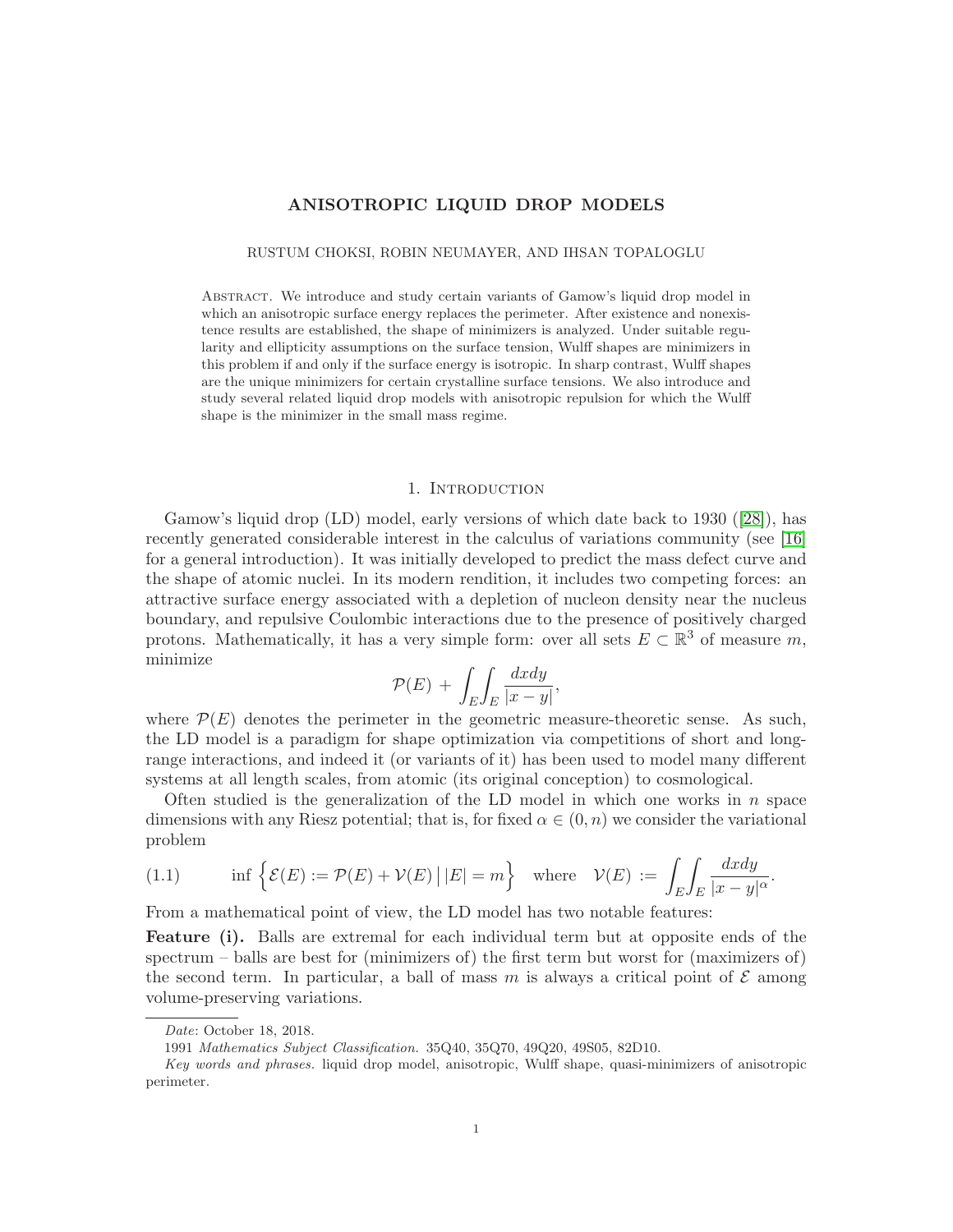**Feature (ii).** The two terms scale differently in mass  $m$ , with perimeter dominating for small mass and repulsion dominating for large mass.

In [\[15\]](#page-25-1), it is conjectured that up to a critical mass  $m<sub>c</sub>$ , balls are the unique minimizers, while above  $m_c$ , minimizers fail to exists. Due primarily to the work of Knüpfer and Muratov ([\[34,](#page-26-1) [35\]](#page-26-2)) and Figalli et al. ([\[21\]](#page-26-3)), with additional/related contributions from  $[9, 14, 27, 33, 38]$  $[9, 14, 27, 33, 38]$  $[9, 14, 27, 33, 38]$  $[9, 14, 27, 33, 38]$  $[9, 14, 27, 33, 38]$ , the state of the art for (global) minimizers of  $(1.1)$  is as follows: For any  $n \geqslant 2$ , we have:

- <span id="page-1-1"></span>(G1) for all  $\alpha \in (0, n)$  there exists  $\widetilde{m}_1 > 0$  such that if  $m \leq \widetilde{m}_1$ , then the problem admits a minimizer;
- <span id="page-1-2"></span>(G2) for all  $\alpha \in (0, n)$  there exists  $\widetilde{m}_0 > 0$  such that if  $m \leq \widetilde{m}_0$ , then the minimizer is uniquely (modulo translations) given by the ball of mass  $m$ ; and
- <span id="page-1-0"></span>(G3) for all  $\alpha \in (0, 2)$  there exists  $\tilde{m}_2 > 0$  such that if  $m > \tilde{m}_2$ , then no minimizer exists.

While it is conjectured in [\[15\]](#page-25-1) that  $\widetilde{m}_0 = \widetilde{m}_1 = \widetilde{m}_2$ , these equalities remain open to date. It also remains open whether the nonexistence result ([G3\)](#page-1-0) can be extended to  $\alpha \in [2, n)$ .

In this article we introduce and discuss anisotropic variants of [\(1.1\)](#page-0-0). In particular, we address two classes of anisotropic liquid drop models consisting of

- (1) anisotropic perimeter with isotropic long-range repulsions;
- (2) anisotropic perimeter with related anisotropic long-range repulsions.

To our knowledge this is the first mathematical treatment of these problems, particularly surprising since they are both physically and mathematically well-motivated. On the physical side, it is natural to consider surface energies which are anisotropic (cf. [\[39\]](#page-27-1)). Indeed, at the microscopic level, the existence of a tensor force can produce an asymmetry in the nucleon-nucleon potential, creating an anisotropic surface tension. From the more macroscopic perspective, surface diffuseness can vary across the interface boundary, also creating an anisotropic surface tension. In such situations, it is natural to couple the anisotropic surface energy with an isotropic (e.g. Coulombic) long-range interactions due to the presence of charged particles. Thus we arrive at class (1). On the other hand, atomic lattice structures as seen, for example, in Ising spin systems, can have competing anisotropic magnetic interactions (see for example [\[29,](#page-26-6) [31\]](#page-26-7)). For example, ferromagnetic Ising models can have anisotropic interactions that are weighted towards one of the principle lattice axes.

Mathematically, it is natural to consider anisotropic LD models because of the richer interaction between the features (i) and (ii). The mass scaling feature (ii) prevails and, hence, in Theorem [3.1](#page-10-0) of Section [3](#page-10-1) we readily establish existence for small mass and nonexistence for large mass in direct analogy to parts ([G1\)](#page-1-1) and ([G3\)](#page-1-0) above. Our proof combines several techniques used in the literature in a novel way. However, feature (i), wherein the ball is naturally replaced by the Wulff shape associated with the anisotropy, is subtle: While the Wulff shape is minimal for the perimeter term, its relation to the second term is, in certain cases, surprisingly unclear. Thus what is fundamentally different for these anisotropic LD models is the structure of minimizers for small mass regime. As we show in this article, this question is surprisingly rich and, indeed, our work opens up far more questions than it solves. We now present and discuss our results for each class of models, and in doing so, explicitly state the main theorems of this article.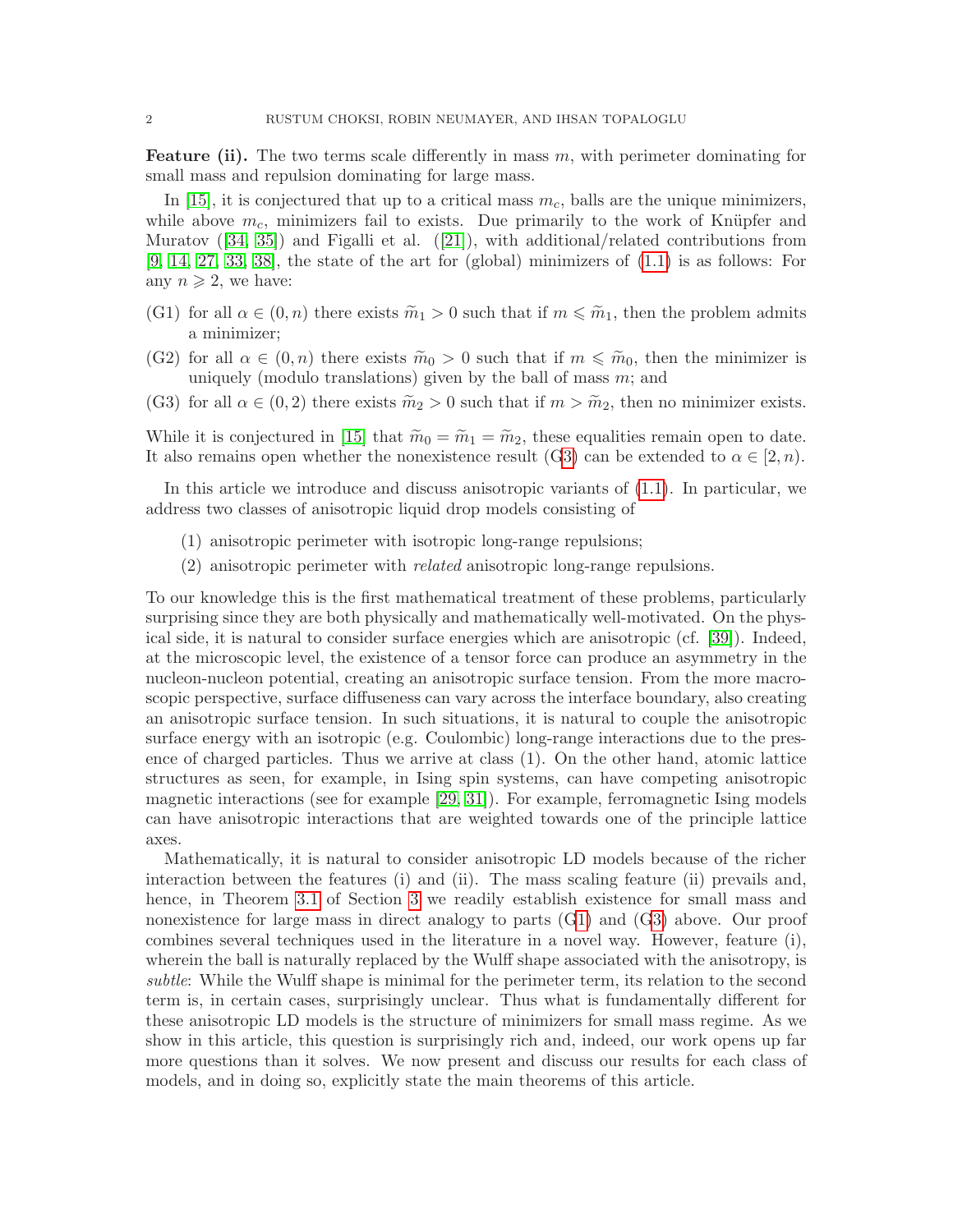### 1.1. Class I: Anisotropy in the Surface Energy. Consider a *surface tension*

$$
f:\mathbb{R}^n\to[0,\infty)
$$

to be positively one-homogeneous, convex, and positive on  $\mathbb{R}^n \setminus \{0\}$ . For a set of finite perimeter  $E$ , we let

<span id="page-2-0"></span>
$$
\mathcal{P}_f(E) := \int_{\partial^* E} f(\nu_E) \, d\mathcal{H}^{n-1}
$$

be the associated anisotropic surface energy, where  $\partial^* E$  denotes the reduced boundary,  $\nu_E$  the measure-theoretic outer unit normal, and  $\mathcal{H}^{n-1}$  the  $(n-1)$  dimensional Hausdorff measure. Our first class of anisotropic LD models is given by

(1.2) 
$$
\inf \Big\{ \mathcal{E}_f(E) := \mathcal{P}_f(E) + \mathcal{V}(E) \Big| |E| = m \Big\},
$$

where V is defined as in [\(1.1\)](#page-0-0). When  $f(\cdot) = c |\cdot|$  (constant multiple of the Euclidean norm), our problem  $(1.2)$  reduces to the LD problem  $(1.1)$ .

Let us recall that the global minimizer of the anisotropic isoperimetric problem

<span id="page-2-1"></span>
$$
\inf \{ \mathcal{P}_f(E) \, \big| \, |E| = m \}
$$

is (a dilation or translation of) the *Wulff shape K* of  $f$  where

(1.3) 
$$
K := \bigcap_{\nu \in \mathbb{S}^{n-1}} \left\{ x \in \mathbb{R}^n \, \big| \, x \cdot \nu < f(\nu) \right\};
$$

see [\[10,](#page-25-4) [23,](#page-26-8) [24,](#page-26-9) [46,](#page-27-2) [47\]](#page-27-3). The Wulff shape is a bounded convex set that plays the role of the ball in the anisotropic setting.

Given that the anisotropic perimeter dominates the nonlocal term for small mass, one might initially be tempted to infer that, in this regime, the perimeter completely determines the behavior of minimizers, and minimizers are the Wulff shape for small mass. On the other hand, this would require Wulff shapes to be critical points of the isotropic repulsion. It turns out that the Euler-Lagrange equation serves as an obstruction for the minimality of the Wulff shape when  $f$  satisfies certain smoothness and ellipticity conditions, but not in general: the Wulff shape can be a minimizer of [\(1.2\)](#page-2-0). As we show, the role of the Wulff shape *depends crucially on the regularity and ellipticity of f.* To this end, let us introduce two important classes of surface tensions. We say that  $f$  is a smooth elliptic surface tension if  $f \in C^{\infty}(\mathbb{R}^n \setminus \{0\})$  and there exist constants  $0 < \lambda \leq \Lambda < \infty$ such that for every  $\nu \in \mathbb{S}^{n-1}$ ,

$$
\lambda |\tau|^2 \leqslant \nabla^2 f(\nu) [\tau, \tau] \leqslant \Lambda |\tau|^2
$$

for all  $\tau \in \mathbb{R}^n$  with  $\tau \cdot \nu = 0$ . For such surface tensions, the corresponding Wulff shape has  $C^{\infty}$  boundary and is uniformly convex. We say that f is a *crystalline* surface tension if for some N finite and  $x_i \in \mathbb{R}^n$ ,

$$
f(\nu) = \max_{1 \leq i \leq N} x_i \cdot \nu.
$$

For crystalline surface tensions, the corresponding Wulff shape  $K$  is a convex polyhedron.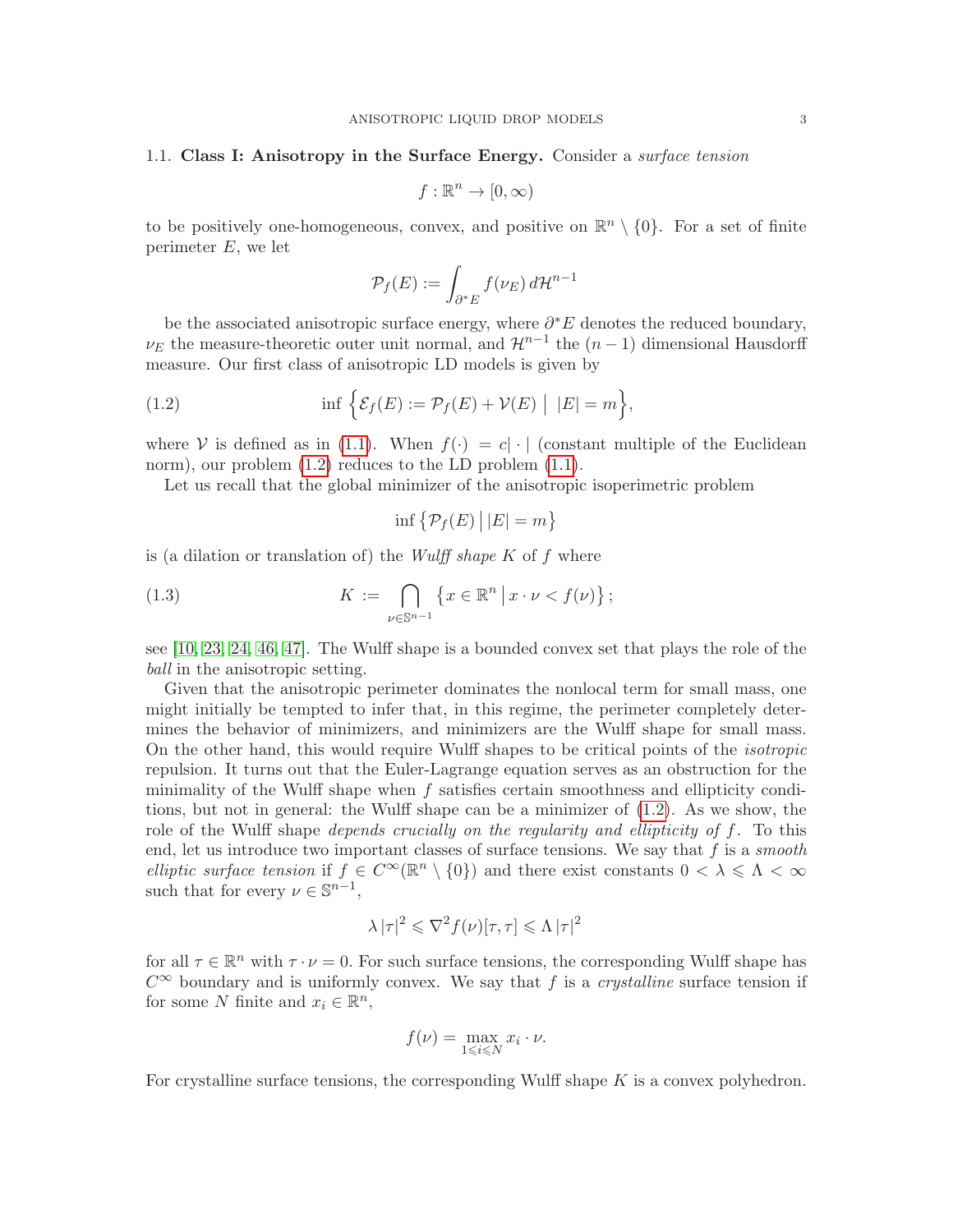One of the main contributions of this paper is the following two contrasting Theorems: one general result for smooth surface elliptic tensions  $f$  and a sharply contrasting example for a crystalline surface tension in 2D.

<span id="page-3-0"></span>**Theorem 1.1.** Let  $n \geq 2$  and  $m > 0$ . Let f be a smooth elliptic surface tension with Wulff shape K. Then we have the following two statements.

(i) Suppose

$$
\alpha \in \left(0, n - \frac{1}{3}\right).
$$

Then K is a critical point of  $(1.2)$  if and only if f is the Euclidean norm.

(ii) Suppose

$$
\alpha \in \left(0, n - (\sqrt{2} - 1)\right).
$$

Then there exists  $\bar{m}_1$  depending on n, f, and  $\alpha$  such that the following holds. Suppose E is a minimizer of [\(1.2\)](#page-2-0) for mass  $m \leq \overline{m}_1$ . Then for no other mass m is a dilation of E is even a critical point, unless f is the Euclidean norm and  $E$ is a ball.

When surface tensions (e.g. crystalline) lack these smoothness and ellipticity properties, it no longer makes sense to write down the Euler-Lagrange equation of [\(1.2\)](#page-2-0) for arbitrary (smooth, compactly supported) variations. This means that the analysis for Theorem [1.1](#page-3-0) cannot be extended to this case. However, this is not purely a technical issue: Indeed, in stark contrast to the smooth elliptic case, we have

<span id="page-3-1"></span>**Theorem 1.2.** Let  $n = 2$ ,  $\alpha \in (0, 2)$ , and let f be the surface tension

<span id="page-3-2"></span>(1.4) 
$$
f(\nu) = \frac{1}{2} ||\nu||_{\ell^1(\mathbb{R}^2)} = \frac{1}{2} (|\nu \cdot e_1| + |\nu \cdot e_2|),
$$

whose corresponding Wulff shape K is the square  $[-1/2, 1/2] \times [-1/2, 1/2]$  of volume one. There exists  $\bar{m}_2$  depending on  $\alpha$  such that for  $m \leq \bar{m}_2$  the Wulff shape is the unique (modulo translations) minimizer of [\(1.2\)](#page-2-0).

Let us provide a few comments on these theorems and their proofs. Theorem [1.1](#page-3-0) sheds considerable light on the case  $(G2)$  $(G2)$ , which states that balls minimize  $(1.1)$  for small masses. It is tempting to interpret this result as a consequence of scaling: for sufficiently small mass, the perimeter term dominates the nonlocal term and completely governs the behavior of minimizers, and hence the minimizers are balls. Theorem [1.1\(](#page-3-0)i) shows that this is not the case, since the energies in [\(1.1\)](#page-0-0) and [\(1.2\)](#page-2-0) scale in the same way. Moreover, in contrast to the classical liquid drop model where for every mass below a certain threshold, the minimizer of  $(1.1)$  is just a dilation of the same set (i.e., the ball), if E is a minimizer of  $(1.2)$  for suitably small mass, then a dilation of E cannot be critical for any other mass. A natural question then remains as to the nature of minimizers. To this end, we do present some partial results in Theorem [2.2](#page-9-0) by showing that a minimizer is a small uniformly convex perturbation of the Wulff shape. It is not clear if one could expect to give an explicit characterization of minimizers.

The proof of Theorem [1.1](#page-3-0) is based upon an analysis of the first variation of  $(1.2)$ . Besides regularity of minimizers (established in Theorem [2.2\)](#page-9-0) and a characterization of sets with constant first variation of  $\mathcal{P}_f$  in [\[32\]](#page-26-10), the main tool needed to prove Theorem [1.1](#page-3-0) is the fact that only balls have constant first variation of  $V$ . While this was known for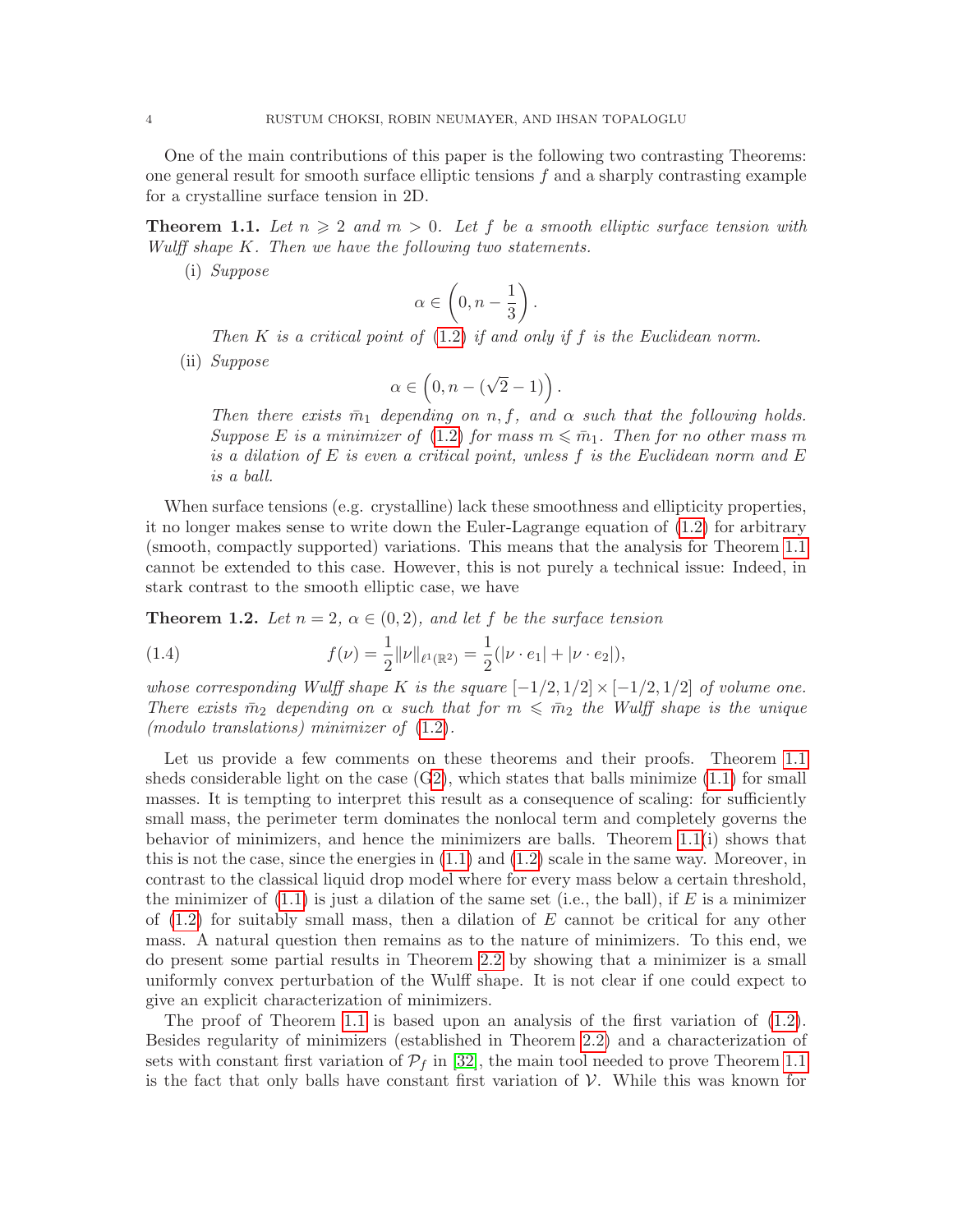$\alpha \in (0, n-1)$ , we produce more delicate arguments to extend the result to  $\alpha \in [n-1, n-\frac{1}{3}]$  $\frac{1}{3}$ . To this end, we use a moving planes argument to prove the following:

<span id="page-4-0"></span>**Theorem 1.3.** Fix  $n \geq 2$  and  $\alpha \in (0, n-1/3)$ . Suppose that  $E \subset \mathbb{R}^n$  is a bounded domain with ∂E of class

$$
C^{1} \quad \text{if } \alpha < n - 1,
$$
\n
$$
C^{1,\gamma} \quad \text{with } 1 + \gamma > 1/(n - \alpha) \quad \text{if } \alpha \in [n - 1, n - 1/2),
$$
\n
$$
C^{2,\gamma} \quad \text{with } 2 + \gamma > 1/(n - \alpha) \quad \text{if } \alpha \in [n - 1/2, n - 1/3).
$$

Let  $v_E(x)$  be the Riesz potential

$$
v_E(x) = \int_E \frac{dy}{|x - y|^{\alpha}}.
$$

If  $v<sub>E</sub>$  is constant on  $\partial E$ , then E is a ball.

Our Riesz potential restrictions  $\alpha \in (0, n-1/3)$  in Theorem [1.3](#page-4-0) and Theorem [1.1](#page-3-0) (i), as well as the requirement  $\alpha \in (0, n - (\sqrt{2} - 1))$  for Theorem [1.1](#page-3-0) (ii), warrant the following remark.

<span id="page-4-1"></span>Remark 1.4 (The range of Riesz potentials). Theorem [1.3](#page-4-0) was established for the Coulombic case  $\alpha = n-2$  in [\[25\]](#page-26-11) and was extended to  $\alpha \in (0, n-1)$  in [\[37\]](#page-27-4), both using the method of moving planes; see also [\[43\]](#page-27-5). The case when  $\alpha \geqslant n-1$  is significantly more delicate, principally due to the fact that the Riesz potential  $v_E$  is merely Hölder continuous in this case; see [\(2.5\)](#page-7-0).

Our proof of Theorem [1.3](#page-4-0) in the subtler case  $\alpha \in [n-1, n-1/3]$  pairs the method of moving planes on integral forms in the spirit of [\[37,](#page-27-4) [13\]](#page-25-5) with some new reflection arguments and estimates on how the Riesz potential grows compared to its reflection across a hyperplane.

A clear open question left by Theorem [1.3](#page-4-0) is whether the result can be extended to  $\alpha \in [n-1/3, n]$ . We expect that it can, but the argument we give here cannot be extended to this case. One fruitful perspective may be to view Theorem [1.3](#page-4-0) as an overdetermined problem for the fractional Laplacian.

In order to apply Theorem [1.3](#page-4-0) to Theorem [1.1](#page-3-0) (i) and (ii), we need to establish, respectively, regularity for the Wulff shape K and for a minimizer E of  $(1.2)$  for mass m. The regularity of the Wulff shape  $K$  depends on that of the elliptic surface tension which we have conveniently assumed to  $C^{\infty}$ . With this smooth assumption, we have sufficient regularity to directly employ Theorem [1.3.](#page-4-0) On the other hand, the regularity result for minimizers of E (Theorem [2.2\)](#page-9-0) gives a further restriction on  $\alpha$ , yielding the assumption  $\alpha \in (0, n - (\sqrt{2} - 1)).$ 

Our Theorem [1.2](#page-3-1) is in stark contrast to the smooth elliptic setting, and together with Theorem [1.1](#page-3-0) demonstrates an interesting situation where the regularity and ellipticity of the surface tension govern a fundamental aspect of the problem: whether the isoperimetric set is the minimizer of [\(1.2\)](#page-2-0). Typically in anisotropic isoperimetric problems, the regularity and ellipticity of the surface tension affect quantitative aspects of the problem (for instance, regularity of quasi-minimizers), but not qualitative aspects of the problem. Theorem [1.2](#page-3-1) should be regarded as an example (or counter-example), and not generic for crystalline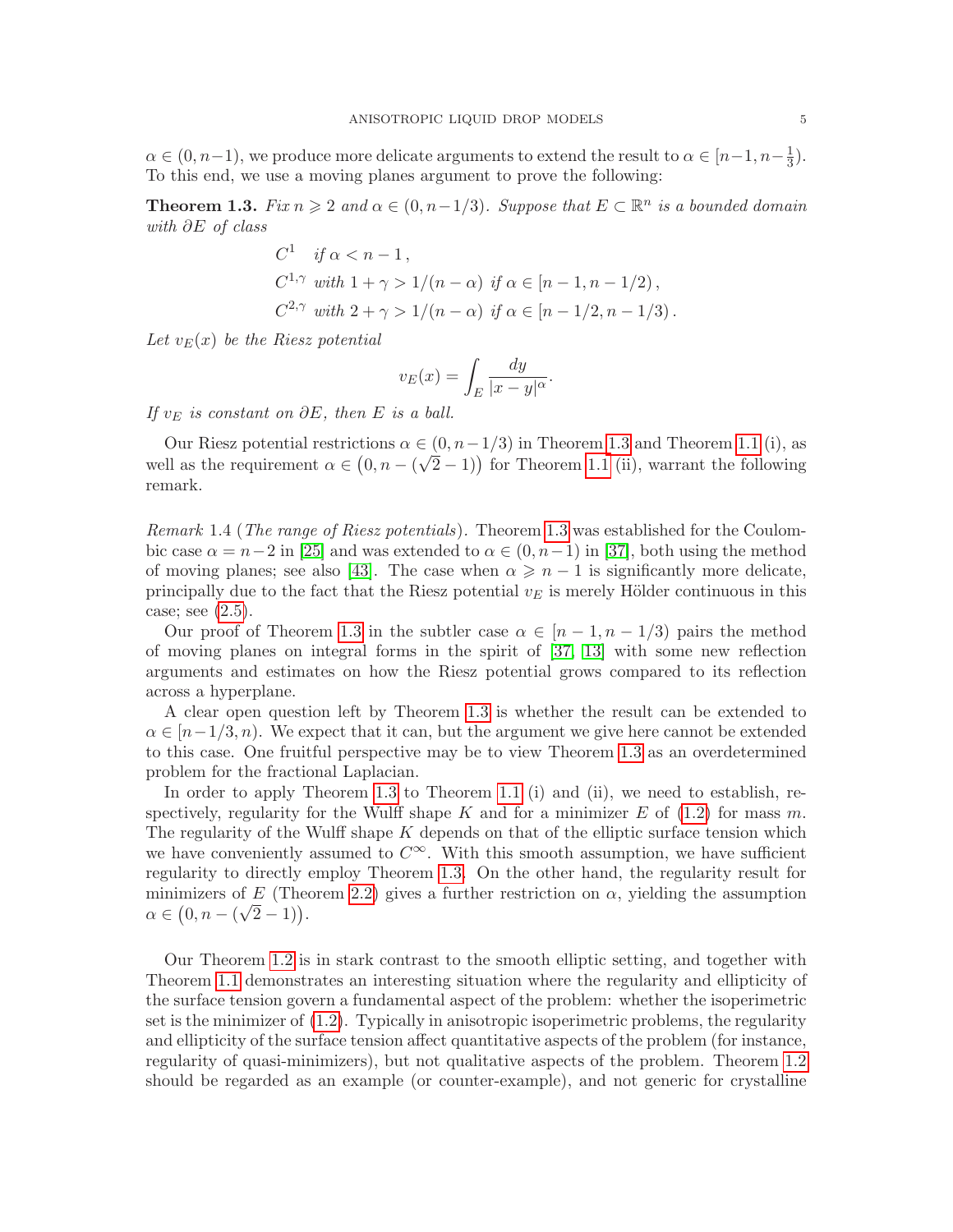surface tensions. It is crucially based upon a 2D result of Figalli and Maggi (cf. Theorem [5.1\)](#page-15-0) which proves that quasi-minimizers of crystalline anisotropic surface energies must be convex polygons. Minimizers of [\(1.2\)](#page-2-0) are quasi-minimizers of the anisotropic perimeter, so this effectively transforms [\(1.2\)](#page-2-0) to a finite dimensional problem. For the simple case of a square Wulff shape, one can explicitly calculate  $\mathcal V$ . While we believe the result holds true in 2D for Wulff shapes that are regular polygons, it is unclear if any such example exists in 3D where it is not known if the Figalli-Maggi result holds true.

We remark that the subtleties of addressing  $(1.2)$  for crystalline surface tensions highlights the lack of a general theory in the modern calculus of variations to address extremal notions, like criticality, for nondifferentiable, nonconvex functionals. A key point becomes understanding among what variations one can compute the Euler-Lagrange equation and whether one can derive meaningful information from computing first and second variations among a restricted class of variations. This question is an important one in the setting of crystalline mean curvature flow; see, among others, [\[4,](#page-25-6) [5,](#page-25-7) [6,](#page-25-8) [7,](#page-25-9) [12,](#page-25-10) [11,](#page-25-11) [48,](#page-27-6) [49\]](#page-27-7) and references therein. The paper [\[18\]](#page-25-12) also investigates this theme.

1.2. Class II: Anisotropy in the Surface Energy and the Repulsive Term. In light of Theorem [1.1](#page-3-0) and the physical motivation, it would seem natural to replace the repulsive term  $V(E)$  with f-driven anisotropic interactions which are maximized (under fixed volume) by the Wulff shape K. To this end, let us assume the surface tension  $f$  is smooth and elliptic and denote by  $f_*$  the dual to f defined by

<span id="page-5-2"></span>
$$
f_*(x) = \sup\{x \cdot \nu \mid f(\nu) \leq 1\}.
$$

Note that the Wulff shape K can be equivalently be expressed as the unit ball for  $f_*$ , that is,  $K = \{x : f_*(x) < 1\}$ . We consider three classes of variational problems in the spirit of  $(1.2):$  $(1.2):$ 

(1.5) 
$$
\inf \left\{ \mathcal{P}_f(E) + \mathcal{U}_1(E) \mid |E| = m \right\}
$$

and

<span id="page-5-0"></span>(1.6) 
$$
\inf \left\{ \mathcal{P}_f(E) + \mathcal{U}_i(E) \, | \, |E| = m, \ E \subset B_{c_{n,f}m^{1/n}} \right\}, \qquad i = 2, 3,
$$

for some  $c_{n,f}$  depending on n and f, where we let

<span id="page-5-1"></span>(1.7) 
$$
\mathcal{U}_1(E) := \sup_{y \in \mathbb{R}^n} \int_E f_*(x - y)^{-\alpha} dx \quad \text{for } \alpha \in (0, 1)
$$

$$
\mathcal{U}_2(E) := -\inf_{y \in \mathbb{R}^n} \int_E f_*(x - y)^{\beta} dx \quad \text{for } \beta \in (0, \infty),
$$

$$
\mathcal{U}_3(E) := -\inf_{y \in \mathbb{R}^n} \int_E \log(f_*(x - y)) dx.
$$

The confinement constraint in [\(1.6\)](#page-5-0) is needed, otherwise the infimum is minus infinity for all m and so no minimizer exists. As we show in Section [6,](#page-17-0) each  $\mathcal{U}_i(E)$  in [\(1.7\)](#page-5-1) is maximized by the Wulff shape among sets of a fixed volume, so the variational problems  $(1.5)$  and  $(1.6)$  exhibit *both* of the analogous two features of the isotropic LD model  $(1.1)$ . In Section [6](#page-17-0) we prove the following theorem.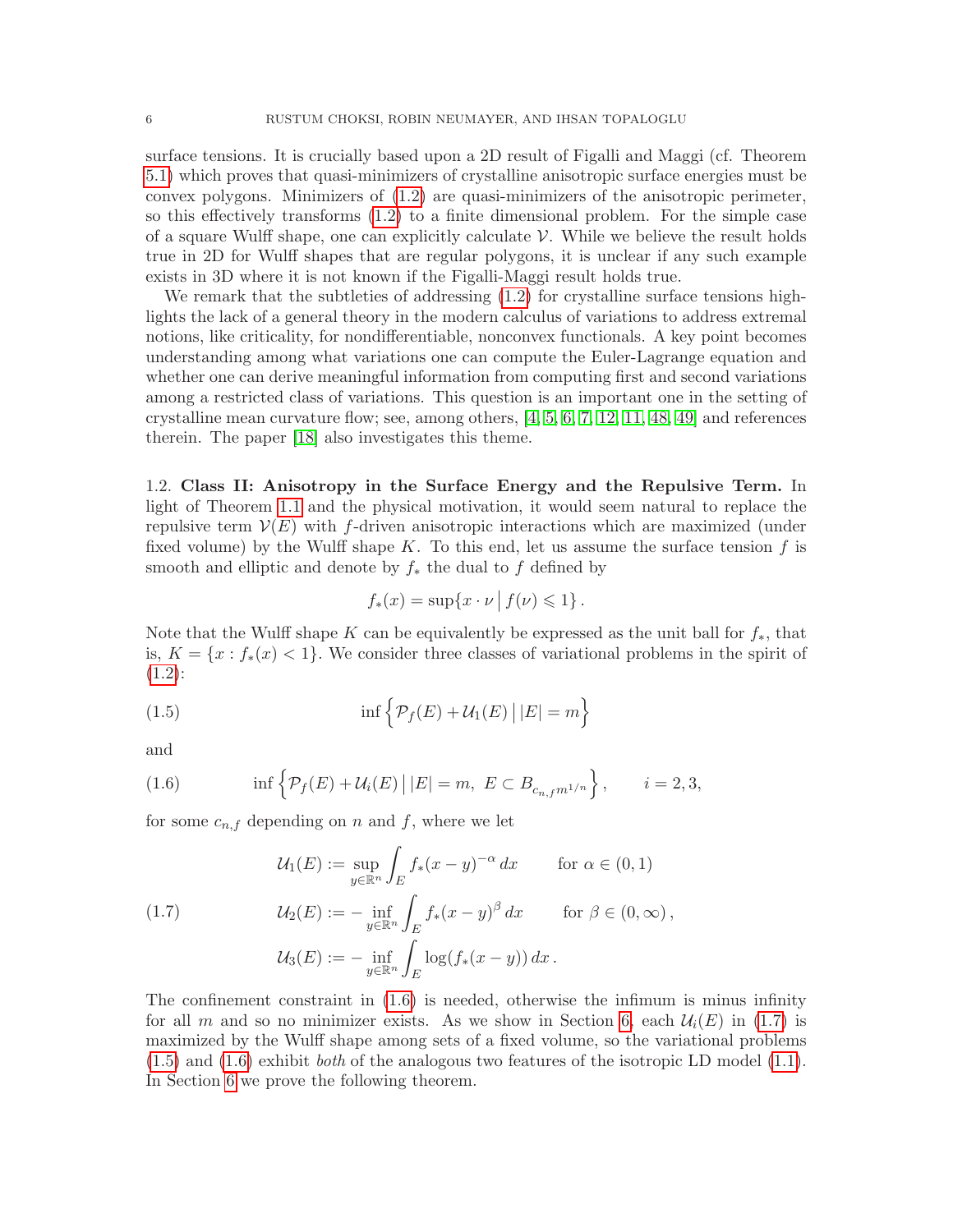<span id="page-6-0"></span>**Theorem 1.5.** Let  $n \geq 2$  and let f be a smooth elliptic surface tension. There exists a constant  $m' = m'(n, f, \mathcal{U}_i)$  such if  $m \leq m'$ , any minimizer of [\(1.5\)](#page-5-2) or [\(1.6\)](#page-5-0) is a Wulff shape.

The main tool in Theorem [1.5](#page-6-0) is a strong form of the quantitative Wulff inequality from [\[41\]](#page-27-8). Our method of proof is flexible; the two key ingredients are the subcritical scaling of  $\mathcal{U}_i$  with respect to the surface energy and the criticality of  $K$ , and one can adapt the proof to other functionals satisfying these properties.

<span id="page-6-3"></span>Remark 1.6 (Equilibrium Figures  $\dot{a}$  la Poincaré with an Anisotropic Potential). Perhaps the most natural way to incorporate anisotropic repulsions would be to replace  $\mathcal{V}(E)$  with

(1.8) 
$$
\mathcal{V}_f(E) = \int_E \int_E \frac{1}{f_*(x-y)^\alpha} dx dy,
$$

and consider the minimization problem

<span id="page-6-1"></span>(1.9) 
$$
\inf \left\{ \mathcal{P}_f(E) + \mathcal{V}_f(E) \, | \, |E| = m \right\}.
$$

Apart from the trivial case where  $f(\nu) = |A\nu|$  for a positive definite matrix A (where a linear change of variables transforms [\(1.9\)](#page-6-1) into the isotropic LD model [\(1.1\)](#page-0-0)), we do not know whether the Wulff shape is the minimizer for [\(1.9\)](#page-6-1) for small mass.

<span id="page-6-2"></span>The issue is related to the anisotropic problem

(1.10) 
$$
\sup \left\{ \mathcal{V}_f(E) \mid |E| = m \right\} \quad \text{or} \quad \inf \left\{ -\mathcal{V}_f(E) \mid |E| = m \right\}.
$$

In the isotropic case (f being the Euclidean norm) and  $\alpha = n-2$  (Newtionian), the problem  $(1.10)$  has a long history and was made famous by Poincaré in his 1902 treatise [\[42\]](#page-27-9) on equilbrium figures. If the total angular momentum vanishes then the "problem of the equilibrium figure" reduces to mimimization of  $-\mathcal{V}$  (with Newtonian  $\alpha = n-2$ ) with its attractive gravitational potential. Poincaré claimed the unique solution was the ball. A complete solution to the problem had to wait almost a century with the work of Lieb [\[36\]](#page-26-12) in 1977 whose proof was based on the strict Riesz rearrangement inequality.

An important open problem remains  $(1.10)$  for general f: the problem for equilibrium figures in the presence of an anisotropic potential. Unfortunately for general  $f$ , the Riesz rearrangement inequality fails to hold true (c.f. [\[44\]](#page-27-10)). To our knowledge, even the criticality of the Wulff shape for [\(1.10\)](#page-6-2) is unclear.

# Outline of the article.

– In Section [2,](#page-7-1) we present some preliminary facts about the variational problem [\(1.2\)](#page-2-0) and deduce some a priori structure and regularity properties of minimizers, provided they exist.

– In Section [3,](#page-10-1) we prove that  $(1.2)$  admits a minimizer when m is sufficiently small, while no minimizer exists when  $m$  is sufficiently large.

- In Section [4,](#page-12-0) we establish Theorem [1.1,](#page-3-0) first proving Theorem [1.3.](#page-4-0)
- In Section [5](#page-15-1) , we prove Theorem [1.5.](#page-6-0)
- In Section [6,](#page-17-0) we address the inclusion of anisotropic potentials, proving Theorem [1.5.](#page-6-0)
- In Section [7,](#page-19-0) we conclude by noting and recalling some open problems.
- –We finally include a few details in an appendix.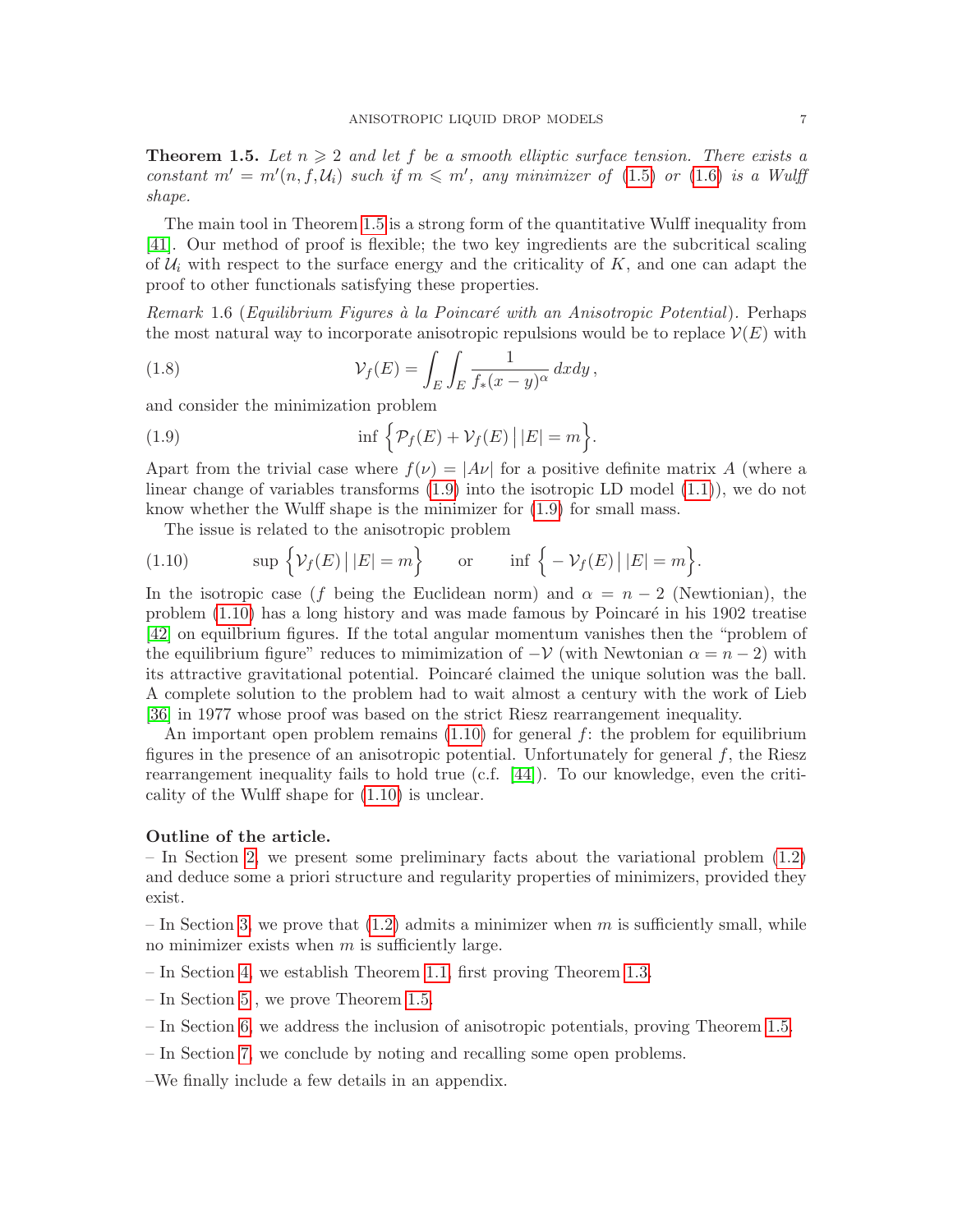### 2. Preliminaries

<span id="page-7-1"></span>Throughout the paper we denote constants that might change from line to line by C and keep track which parameters these constants depend on in parentheses. For specific constants that reappear elsewhere in the paper we use lower-case letters and denote their dependencies with subscripts such as  $c_{n,f}$ ,  $c_{n,\alpha}$ .

2.1. Basic properties of the surface energy. The fact that  $P_f$  is uniquely minimized by translations of the *Wulff shape K of f* defined in  $(1.3)$  can be restated in a scaling invariant way via the Wulff inequality

(2.1) 
$$
\mathcal{P}_f(E) \geq n|E|^{(n-1)/n}|K|^{1/n}.
$$

Throughout, we denote the dilation of the Wulff shape by  $K_{\rho} = \rho K$ . Recall that  $f_*$ denotes the Fenchel dual of f defined by

<span id="page-7-6"></span>
$$
f_*(x) = \sup\{x \cdot \nu : f(\nu) \leq 1\},\
$$

with the Wulff shape K equivalently expressed as the unit ball for  $f_*$ . Let

(2.2) 
$$
\ell_f = \inf \{ f(\nu) \, | \, \nu \in \mathbb{S}^{n-1} \}, \qquad L_f = \sup \{ f(\nu) \, | \, \nu \in \mathbb{S}^{n-1} \}.
$$

It follows that

<span id="page-7-5"></span><span id="page-7-4"></span>
$$
\frac{1}{L_f} = \inf\{f_*(x) \, \big| \, x \in \mathbb{S}^{n-1}\}, \qquad \frac{1}{\ell_f} = \sup\{f_*(x) \, \big| \, x \in \mathbb{S}^{n-1}\}.
$$

In particular, we observe that  $B_{\ell_f} \subset K \subset B_{L_f}$ , where  $B_r$  denotes the ball of radius r in  $\mathbb{R}^n$ .

2.2. Basic properties of the nonlocal energy. Fix  $\alpha \in (0, n)$  and let  $v_E : \mathbb{R}^n \to \mathbb{R}$ denote the Riesz potential of  $E$  given by

(2.3) 
$$
v_E(x) = \int_E \frac{dy}{|x - y|^{\alpha}}.
$$

In this way,  $V(E) = \int_E v_E(x) dx$ . Taking r such that  $\omega_n r^n = |E|$ , where  $\omega_n$  denotes the volume of the unit ball in  $\mathbb{R}^n$ , we have

<span id="page-7-2"></span>(2.4) 
$$
||v_E||_{L^{\infty}(\mathbb{R}^n)} \leq ||v_{B_r(0)}||_{L^{\infty}(\mathbb{R}^n)} = v_{B_r(0)}(0) = \frac{n\omega_n}{n-\alpha}r^{n-\alpha}.
$$

Furthermore, for  $k = \lfloor n - \alpha \rfloor$  and  $\beta \in (0, 1)$  with  $k + \beta < n - \alpha$ , we have

<span id="page-7-0"></span>(2.5) 
$$
||v_E||_{C^{k,\beta}(\mathbb{R}^n)} \leqslant C(n,|E|,k,\beta);
$$

see, e.g. [\[43,](#page-27-5) Lemma 3],[\[9,](#page-25-2) Proposition 2.1].

The functional  $V(E)$  is Lipschitz continuous with respect to the symmetric difference in the sense that there exists  $c_{n,\alpha} > 0$  such that

(2.6) 
$$
|\mathcal{V}(E) - \mathcal{V}(F)| \leq c_{n,\alpha} m^{(n-\alpha)/n} |E \triangle F| \quad \text{for } |E| \leq |F| = m.
$$

Indeed, thanks to [\(2.4\)](#page-7-2),

<span id="page-7-3"></span>
$$
\mathcal{V}(E) - \mathcal{V}(F) = \int_{\mathbb{R}^n} \int_{\mathbb{R}^n} \frac{\chi_E(x)\chi_E(y) - \chi_F(x)\chi_F(y)}{|x - y|^{\alpha}} dx dy
$$
  
= 
$$
\int_{\mathbb{R}^n} v_E(y)(\chi_E(y) - \chi_F(y)) dy + \int_{\mathbb{R}^n} v_F(x)(\chi_E(x) - \chi_F(y)) dx
$$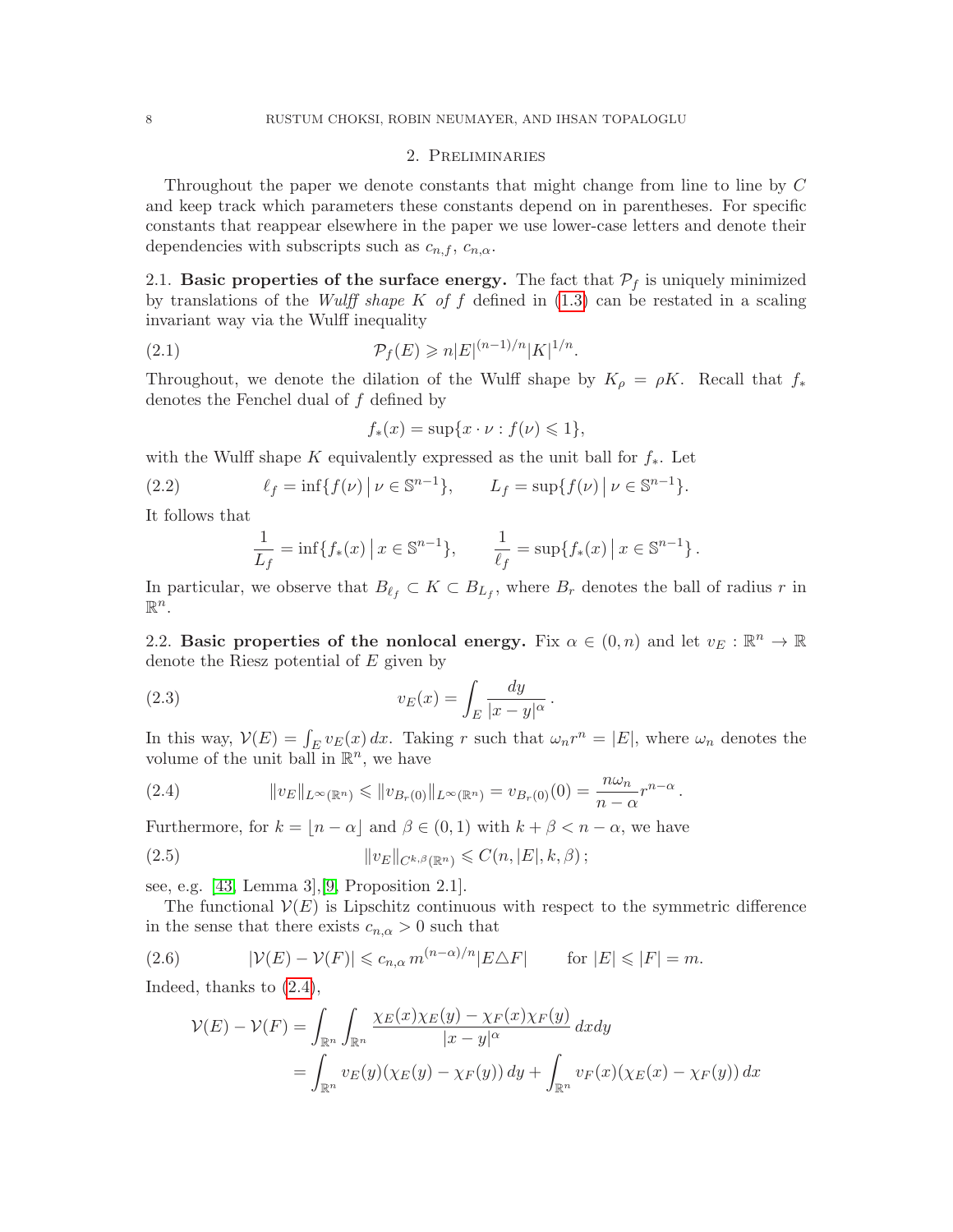$$
\leqslant \frac{2n\omega_n^{\alpha/n}}{n-\alpha}m^{(n-\alpha)/n}|E\triangle F|.
$$

Hence, [\(2.6\)](#page-7-3) holds with

$$
(2.7) \t\t\t c_{n,\alpha} := \frac{2n\omega_n^{\alpha/n}}{n-\alpha}.
$$

2.3. Scaling of the energy and initial energy bounds. Given a set of finite perimeter  $E \subset \mathbb{R}^n$ , note that

<span id="page-8-1"></span>
$$
\mathcal{E}_f(rE) = r^{n-1} \{ \mathcal{P}_f(E) + r^{n+1-\alpha} \mathcal{V}(E) \}.
$$

Hence, setting  $\varepsilon = m^{(n+1-\alpha)/n}$ ,  $E_m$  is a minimizer of [\(1.2\)](#page-2-0) with mass m if and only if  $E = m^{-1/n} E_m$  is a minimizer of the variational problem

<span id="page-8-0"></span>(2.8) 
$$
\inf \Big\{ \mathcal{E}_{\varepsilon,f}(E) \Big| |E| = 1 \Big\}, \quad \text{where} \quad \mathcal{E}_{\varepsilon,f}(E) := \mathcal{P}_f(E) + \varepsilon \mathcal{V}(E).
$$

It will often be convenient to consider minimizers of this rescaled problem in place of [\(1.2\)](#page-2-0). Let us give two initial bounds on the infimum in [\(2.8\)](#page-8-0), which here and in the sequel we denote by  $\bar{\mathcal{E}}_{\varepsilon,f}$ . The first bound is essentially optimal for small  $\varepsilon$ , whereas the second is essentially optimal for large  $\varepsilon$ . First, comparing to  $K_r$  with  $r = |K|^{-1/n} \leq 1/\ell_f \omega_n^{1/n}$ , we find that

<span id="page-8-5"></span>(2.9) 
$$
\bar{\mathcal{E}}_{\varepsilon,f} \leq \mathcal{E}_{\varepsilon,f}(K_r) \leqslant n|K|r^{n-1} + C(n,\alpha)\varepsilon
$$

$$
\leqslant C(n,\alpha,\ell_f,L_f),
$$

where the third inequality holds only when  $\varepsilon \leqslant 1$ . Next, fix  $N \in \mathbb{N}$ , let  $\rho = (N|K|)^{-1/n}$ , and consider the sequence  ${E_k}$  given by  $E_k = \bigcup_{j=1}^{N} (K_\rho + kje_1)$ , so that

<span id="page-8-6"></span>
$$
\mathcal{E}_{\varepsilon,f}(E_k) = N^{1/n} |K|^{1/n} n + \varepsilon c_{n,\alpha} N^{(-n+\alpha)/n} + o_k(1).
$$

Optimizing in N and letting  $k \to \infty$ , we find that

(2.10) 
$$
\bar{\mathcal{E}}_{\varepsilon,f} \leqslant C(n,\alpha,\ell_f,L_f) \,\varepsilon^{1/(n+1-\alpha)}.
$$

<span id="page-8-3"></span>2.4. Quasi-minimality of minimizers. Let us recall two useful notions of sets that almost minimize the surface energy  $\mathcal{P}_f$ . We say that E is a  $(\Lambda, r)$ -quasi-minimizer of  $\mathcal{P}_f$ if for any  $x \in \mathbb{R}^n$ 

(2.11) 
$$
\mathcal{P}_f(E) \leq \mathcal{P}_f(F) + \Lambda |E \triangle F|
$$
 for all  $F$  with  $F \triangle E \subset C B_r(x)$ .

We say that  $E$  is a q-volume-constrained quasi-minimizer if

<span id="page-8-4"></span>
$$
\mathcal{P}_f(E) \leqslant \mathcal{P}_f(F) + q |E \triangle F| \qquad \text{for all } F \text{ with } |F| = |E|.
$$

Since the potential  $\mathcal{V}(E)$  is Lipschitz we can deduce that any minimizer of [\(2.8\)](#page-8-0) satisfies both of these quasi-minimality properties:

<span id="page-8-2"></span>**Lemma 2.1.** Let  $E$  be a minimizer of  $(2.8)$ . Then

- (i) E is a  $c_{n,\alpha} \varepsilon$ -volume-constrained quasi-minimizer of  $\mathcal{P}_f$ , with  $c_{n,\alpha} > 0$  given by [\(2.7\)](#page-8-1), and
- (ii) E is a  $(\Lambda, 1)$ -quasi-minimizer of  $\mathcal{P}_f$  for some  $\Lambda > 0$  which depends on  $f, n, \alpha$ , and  $\varepsilon$ , and is bounded independently of  $\varepsilon$  for any  $\varepsilon \leq 1$ .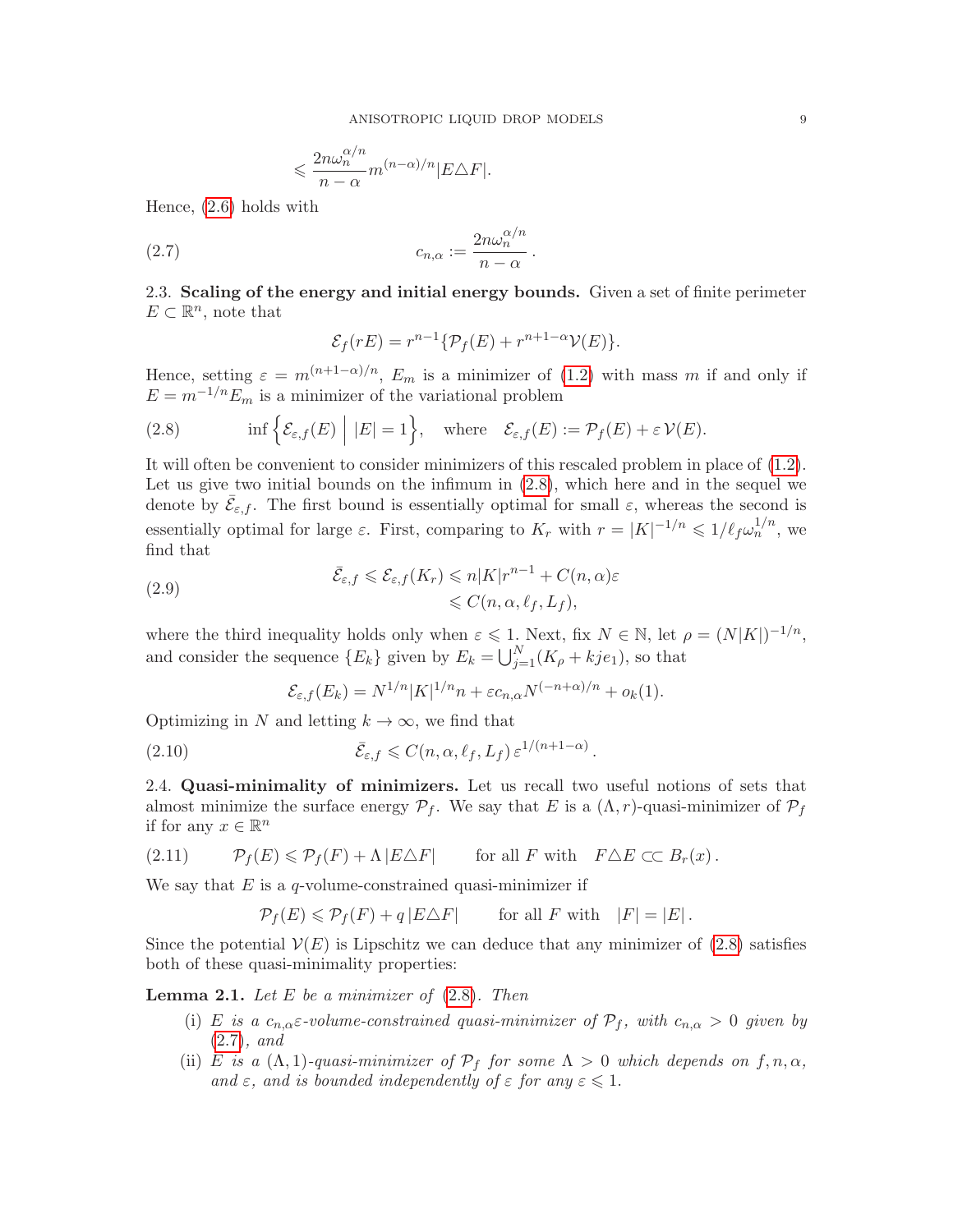The proof of Lemma [2.1](#page-8-2) is standard, but we include it in Appendix [A](#page-20-0) for the convenience of the reader. A classical argument, see for instance [\[40,](#page-27-11) Theorem 21.11], shows that  $(\Lambda, r_0)$ -quasi-minimizers satisfy uniform density estimates: provided  $\Lambda r_0/\ell_f \leq 1$ , if  $x \in \partial E$ and  $r < r_0$ , then

(2.12) 
$$
c_0 \leqslant \frac{|E \triangle B_r(x)|}{\omega_n r^n} \leqslant 1 - c_0 \quad \text{with} \quad c_0 := \frac{\ell_f^n}{4^n L_f^n}.
$$

Recall that a set E is  $\mathcal{P}_f$ -indecomposable if whenever  $E = E_1 \cup E_2$  with  $E_1, E_2$  disjoint and  $\mathcal{P}_f(E) = \mathcal{P}_f(E_1) + \mathcal{P}_f(E_2)$ , then  $|E_1||E_2| = 0$ . If a  $\mathcal{P}_f$  indecomposable set E with  $|E| \leq 1$  satisfies the lower density estimates of  $(2.12)$  up to scale  $r_0$ , then

<span id="page-9-1"></span>
$$
\text{diam}\, E \leqslant 2^{n+1} (c_0 \omega_n)^{-1} \, r_0^{1-n}
$$

.

Indeed, let  $d = \text{diam } E$  and take  $N = \lfloor dr_0^{-1} \rfloor$  points  $\{x_i\}_{i=1}^N \subset \partial E$  such that  $\{B_{r_0/2}(x_i)\}_{i=1}^N$ are pairwise disjoint. Then

$$
1 = |E| \geqslant \sum_{i=1}^{N} |E \cap B_{r_0/2}(x_i)| \geqslant 2^{-n} N c_0 \omega_n r_0^n \geqslant 2^{-n-1} c_0 \omega_n dr_0^{n-1}.
$$

Observe that minimizer E of [\(2.8\)](#page-8-0) is indecomposable. Suppose  $E = E_1 \cup E_2$  for disjoint sets  $E_1, E_2$  with  $\mathcal{P}_f(E) = \mathcal{P}_f(E_1) + \mathcal{P}_f(E_2)$ . Applying the diameter bound to each  $\mathcal{P}_f$ indecomposable component of  $E_1, E_2$ , we find that  $E_1$  and  $E_2 + ke_1$  are disjoint for k sufficiently large, so taking  $G = E_1 \cup (E_2 + ke_1)$ , we have  $\mathcal{E}_{\varepsilon,f}(G) \leq \mathcal{E}_{\varepsilon,f}(E)$ , with strict inequality unless  $|E_1||E_2|=0$ .

2.5. Regularity of minimizers. Suppose  $f$  is a smooth elliptic surface tension. The first variation of  $\mathcal{P}_f(E)$  with respect to a variation generated by  $X \in C_c^1(\mathbb{R}^n, \mathbb{R}^n)$  is given by

$$
\delta \mathcal{P}_f(E)[X] = \int_{\partial^* E} \text{div}^{\partial^* E} (\nabla f \circ \nu_E) X \cdot \nu_E d\mathcal{H}^{n-1}
$$

where div  $\partial^* E$  denotes the tangential divergence along  $\partial^* E$ , and  $\partial^*$  denotes the reduced boundary. We define  $H_F^f$  $E^f_E: \partial^* E \to \mathbb{R}$  by  $H^f_E = \text{div}^{\partial^* E} (\nabla f \circ \nu_E)$ . Often  $H^f_E$  $E$  is called anisotropic mean curvature in analogy with the isotropic setting. The first variation of  $\mathcal{V}(E)$  with respect to a variation generated by  $X \in C_c^1(\mathbb{R}^n, \mathbb{R}^n)$  is given by

<span id="page-9-2"></span>
$$
\delta \mathcal{V}(E)[X] = \int_{\partial^* E} v_E(x) X \cdot \nu_E d\mathcal{H}^{n-1},
$$

with  $v_E(x)$  as defined in [\(2.3\)](#page-7-4).

We say that a set E is a critical point of [\(1.2\)](#page-2-0) if  $\delta(\mathcal{P}_f(E) + \mathcal{V}(E))[X] = 0$  for all variations with  $\int_{\partial^* E} X \cdot \nu_E d\mathcal{H}^{n-1} = 0$ , i.e. variations that preserve volume to first order. Hence, a volume-constrained critical point  $E$  of  $(1.2)$  satisfies the Euler-Lagrange equation

(2.13) 
$$
H_E^f(x) + v_E(x) = \mu \quad \text{for } x \in \partial^* E.
$$

Here,  $\mu$  is a Lagrange multiplier coming from the volume constraint.

We have the following regularity properties of minimizers of  $(1.2)$ .

<span id="page-9-0"></span>**Theorem 2.2.** Fix  $n \geq 2$  and  $\alpha \in (0, n)$ . Suppose f is a smooth elliptic surface tension and let  $E$  be a minimizer of  $(1.2)$  for mass m.

(i) The reduced boundary  $\partial^* E$  is a  $C^{2,\beta}$  hypersurface for all  $\beta < \beta_0 := \min\{1, n-\alpha\}.$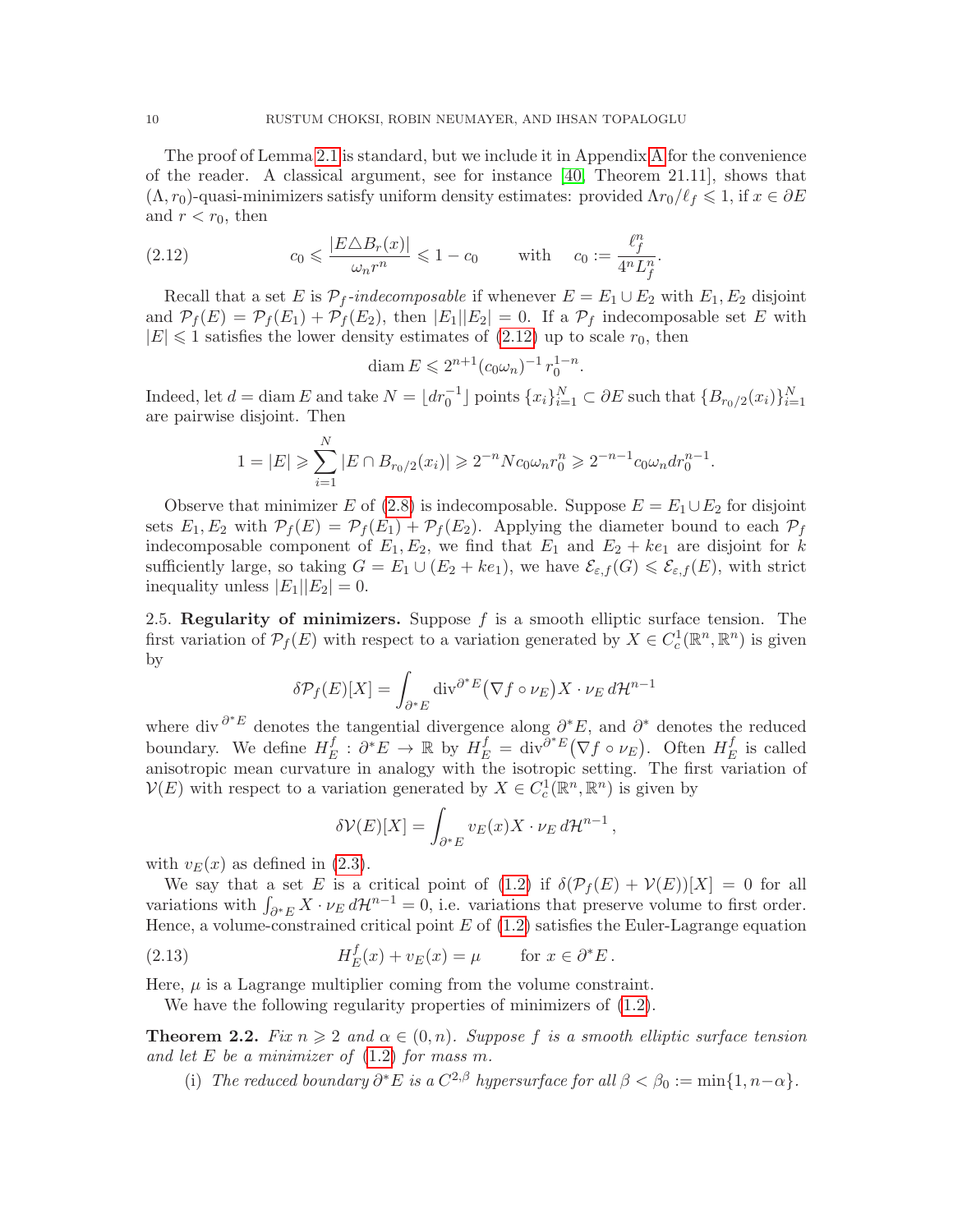Furthermore, there exist  $m_4$  and  $m_5$  depending on n, f, and  $\alpha$  with  $m_4 \geq m_5$  such that the following statements hold.

- (ii) If  $m \leq m_4$ , then  $\partial E$  is a  $C^{2,\beta}$  hypersurface for all  $\beta \in (0,\beta_0)$ , and in fact can locally be written as a small  $C^{2,\beta}$  graph over the boundary of the Wulff shape of mass m.
- (iii) If  $m \leq m_5$ , then E is uniformly convex.

Theorem [2.2](#page-9-0) can be deduced from known arguments and regularity results in the literature. We outline the proof in Appendix [B](#page-21-0) for completeness, and following the proof we make several remarks about sharper forms of Theorem [2.2](#page-9-0) that can be proven but are not needed in this paper.

### 3. Existence and nonexistence of minimizers

<span id="page-10-1"></span>In this section we prove that the energy  $\mathcal{E}_f$  admits a minimizer when m is sufficiently small, while no minimizer exists when  $m$  is sufficiently large.

<span id="page-10-0"></span>**Theorem 3.1.** Let  $n \geq 2$ , and let f be a surface tension with  $\ell_f$  and  $L_f$  given by [\(2.2\)](#page-7-5).

- (i) For all  $\alpha \in (0, n)$  there exists  $m_1 = m_1(\alpha, n, \ell_f, L_f) > 0$  such that for all  $m \leq m_1$ , the variational problem [\(1.2\)](#page-2-0) admits an essentially bounded and  $P_f$ . indecomposable minimizer  $E \subset \mathbb{R}^n$ .
- (ii) For all  $\alpha \in (0, 2)$ , there exists  $m_0 = m_0(\alpha, n, \ell_f, L_f)$  such that for all  $m > m_0$ , no minimizer exists in  $(1.2)$ .

It is not known whether minimizers of [\(1.2\)](#page-2-0) exist for large masses, even in the isotropic case, for  $\alpha \in [2, n)$ . We prove Theorem [3.1\(](#page-10-0)i) in the same way it was shown in the isotropic case in [\[34,](#page-26-1) Theorem 2.2] and [\[35,](#page-26-2) Theorem 3.1]; the details are given in Appendix [C.](#page-23-0) The proof of Theorem [3.1\(](#page-10-0)ii) combines an elegant argument of [\[26\]](#page-26-13) with the diameter bound

(3.1) 
$$
\text{diam } E \leqslant C(n, \alpha, \ell_f, L_f) m
$$

for minimizer of  $(1.2)$  with mass m. This diameter estimate, shown in Appendix [C,](#page-23-0) was originally established in [\[35,](#page-26-2) Lemma 7.2] by showing that the lower density estimates of [\(2.12\)](#page-9-1) hold up to an improved scale.

*Proof of Theorem [3.1\(](#page-10-0)i).* It is equivalent to show that there is  $\varepsilon_1 = \varepsilon_1(n, f, \alpha) \leq 1$  such that a minimizer exists for the rescaled problem [\(2.8\)](#page-8-0) for  $\varepsilon \leqslant \varepsilon_1$ . Let  $\{F_k\}$  be a minimizing sequence for [\(2.8\)](#page-8-0) with  $|F_k| = 1$ . Lemmas [C.1](#page-23-1) and [C.2](#page-23-2) show that there exists  $\bar{\rho}$  such that for each k, there exists  $\rho_k \leq \bar{\rho}$  satifsying

<span id="page-10-2"></span>
$$
\mathcal{E}_{\varepsilon,f}(G_k) \leqslant \mathcal{E}_{\varepsilon,f}(F_k),
$$

where  $G_k$  is a dilation of  $F_k \cap B_{\rho_k}$  with  $|G_k| = 1$  and  $G_k \subset B_{R_0}(0)$  with  $R_0$  depending on  $n, \alpha, \ell_f$ , and  $L_f$ . Such a sequence, having  $\mathcal{P}_f(G_k) \leqslant C$ , is compact in the  $L^1$  topology, so up to a subsequence,  $G_k \to E$  in  $L^1$  with  $|E| = 1$ . The energy  $\mathcal{E}_{\varepsilon,f}$  is lower semicontinuous with respect to  $L^1$  convergence, so E is a minimizer of [\(2.8\)](#page-8-0). The boundedness and indecomposability of a minimizer follow from the remarks in Section [2.4.](#page-8-3)  $\Box$ 

Before proving Theorem [3.1\(](#page-10-0)ii), let us fix some notation. For fixed  $t \in \mathbb{R}$  and  $\nu \in \mathbb{S}^{n-1}$ , we define the hyperplane

$$
H_{\nu,t} = \{ x \in \mathbb{R}^n \, \big| \, x \cdot \nu = t \}
$$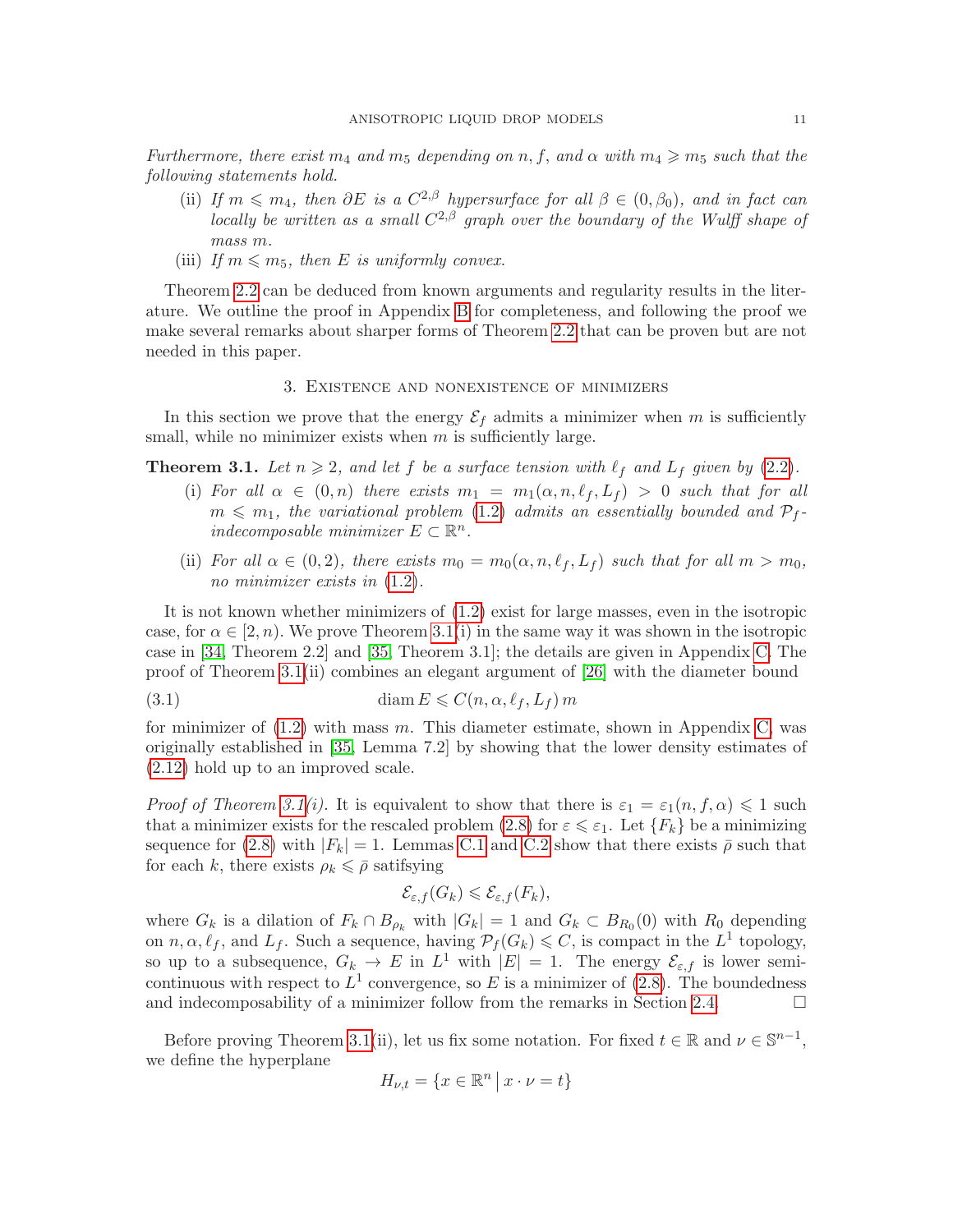and the corresponding half-spaces

$$
H_{\nu,t}^+ = \{ x \in \mathbb{R}^n \, \big| \, x \cdot \nu > t \}, \qquad H_{\nu,t}^- = \{ x \in \mathbb{R}^n \, \big| \, x \cdot \nu < t \}.
$$

For a given set E, we let  $E^{\pm}_{\nu,t} = E \cap H^{\pm}_{\nu,t}$ .

*Proof of Theorem [3.1\(](#page-10-0)ii).* Suppose E is a minimizer of [\(1.2\)](#page-2-0) for mass m. For fixed  $t \in \mathbb{R}$ and  $\nu \in \mathbb{S}^{n-1}$ , arguing as we did to show indecomposability in Section [2.4,](#page-8-3) we have

(3.2) 
$$
\mathcal{E}_f(E) \leq \mathcal{E}_f(E_{\nu,t}^+) + \mathcal{E}_f(E_{\nu,t}^-).
$$

Next, recall that for any set of finite perimeter E and  $\nu \in \mathbb{S}^{n-1}$ , we have

<span id="page-11-1"></span><span id="page-11-0"></span>
$$
\mathcal{P}_f(E_{\nu,t}^+) + \mathcal{P}_f(E_{\nu,t}^-) = \mathcal{P}_f(E) + \{f(\nu) + f(-\nu)\} \mathcal{H}^{n-1}(E \cap H_{\nu,t})
$$

for a.e.  $t \in \mathbb{R}$  (see [\[40,](#page-27-11) Theorem 16.3 and Proposition 2.16]). So, rearranging [\(3.2\)](#page-11-0) yields

(3.3) 
$$
\mathcal{V}(E) - \mathcal{V}(E_{\nu,t}^+) - \mathcal{V}(E_{\nu,t}^-) \leq \{f(\nu) + f(-\nu)\} \mathcal{H}^{n-1}(E \cap H_{\nu,t})
$$

for a.e. t. We will integrate both sides of [\(3.3\)](#page-11-1) with respect to  $t \in \mathbb{R}$  and  $\nu \in \mathbb{S}^{n-1}$ . Integrating the right-hand side yields  $2\mathcal{P}_f(B_1)m$ . For the left-hand side, we observe that

$$
\mathcal{V}(E) - \mathcal{V}(E_{\nu,t}^+) - \mathcal{V}(E_{\nu,t}^-) = 2 \int_{\mathbb{R}^n} \int_{\mathbb{R}^n} \frac{\chi_{E_{\nu,t}^+}(x) \chi_{E_{\nu,t}^-}(y)}{|x - y|^\alpha} dx dy
$$

and that

<span id="page-11-2"></span>
$$
\chi_{E_{\nu,t}^+}(x)\chi_{E_{\nu,t}^-}(y) = \chi_{\{x\cdot\nu>t>y\cdot\nu\}}(x,y)\chi_E(x)\chi_E(y).
$$

By the layer cake formula,

$$
\int_{-\infty}^{\infty} \chi_{\{x\cdot \nu > t > y\cdot \nu\}} dt = \int_{-\infty}^{\infty} \chi_{\{(x-y)\cdot \nu > s > 0\}}(x, y) ds = [(x - y)\cdot \nu]_+.
$$

So, by Fubini's theorem, integrating the left-hand side of [\(3.3\)](#page-11-1) with respect to  $t \in \mathbb{R}$  gives us

(3.4) 
$$
2\int_{E}\int_{E}\frac{[(x-y)\cdot\nu]_{+}}{|x-y|^{\alpha}}dxdy
$$

We now integrate [\(3.4\)](#page-11-2) over  $\nu \in \mathbb{S}^{n-1}$ . Note that

$$
\int_{\mathbb{S}^{n-1}} [a \cdot \nu]_+ d\mathcal{H}^{n-1} = |a| \int_{\mathbb{S}^{n-1}} [a/|a| \cdot \nu]_+ d\mathcal{H}^{n-1} = |a| \int_0^{\pi/2} \cos(\theta) \mathcal{H}^{n-2}(\mathbb{S}_{\theta}^{n-2}) d\theta
$$

$$
= (n-1)\omega_{n-1}|a| \int_0^{\pi/2} \cos(\theta) \sin^{n-2}(\theta) d\theta = |a|\omega_{n-1}.
$$

So, again using Fubini's theorem, integrating both sides of [\(3.3\)](#page-11-1) over  $t \in \mathbb{R}$  and  $\nu \in \mathbb{S}^{n-1}$ yields

<span id="page-11-3"></span>(3.5) 
$$
2\omega_{n-1} \int_E \int_E \frac{1}{|x-y|^{\alpha-1}} dx dy \leq 2\mathcal{P}_f(B_1)m.
$$

When  $\alpha \in (0, 1]$ , the left-hand side is minimized by  $B_{m1/n}$  and hence is bounded below by  $C(n,\alpha) m^{2-(\alpha-1)/n}$  for some constant  $C(n,\alpha) > 0$ . It follows that the existence of a minimizer implies that

<span id="page-11-4"></span>
$$
(3.6) \t\t m \leqslant C(n, \alpha, \ell_f, L_f).
$$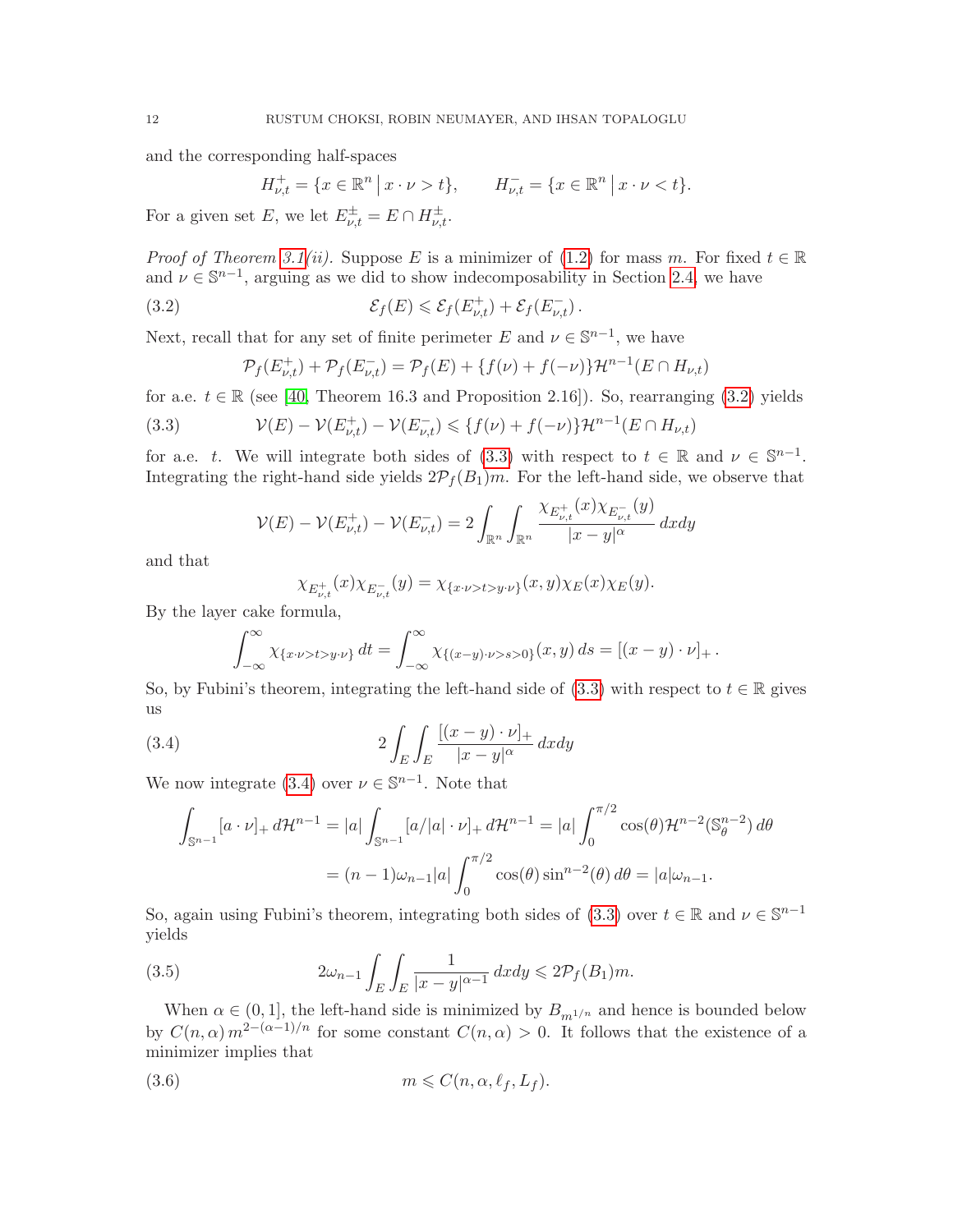On the other hand, when  $\alpha \in (1,2)$ , the left-hand side of  $(3.5)$  is bounded below by  $(2\omega_{n-1}(\text{diam } E)^{1-\alpha}m^2)$ . Rearranging this gives us the diameter lower bound

$$
m^{1/(\alpha-1)} \leqslant C(n, \alpha, \ell_f, L_f) \operatorname{diam} E
$$

Pairing this with [\(3.1\)](#page-10-2), we establish [\(3.6\)](#page-11-4) in this case as well.  $\Box$ 

<span id="page-12-0"></span>4. Smooth elliptic surface tensions: the Proof of Theorems [1.1](#page-3-0) and [1.3](#page-4-0)

In this section, we establish Theorem [1.1.](#page-3-0) The main tool is Theorem [1.3](#page-4-0) which states that, under suitable regularity assumptions, balls are the only bounded sets for which the first variation of the nonlocal energy  $\mathcal{V}(E)$  is constant. We first prove Theorem [1.3](#page-4-0) which, as described in Remark [1.4,](#page-4-1) which extends previous results for  $0 < \alpha < n - 1$  to cases where the Riesz potential lacks  $C^1$  regularity.

*Proof of Theorem [1.3.](#page-4-0)* Let us introduce some notation. For simplicity, we let  $v = v<sub>E</sub>$ throughout the proof. Following the notation in Section [3,](#page-10-1) for any  $t \in \mathbb{R}$ , let

$$
H_t = \{x \cdot e_1 = t\}, \qquad H_t^- = \{x \cdot e_1 < t\}, \qquad H_t^+ = \{x \cdot e_1 > t\}.
$$

Let

$$
\Sigma_t = E \cap H_t^-
$$

and, defining  $x^t = (2t - x_1, x_2, \dots, x_n)$  to be the reflection of x across  $H_t$ , let

$$
\Sigma'_t = \{ x^t \, \big| \, x \in \Sigma_t \}.
$$

Finally, let  $v_t(x) = v(x^t)$  and set  $G_t = E \setminus \overline{(\Sigma_t \cup \Sigma'_t)}$ . Observe that  $G_t \subset H_t^+$ .

Since E is bounded,  $\Sigma_t$  is empty for t sufficiently small and contains E for t sufficiently large. This means that

$$
\lambda = \sup\{t \mid \Sigma'_t \subset E\}
$$

is finite. Furthermore, we have either

*Case 1.*  $\partial \Sigma'_{\lambda}$  is tangent to  $\partial E$  for some point  $\bar{x} \in \partial E \setminus H_{\lambda}$ , or Case 2.  $H_{\lambda}$  is orthogonal to the tangent plane of  $\partial E$  at some point  $\bar{x} \in \partial E \cap H_{\lambda}$ .

We will show that in either case,  $G_{\lambda}$  is empty and thus E is symmetric across  $H_{\lambda}$ .

For any  $x \in \mathbb{R}^n$  we may write

<span id="page-12-1"></span>
$$
v(x) = \int_{\Sigma_{\lambda}} |x - y|^{-\alpha} dy + \int_{\Sigma_{\lambda}'} |x - y|^{-\alpha} dy + \int_{G_{\lambda}} |x - y|^{-\alpha} dy,
$$
  

$$
v_{\lambda}(x) = \int_{\Sigma_{\lambda}'} |x - y|^{-\alpha} dy + \int_{\Sigma_{\lambda}} |x - y|^{-\alpha} dy + \int_{G_{\lambda}} |x^{\lambda} - y|^{-\alpha} dy
$$

and therefore we have

(4.1) 
$$
v_{\lambda}(x) - v(x) = \int_{G_{\lambda}} \left( |x^{\lambda} - y|^{-\alpha} - |x - y|^{-\alpha} \right) dy.
$$

In particular, for any  $x \in H_{\lambda}^ \overline{\lambda}$ , the right-hand side is strictly positive unless  $G_{\lambda}$  is empty.

Let us first suppose that Case 1 occurs. Since  $\bar{x} \in \partial \Sigma'_{\lambda} \cap \partial E$  and  $\bar{x} \notin H_{\lambda}$ , it follows from construction that  $\bar{x}$  is the reflection  $x^{\lambda}$  for some  $x \in \partial E \cap \partial \Sigma_{\lambda}$ . Since x and  $\bar{x}^{\lambda}$  both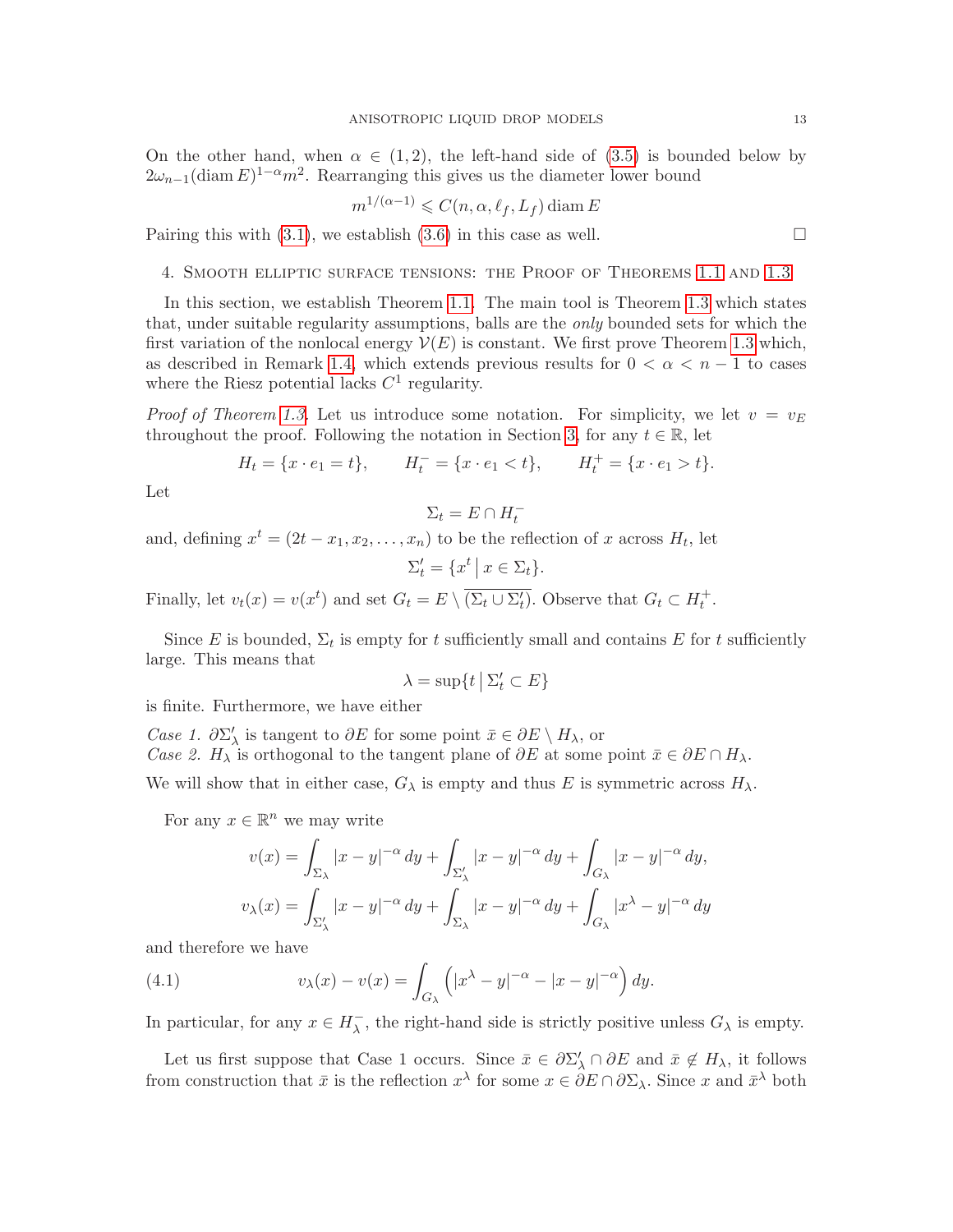lie in  $\partial E$ , we have  $v(\bar{x}) = v_{\lambda}(\bar{x}) = \text{const.}$  Hence [\(4.1\)](#page-12-1) implies that  $G_{\lambda}$  is empty and so E is symmetric about  $H_{\lambda}$ .

Next, suppose that Case 2 occurs. Note that  $e_1$  is parallel to the tangent plane of  $\partial E$  at  $\bar{x}$ . Hence, up to a translation and a rotation of E that fixes its orientation with respect to  $e_1$ , we may assume that  $\bar{x} = 0$  and the tangent plane to  $\partial E$  at zero is the plane  ${x_n = 0}$ . Moreover, we may locally express  $\partial E$  as the graph over its tangent plane. More specifically, letting

$$
x = (x', x_n)
$$
 and  $B'_r(0) = \{|x'| < r\} \subset \mathbb{R}^{n-1}$ ,

for r suitably small, we may find a  $C^{k,\gamma}$  function  $\varphi: B'_r(0) \to \mathbb{R}$ :

<span id="page-13-1"></span>
$$
\partial E \cap B_r(0) = \left\{ \left( x', \varphi(x') \right) : x' \in B'_r(0) \right\}.
$$

If  $\alpha \in (0, n-1)$ , we can argue exactly as in [\[37\]](#page-27-4). In this case, v is differentiable (recall  $(2.5)$  and thus  $\partial_{e_1} v = 0$ . In particular, for  $h > 0$  small, we have

(4.2) 
$$
|v(\bar{x} + he_1) - v(\bar{x} - he_1)| = o(h).
$$

Now suppose that  $\alpha \in [n-1, n-1/3)$ . For  $h > 0$  small, let  $\varphi_h = \varphi(-he_1)$  and consider the sequence  $\{x_h\} \subset \partial E \cap H_{\lambda}^ \lambda$  defined by

<span id="page-13-0"></span>
$$
x_h = -he_1 + \varphi_h e_n.
$$

In this way,  $x_h^{\lambda} = he_1 + \varphi_h e_n \in H_{\lambda}^+$  $\lambda^+$ . We claim that

(4.3) 
$$
|v(x_h^{\lambda}) - v(x_h)| \leq C h^{1+\eta}
$$

for some  $\eta > 0$ . Indeed, recall from [\(2.5\)](#page-7-0) that for any  $\beta < \min\{n - \alpha, 1\}$ , we have  $||u||_{C^{0,\beta}} \leq C$ . So, as  $v(x) = \overline{c}$  for some constant  $\overline{c} \in \mathbb{R}$  for all  $x \in \partial E$ ,

$$
|v(x_h^{\lambda}) - v(x_h)| = |v(x_h^{\lambda}) - \bar{c}| \leq C \text{dist}\big(x_h^{\lambda}, \partial E\big)^{\beta}.
$$

In order to estimate the right-hand side, we argue separately when  $\alpha \in [n-1, n-1/2)$ and when  $\alpha \in [n-1/2, n-1/3)$ .

First, suppose that  $\alpha \in [n-1, n-1/2)$ . In this case,  $\partial E$  needs only to be  $C^{1,\gamma}$  for  $1 + \gamma > 1/(n - \alpha)$ . Consider a Taylor expansion of  $\varphi$ : since  $\varphi(0) = |\nabla \varphi(0)| = 0$ , we have

$$
\varphi(x') = O(|x'|^{1+\gamma}).
$$

Hence,

$$
dist(x_h^{\lambda}, \partial E) \le |x_h^{\lambda} - 0| = |\varphi(-he_1)| \le Ch^{1+\gamma}.
$$

Since  $1 + \gamma > 1/(n - \alpha)$ , we may take  $\beta < n - \alpha$  large enough such that  $(1 + \gamma)\beta > 1$ . This yields [\(4.3\)](#page-13-0) in this case.

When  $\alpha \in [n-1/2, n-1/3)$ , and thus  $\partial E \in C^{2,\gamma}$  with  $2+\gamma > 1/(n-\alpha)$ , we use the fact that in the  $e_1$  direction,  $\partial E$  separates from its reflection as distance to the power  $2 + \gamma$ . Indeed, a Taylor expansion of  $\varphi$  in this case yields

$$
\varphi(x') = D^2 \varphi(0)[x', x'] + O(|x'|^{2+\gamma}).
$$

In this way, letting  $y_h = he_1 + \varphi(he_1)e_n$ , we see that

$$
dist(x_h^{\lambda}, \partial E) \le |x_h^{\lambda} - y_h| = |\varphi(he_1) - \varphi(-he_1)| \le Ch^{2+\gamma}.
$$

Note that in general  $\partial E$  separates only quadratically from its reflection across  $H_{\lambda}$ ; the key point here is that we have chosen our sequence so the  $x'$  components of the sequence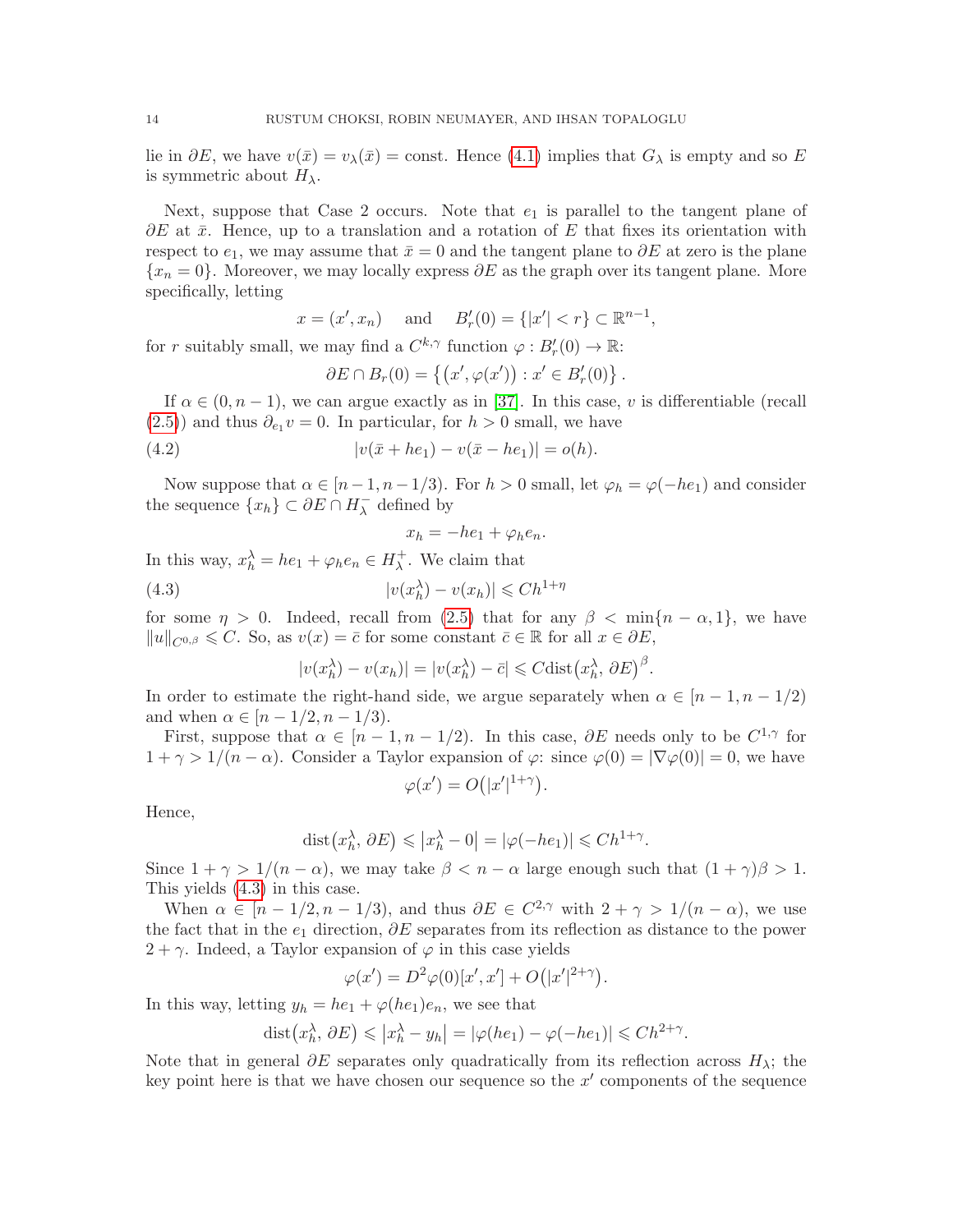and its reflection correspond to the reflection  $x' = -x'$ . Again, since  $2 + \gamma > 1/(n - \alpha)$ , we may choose  $\beta < n - \alpha$  large enough so that  $(2 + \gamma)\beta > 1$ , proving [\(4.3\)](#page-13-0).

Next, we claim that if  $G_{\lambda}$  is nonempty, we have

(4.4) 
$$
|v(x_h^{\lambda}) - v(x_h)| \geqslant Ch.
$$

Indeed, for fixed  $h$ ,  $(4.1)$  implies that

<span id="page-14-1"></span>
$$
v_{\lambda}(x_h) - v(x_h) = \int_{G_{\lambda}} |x_h^{\lambda} - y|^{-\alpha} - |x_h - y|^{-\alpha} dy
$$

and the integrand is positive. For fixed  $y \in G_\lambda$ , we would like to apply the mean value theorem to the function  $f(t) = |te_1 + \varphi_h e_n - y|^{-\alpha}$  in order to rewrite the integrand on the right-hand side as

<span id="page-14-0"></span>(4.5) 
$$
|x_h^{\lambda} - y|^{-\alpha} - |x_h - y|^{-\alpha} = 2h(-\alpha|\tilde{x}_h - y|^{-\alpha - 2}(\tilde{x}_h - y) \cdot e_1)
$$

for some  $\tilde{x}_h = te_1 + \varphi_h e_n$  depending on y with  $t \in (-h, h)$ . However, we must take some care because  $f(t)$  is not differentiable at  $te_1 + \varphi_h e_n = y$ . To take care of this, consider a small strip  $S_{\delta} = \{x \mid |x \cdot e_n| < \delta\}$ . Since  $G_{\lambda}$  is an open subset of  $H_{\lambda}^+$  $\lambda^+$ , taking  $\delta > 0$ sufficiently small, we may find some open ball B that is compactly contained in  $G_{\lambda} \setminus S_{\delta}$ such that  $(y - x_h) \cdot e_1 \geq \delta$  (and hence  $(y - \tilde{x}_h) \cdot e_1 \geq \delta$ ) for all  $y \in B$ . In this way, [\(4.5\)](#page-14-0) is valid in B, and for  $h \leq \delta/2$  we have

<span id="page-14-2"></span>
$$
v_{\lambda}(x_h) - v(x_h) \ge -2h\alpha \int_B |\tilde{x}_h - y|^{-\alpha - 2} (\tilde{x}_h - y) \cdot e_1 dy \ge Ch.
$$

This establishes [\(4.4\)](#page-14-1). Note that when  $\alpha \in (0, n-1)$ , the identical argument shows that

$$
(4.6) \t\t\t |v(\bar{x} + he_1) - v(\bar{x} - he_1)| \geq Ch
$$

if  $G_{\lambda}$  is nonempty.

Now, letting h tend to zero, we see that  $(4.2)$  (resp.  $(4.3)$ ) and  $(4.6)$  (resp.  $(4.4)$ ) are in opposition, and so we deduce that  $G_{\lambda}$  is empty.

For both cases 1 and 2, we have deduced that E is symmetric about  $H_{\lambda}$ . Since  $e_1$  was chosen arbitrarily, we find that E is a ball.

We now show that Theorem [1.1](#page-3-0) follows directly from Theorem [1.3.](#page-4-0)

*Proof of Theorem [1.1.](#page-3-0)* We first prove statement (i). Let  $K_r$  be the dilation of the Wulff shape K with  $|K_r| = m$ , that is, take  $r = (m/|K|)^{1/n}$ . Direct computation shows that  $H^f_{\bar k}$  $K_r(x) = (n-1)/r$  for all  $x \in \partial K_r$ . Hence, recalling [\(2.13\)](#page-9-2), if  $K_r$  is a critical point of  $(1.2)$ , then

$$
v_{K_r}(x) = \mu' \qquad \text{for } x \in \partial K_r
$$

where  $\mu' = \mu - (n-1)/r$ . Since  $K_r$  is smooth, applying Theorem [1.3](#page-4-0) concludes the proof of (i).

The proof of (ii) similarly follows from Theorem [1.3.](#page-4-0) To this end, take  $\bar{m}_1$  to be equal to the constant  $m_4$  from Theorem [2.2.](#page-9-0) Then, if E is a minimizer of [\(1.2\)](#page-2-0) for mass  $m \leq \bar{m}_1$ , then E is of class  $C^{2,\beta}$  for all  $\beta < n-\alpha$  and E satisfies the Euler-Lagrange equation [\(2.13\)](#page-9-2) with  $\mu = \mu_E$ . Then for any  $r > 0$ , setting  $F = rE$ , we have

$$
H_{rE}^f(y) + v_{rE}(y) = r^{-1} H_E^f(y/r) + r^{n-\alpha} v_E(y/r) \qquad \forall y \in \partial F.
$$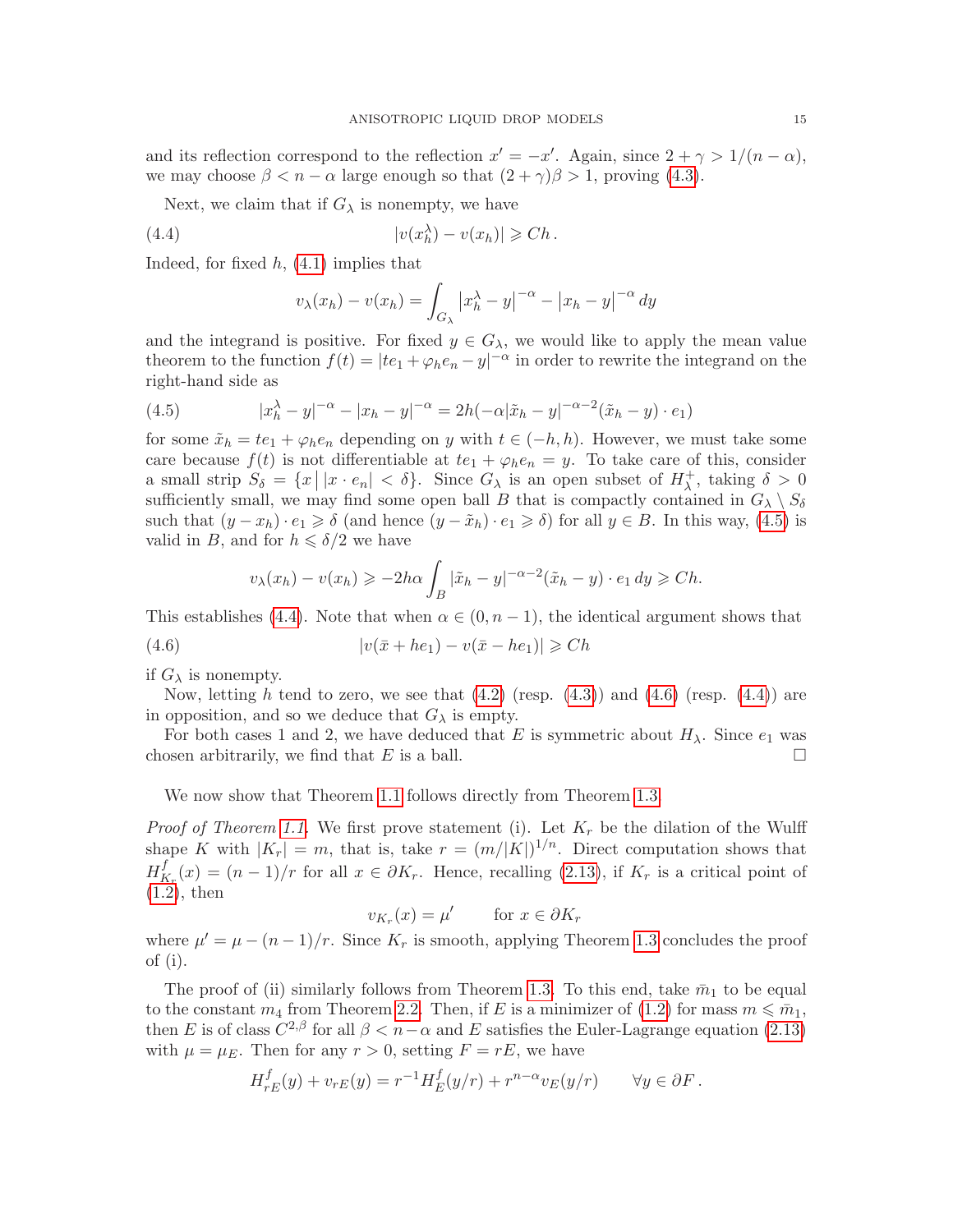Setting  $x = y/r \in \partial E$ , this implies

$$
r^{-1}H_E^f(x) + r^{n-\alpha}v_E(x) = r^{-1}\mu_E + (r^{n-\alpha} - r^{-1})v_E(x) \qquad \forall x \in \partial E.
$$

So, if F is a critical point of [\(1.2\)](#page-2-0) for  $m = |F|$ , then the left-hand side is equal to a constant  $\mu_F$ . Rearranging, this yields

$$
v_E(x) = \frac{\mu_F - r^{-1}\mu_E}{r^{n-\alpha} - r^{-1}} = \text{constant}.
$$

For  $\alpha \in (0, n-1/2)$ , we may readily apply Theorem [1.3](#page-4-0) to conclude that E is a ball. For  $\alpha \geqslant n-1/2$ , in order to apply Theorem [1.3](#page-4-0) to E, we verify that we may find  $\beta$  satisfying  $2 + \beta > 1/(n - \alpha)$  and  $\beta < n - \alpha$ . Our assumption that  $\alpha < n - (\sqrt{2} - 1)$  ensures that this is possible.

Finally arguing as above, we conclude that  $H_F^f$  $E^J(x)$  is constant on the boundary of this ball  $E$ . However, the Alexandrov-type theorem proven in [\[32\]](#page-26-10) asserts that the only smooth set with  $H_F^f$  $E$  is the Wulff shape. We conclude that the Wulff shape of f is a ball, and thus f is a multiple of the Euclidean norm.

# 5. Crystalline surface tensions: the Proof of Theorem [1.2](#page-3-1)

<span id="page-15-1"></span>In this section, we prove Theorem [1.2,](#page-3-1) providing an example of a surface tension  $f$  for which the Wulff shape is the minimizer of  $(1.2)$  for sufficiently small mass. When f fails to be  $C^1$  or elliptic, one can no longer compute the first variation of  $\mathcal{P}_f$  with respect to arbitrary smooth compactly supported variations. A key point becomes understanding among what variations one can compute the Euler-Lagrange equation. As pointed out in the introduction, this is a subtle point and the focus of considerable research in crystalline mean curvature flow. Here we rely on the following 2D structure result from [\[22,](#page-26-14) Theorem 7]:

<span id="page-15-0"></span>**Theorem 5.1** (Figalli-Maggi). Let  $n = 2$  and let f be a crystalline surface tension, so that the Wulff shape is a convex polygon with outer unit normals  $\{\nu_i\}_{i=1}^N$ . Then there exists a positive constant  $q_0$  such that if E is a q-volume-constrained quasi-minimizer with  $q < q_0$ , then E is a convex polygon with  $\nu_E \in {\{\nu_i\}}_{i=1}^N$  for  $\mathcal{H}^1$ -a.e.  $x \in \partial E$ .

This result is in some sense related to that of [\[49\]](#page-27-7) where Taylor considers motion of polygonal curves by crystalline curvature and proves that line segments flow in their normal directions, keeping their same normals. Therefore the segments expand and contract to maintain their directions and adjacencies as they flow towards a steady state.

Now we can prove Theorem [1.2.](#page-3-1)

*Proof of Theorem [1.2.](#page-3-1)* Let E be a minimizer of the rescaled problem  $(2.8)$  with the surface tension f as in [\(1.4\)](#page-3-2). It is equivalent to show that there exists  $\varepsilon'$  such that the Wulff shape is the global minimizer of [\(2.8\)](#page-8-0) for  $\varepsilon \leq \varepsilon'$ . Recall from Lemma [2.1](#page-8-2) that a minimizer E of [\(2.8\)](#page-8-0) is a q-volume-constrained quasi-minimizer of  $\mathcal{P}_f$  with  $q = \varepsilon c_{n,\alpha}$ , so the hypotheses of the Theorem [5.1](#page-15-0) hold for  $\varepsilon'$  sufficiently small. Furthermore, since E satisfies the density estimates [\(2.12\)](#page-9-1), a classical argument shows that  $d_H(\partial E, \partial K) \to 0$  as  $\varepsilon \to 0$ , where  $d_H$ is the Hausdorff distance. Hence, we deduce further that, up to decreasing  $\varepsilon'$ , we have  $\{\nu_E\} = {\pm e_1, \pm e_2}$  for  $\mathcal{H}^1$ -a.e.  $x \in \partial E$ . That is, up to a translation, E is a rectangle of the form

$$
R_a = [-a/2, a/2] \times [-1/2a, 1/2a]
$$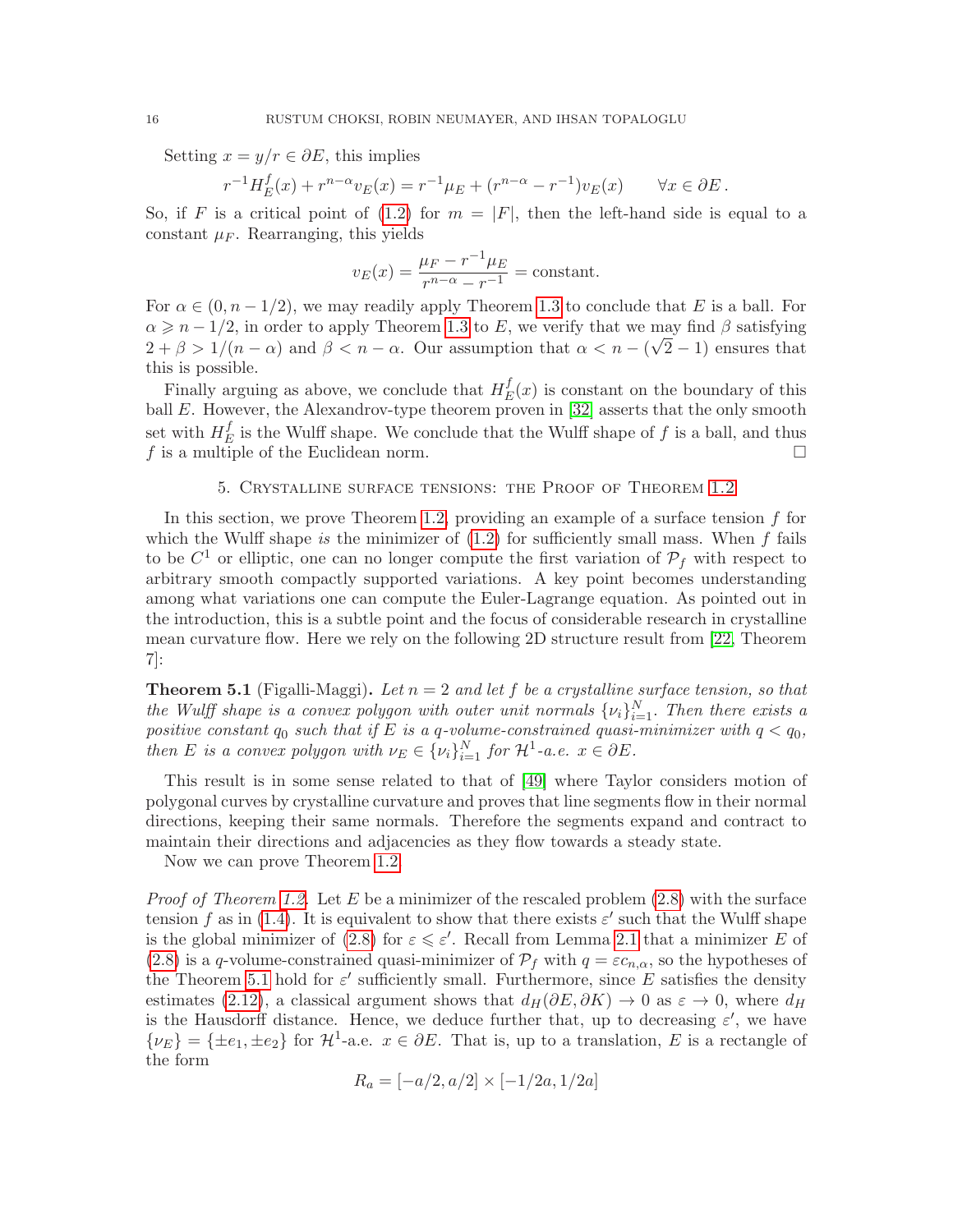for some  $a \in (1-\omega(\varepsilon), 1+\omega(\varepsilon))$ , where  $\omega(\varepsilon)$  is a (nonexplicit) modulus of continuity with  $\omega(\varepsilon) \to 0$  as  $\varepsilon \to 0$ . In this way, we need only to consider the one dimensional family of variations (with respect to  $a)$ : E is a minimizer of  $(2.8)$  if and only if it is a minimizer of the one-dimensional variational problem

$$
\inf \{ \mathcal{E}_{\varepsilon,f}(R_a) : R_a = [-a/2, a/2] \times [-1/2a, 1/2a] \}.
$$

Note that  $f(\pm e_1) = f(\pm e_2) = 1/2$ . Hence, the energy of  $R_a$  is

$$
\mathcal{E}_{\varepsilon,f}(R_a) = \mathcal{P}_f(R_a) + \varepsilon \mathcal{V}(R_a)
$$
  
=  $\left(a + \frac{1}{a}\right) + \varepsilon \int_{-a/2}^{a/2} \int_{-1/(2a)}^{1/(2a)} \int_{-a/2}^{a/2} \int_{-1/(2a)}^{1/(2a)} \frac{dx_1 dy_1 dx_2 dy_2}{((x_1 - x_2)^2 + (y_1 - y_2)^2)^{\alpha/2}}.$ 

Note that

(5.1) 
$$
\frac{d}{da}\mathcal{P}_f(R_a) = 1 - \frac{1}{a}, \qquad \frac{d^2}{da^2}\mathcal{P}_f(R_a) = \frac{1}{a^2}.
$$

Using the change of variables  $\tilde{x}_i = x_i/a$  and  $\tilde{y}_i = ay_i$  for  $i = 1, 2$ , we rewrite the nonlocal term as

<span id="page-16-0"></span>
$$
\mathcal{V}(R_a) = \iiint_{[-1/2,1/2]^4} \left( a^2 (\widetilde{x}_1 - \widetilde{x}_2)^2 + a^{-2} (\widetilde{y}_1 - \widetilde{y}_2)^2 \right)^{-\alpha/2} d\widetilde{x}_1 d\widetilde{y}_1 d\widetilde{x}_2 d\widetilde{y}_2.
$$

Differentiating with respect to a we see that

$$
\frac{d}{da}\mathcal{V}(R_a) = \iiint_{[-1/2,1/2]^4} \left[ \frac{-\alpha}{2} \left( a^2 (\widetilde{x}_1 - \widetilde{x}_2)^2 + a^{-2} (\widetilde{y}_1 - \widetilde{y}_2)^2 \right)^{-\alpha/2 - 1} \right]
$$

$$
\left( 2a(\widetilde{x}_1 - \widetilde{x}_2)^2 - \frac{2}{a^3} (\widetilde{y}_1 - \widetilde{y}_2)^2 \right) \right] d\widetilde{x}_1 d\widetilde{y}_1 d\widetilde{x}_2 d\widetilde{y}_2 ;
$$

hence,  $(d/da)\Big|_{a=1} \mathcal{V}(R_a) = 0$ . Pairing this with [\(5.1\)](#page-16-0) we see that K is a critical point of  $\mathcal{E}_{\varepsilon,f}(R_a)$ . Furthermore, direct computation shows that

$$
\frac{d^2}{da^2}\Big|_{a=1} \mathcal{E}_{\varepsilon,f}(R_a) = 1 - C(\alpha)\varepsilon \geqslant \frac{1}{2}
$$

for sufficiently small  $\varepsilon > 0$ ; hence, K is a stable (in the sense of second variations) critical point of the energy functional  $\mathcal{E}_{\varepsilon,f}$  for sufficiently small  $\varepsilon > 0$ . Now using this stability property we will proceed as in [\[1,](#page-25-13) Theorem 5.1] and [\[9,](#page-25-2) Theorem 2.10] to show that, up to translations, the Wulff shape  $K$  is the unique global minimizer.

Suppose there exists a sequence  ${E_k}$  of global minimizers of [\(2.8\)](#page-8-0) with  $\varepsilon_k \to 0$ . Note that, up to translations,  $E_k = R_{a_k}$  with  $a_k \in (1 - \omega(\varepsilon_k), 1 + \omega(\varepsilon_k))$ . In particular,  $a_k \to 1$ and  $E_k \to K$  in  $L^1$ . Now, since K is a strictly stable critical point of  $\mathcal{E}_{\varepsilon_k,f}$ , for  $k > k_0$ ,

$$
\mathcal{E}_{\varepsilon_k,f}(R_{a_k})\geqslant \mathcal{E}_{\varepsilon_k,f}(K)+\frac{1}{4}(a_k-1)^2+o\big((a_k-1)^2\big)>\mathcal{E}_{\varepsilon_k,f}(K)+\frac{1}{8}(a_k-1)^2.
$$

We conclude that  $a_k = 1$  for k sufficiently large, concluding the proof.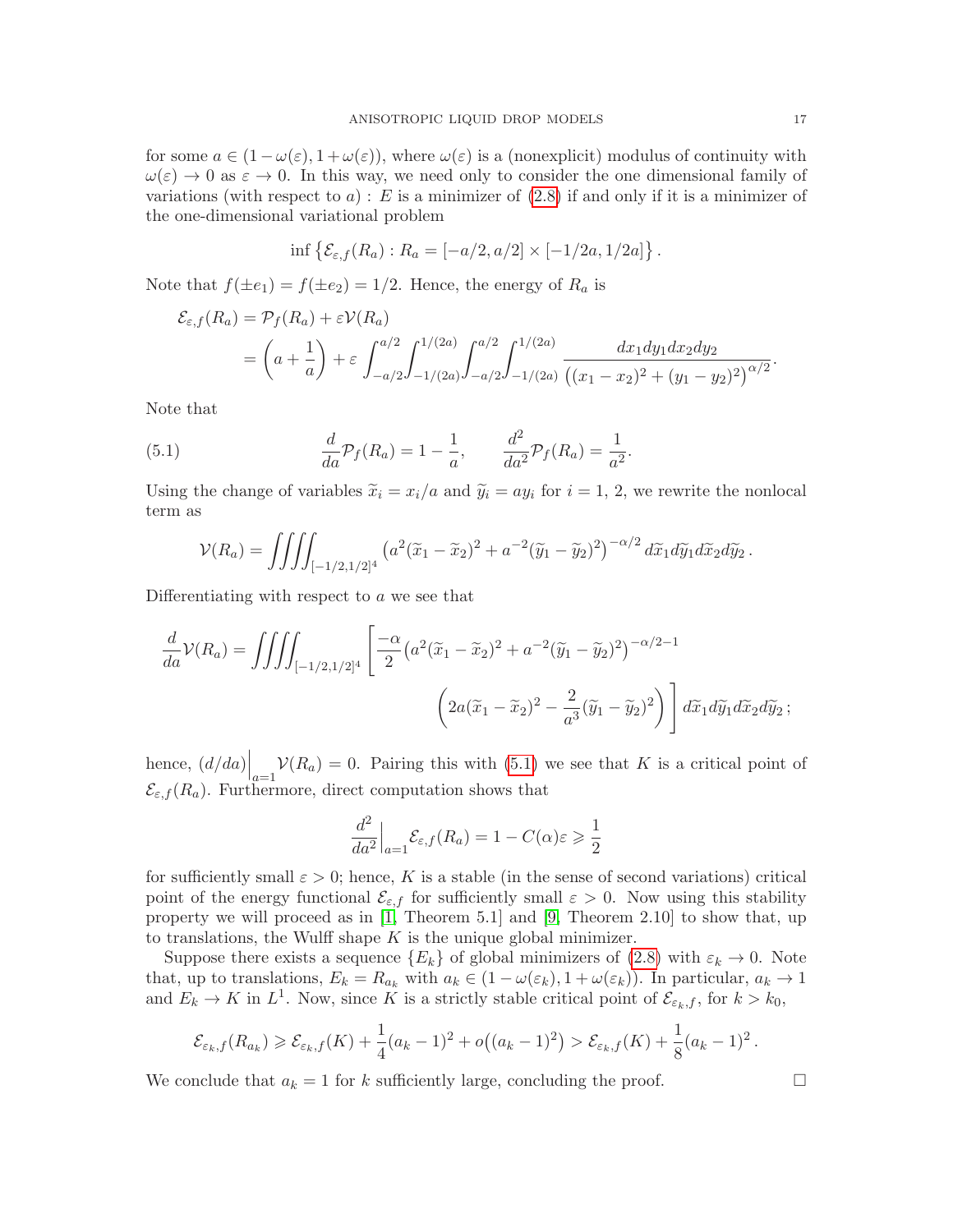#### 6. Fully anisotropic models: the Proof of Theorem [1.5](#page-6-0)

<span id="page-17-0"></span>In this section we prove Theorem [1.5.](#page-6-0) Before we proceed, let us remark that the problems  $(1.5)$  and  $(1.6)$  admit minimizers when m is sufficiently small. Indeed, existence for [\(1.6\)](#page-5-0) follows from the direct method in the calculus of variations, while existence for  $(1.5)$  follows by arguing as in Lemmas [C.1,](#page-23-1) [C.2,](#page-23-2) and Theorem [3.1\(](#page-10-0)i), thanks to the subcritical scaling of  $\mathcal{U}_i$  with respect to  $\mathcal{P}_f$ .

The interesting feature of these three classes of problems is that each  $\mathcal{U}_i(E)$  defined in [\(1.7\)](#page-5-1) is maximized by the Wulff shape among sets of a fixed volume, so the variational problems [\(1.5\)](#page-5-2) and [\(1.6\)](#page-5-0) exhibit the same type of competition between terms as in the classical liquid drop model [\(1.1\)](#page-0-0). Let us see that  $\mathcal{U}_1(E)$  is maximized by K among sets E with  $|E| = |K|$ . Indeed, note that the supremum in  $\mathcal{U}_1(K)$  is attained at  $y = 0$ ; up to a translation we may assume the same for E. Then

<span id="page-17-4"></span>
$$
(6.1) \quad \mathcal{U}_1(K) - \mathcal{U}_1(E) = \int_{K \backslash E} f_*(x)^{-\alpha} dx - \int_{E \backslash K} f_*(x)^{-\alpha} dx > |K \backslash E| - |E \backslash K| = 0
$$

since  $f_*(x) > 1$  in  $E \setminus K$  and  $f_*(x) < 1$  in  $K \setminus E$ . The computation is analogous for  $\mathcal{U}_2$ and  $\mathcal{U}_3$ .

A key tool in the proof of Theorem [1.5](#page-6-0) is the following strong form of the quantitative anisotropic isoperimetric inequality which was shown in [\[41,](#page-27-8) Proposition 1.4]:

<span id="page-17-1"></span>**Proposition 6.1.** Let f be a smooth elliptic surface tension with corresponding surface energy  $\mathcal{P}_f$  and Wulff shape K. Let E be a set such that  $|E| = |K|$  and  $\text{bar } E = \text{bar } K$ , where  $bar E = |E|^{-1} \int_E x \, dx$  denotes the barycenter of E. Suppose

<span id="page-17-3"></span>
$$
\partial E = \{x + u(x)\nu_K(x) \, \big| \, x \in \partial K\}
$$

where  $u : \partial K \to \mathbb{R}$  is in  $C^1(\partial K)$ . There exist C and  $\mu$  depending on n and f such that if  $||u||_{C^{1}(\partial K)} \leq \mu$ , then

(6.2) 
$$
C||u||_{H^1(\partial K)}^2 \leqslant \mathcal{P}_f(E) - \mathcal{P}_f(K).
$$

The idea of the proof of Theorem [1.5](#page-6-0) the following: Using the Wulff shape as a competi-tor in [\(1.5\)](#page-5-2) and applying Proposition [6.1,](#page-17-1) we find that  $\mathcal{U}_i(K) - \mathcal{U}_i(E)$  is bounded below by a constant (increasing with  $m^{-1}$ ) multiple of the squared distance between E and K. On the other hand, the criticality and  $C^2$  bound of  $\mathcal{U}_i(K)$  ensure that this gap is at most a fixed constant multiple of the squared distance. These ideas are in the spirit of those used in  $[21, 35]$  $[21, 35]$  in the setting of  $(1.1)$ .

Proof of Theorem [1.5.](#page-6-0) Let us start by observing the scaling of the energies:

<span id="page-17-2"></span>
$$
\begin{array}{lll}\n\mathcal{U}_1(rE) & = r^{\gamma_1}\mathcal{U}_1(E) & \gamma_1 = n - \alpha, \\
\mathcal{U}_2(rE) & = r^{\gamma_2}\mathcal{U}_2(E) & \gamma_2 = n + \beta, \\
\mathcal{U}_3(rE) & = r^{\gamma_3}\mathcal{U}_3(E) + r^n \log(r)|E| & \gamma_3 = n.\n\end{array}
$$

Thus in place of [\(1.5\)](#page-5-2) and [\(1.6\)](#page-5-0) respectively, we set  $\varepsilon_i = (m|K|^{-1})^{(\gamma_i - n + 1)/n}$  and study the equivalent variational problems

(6.3) 
$$
\inf \left\{ \mathcal{P}_f(E) + \varepsilon_1 \mathcal{U}_1(E) \, \big| \, |E| = |K| \right\}
$$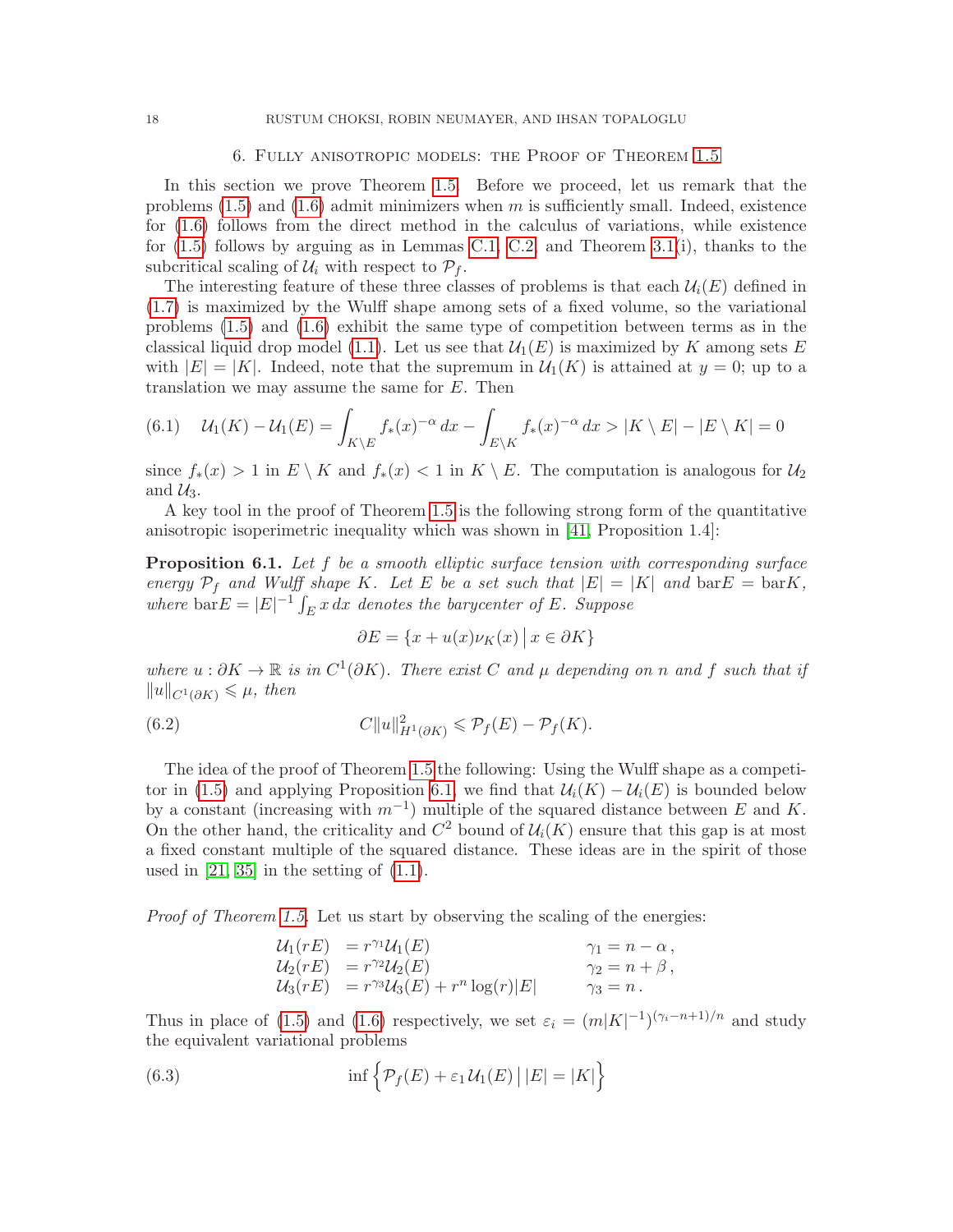and

<span id="page-18-0"></span>(6.4) 
$$
\inf \left\{ \mathcal{P}_f(E) + \varepsilon_i \mathcal{U}_i(E) \, \big| \, |E| = |K|, \ E \subset B_{c_{n,f}} \right\} \qquad i = 2,3.
$$

To prove Theorem [1.5,](#page-6-0) it is equivalent to show that for  $i = 1, 2, 3$ , there exists  $\varepsilon_i' =$  $\varepsilon'_i(n, f, \mathcal{U}_i)$  such that for  $\varepsilon \leqslant \varepsilon'_i$ , the only minimizers of [\(6.3\)](#page-17-2) and [\(6.4\)](#page-18-0) are Wulff shapes.

*Claim:* For  $i = 1, 2, 3$ , suppose  $E_i$  is a global minimizer of [\(6.3\)](#page-17-2) or [\(6.4\)](#page-18-0). Then, up to a translation and provided  $\varepsilon_i$  is sufficiently small,  $\partial E_i$  is a small  $C^1$  graph over  $\partial K$ :

$$
\partial E_i = \{ x + u_i(x) \nu_K(x) \mid x \in \partial K \},\
$$

where  $u_i : \partial K \to \mathbb{R}$  has  $||u_i||_{C^1(\partial K)} \leq \mu/3$  with  $\mu$  as in Proposition [6.1.](#page-17-1)

Let us assume the claim for now, since the proof differs between [\(6.3\)](#page-17-2) and [\(6.4\)](#page-18-0). Up to replacing  $\mu/3$  by  $\mu$ , we may further assume that  $bar E_i = \text{bar}K$ . We can therefore apply Proposition [6.1](#page-17-1) to find that

(6.5) 
$$
C||u_i||_{H^1(\partial K)}^2 \leqslant \mathcal{P}_f(E_i) - \mathcal{P}_f(K)
$$

with the constant  $C > 0$  given in [\(6.2\)](#page-17-3). Now, taking the Wulff shape as a competitor in [\(6.3\)](#page-17-2) and [\(6.4\)](#page-18-0) and rearranging the energy, we find that

<span id="page-18-5"></span>
$$
\mathcal{P}_f(E_i) - \mathcal{P}_f(K) \leq \varepsilon_i \big( \mathcal{U}_i(K) - \mathcal{U}_i(E_i) \big).
$$

Letting  $X_i = u_i \nu_K$ , a Taylor expansion of  $\mathcal{U}_i(E_i)$  yields

<span id="page-18-1"></span>(6.6) 
$$
\mathcal{U}_i(E_i) = \mathcal{U}_i(K) + \delta \mathcal{U}_i(K)[X] + \frac{1}{2} \delta^2 \mathcal{U}_i(K)[X, X] + \mu O(\|u\|_{H^1(\partial K)}^2).
$$

Here  $\delta \mathcal{U}_i(K)$  and  $\delta^2 \mathcal{U}_i(K)$  denote the first and second variations respectively. Direct computation (recalling that  $f_*(x) = 1$  for  $x \in \partial K$ ) shows that the first variations are given by

<span id="page-18-2"></span>
$$
(6.7) \delta U_1(K)[X_1] = \int_{\partial K} u_1 d\mathcal{H}^{n-1}, \quad \delta U_2(K)[X_2] = \int_{\partial K} u_2 d\mathcal{H}^{n-1}, \quad \delta U_3(K)[X_3] = 0.
$$

Arguing as in [\[41,](#page-27-8) proof of Lemma 4.1], the fact that  $|E_i| = |K|$  implies that

<span id="page-18-3"></span>(6.8) 
$$
\int_{\partial K} u_i d\mathcal{H}^{n-1} = -\frac{1}{2} \int_{\partial K} H_K u_i^2 d\mathcal{H}^{n-1} + \mu O(\|u_i\|_{H^1(\partial K)}^2)
$$

where  $H_K$  is the (isotropic) mean curvature of K. Next, a somewhat lengthy yet standard computation (making use of the identity  $\nabla f_*(x) = \nu_K(x)/f(\nu_K(x))$  for  $x \in \partial K$ ) shows that

<span id="page-18-4"></span>
$$
\delta^{2}U_{1}(K)[X_{1}, X_{1}] \geq \int_{\partial K} u_{1}^{2}H_{K} + u_{1}\nabla u_{1} \cdot \nu_{K} - \alpha u_{1}^{2}f(\nu_{K})^{-1} d\mathcal{H}^{n-1}
$$
  
\n
$$
\geq -\kappa_{1}||u_{1}||_{H^{1}(\partial K)}^{2},
$$
  
\n(6.9) 
$$
\delta^{2}U_{2}(K)[X_{2}, X_{2}] \geq \int_{\partial K} u_{2}^{2}H_{K} + u_{2}\nabla u_{2} \cdot \nu_{K} + \beta u_{2}^{2}f(\nu_{K})^{-1} d\mathcal{H}^{n-1}
$$
  
\n
$$
\geq -\kappa_{2}||u_{2}||_{H^{1}(\partial K)}^{2},
$$
  
\n
$$
\delta^{2}U_{3}(K)[X_{3}, X_{3}] \geq \int_{\partial K} u_{3}^{2}f(\nu_{K})^{-1} d\mathcal{H}^{n-1} \geq -\kappa_{3}||u_{3}||_{H^{1}(\partial K)}^{2}
$$

for some constants  $\kappa_i > 0$ .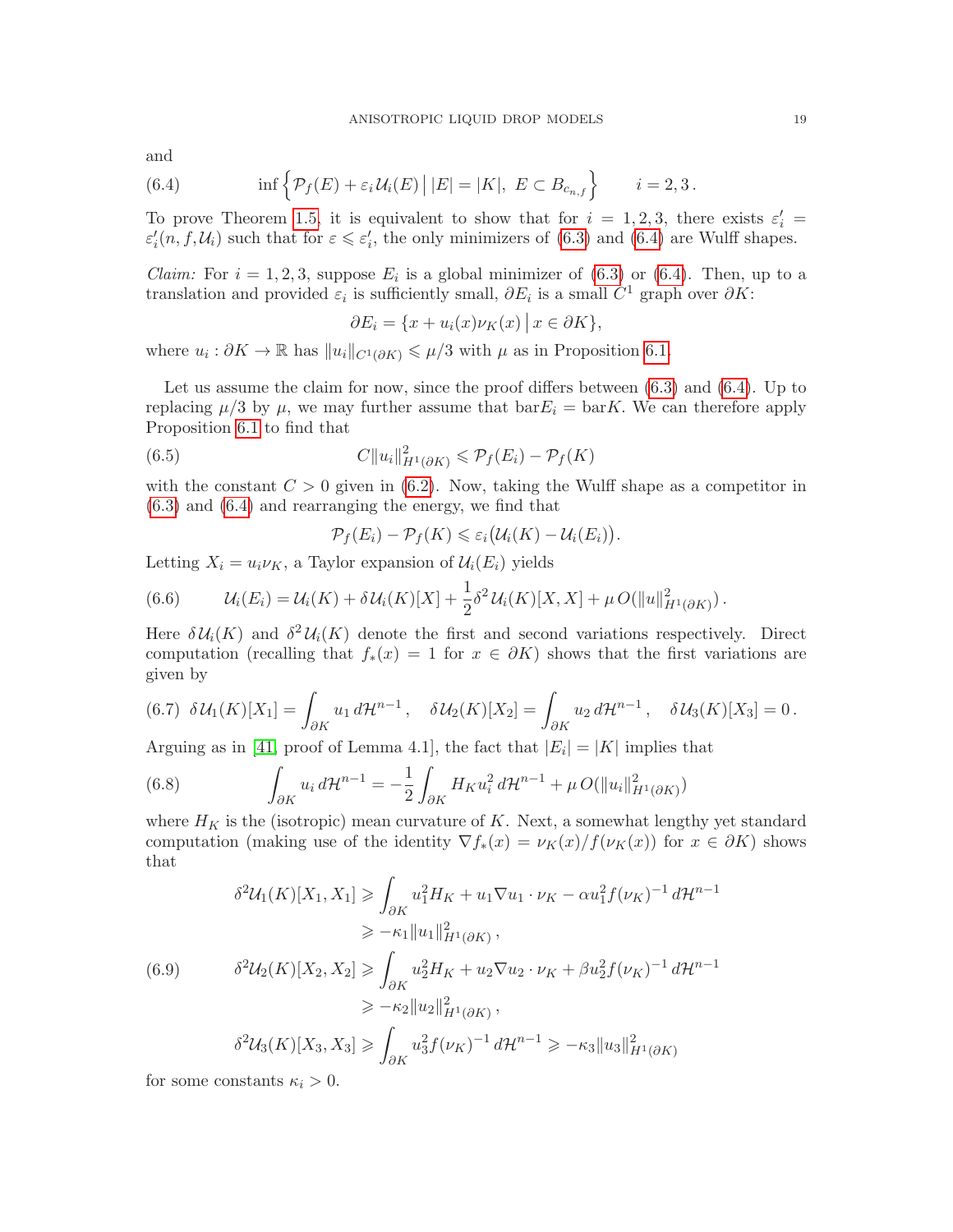Together, [\(6.6\)](#page-18-1), [\(6.7\)](#page-18-2), [\(6.8\)](#page-18-3), and [\(6.9\)](#page-18-4) imply that

(6.10) 
$$
\mathcal{U}_i(K) - \mathcal{U}_i(E_i) \leqslant C_i \|u_i\|_{H^1(\partial K)}^2.
$$

where  $C_i = C(n, f, \mathcal{U}_i)$ . Finally, combining [\(6.5\)](#page-18-5) and [\(6.10\)](#page-19-1), we see that taking  $\varepsilon_i$  sufficiently small forces  $u_i = 0$ , and hence  $E_i$  is the Wulff shape.

Let us now prove the claim, arguing separately for  $\mathcal{U}_1(E)$  and for  $\mathcal{U}_2(E)$ ,  $\mathcal{U}_3(E)$ . Let  $y_E \in \mathbb{R}^n$  be a point attaining the supremum in  $\mathcal{U}_1(E)$ . Then, using [\(6.1\)](#page-17-4), for any  $E, F$ with  $|E| = |F|$  we have

<span id="page-19-1"></span>
$$
\mathcal{U}_1(E) - \mathcal{U}_1(F) \le \int_{E \triangle F} f_*(x - y_E)^{-\alpha} dx \le \int_{rK} f_*(x)^{-\alpha} dx
$$

where r is chosen so that  $|rK| = |E \triangle F|$ . The term on the right-hand side is equal to  $\frac{n}{n-\alpha}|K|r^{n-\alpha}$ . In this way, arguing as in the proof of Lemma [2.1,](#page-8-2) we find that a minimizer  $E_1$  of  $(1.5)$  satisfies

$$
\mathcal{P}_f(E_1) \leq \mathcal{P}_f(F) + \Lambda |E_1 \triangle F|^{\gamma_1/n} \qquad \text{whenever } E_1 \triangle F \subset C \ B_r(x)
$$

for some  $x \in R^n$  and  $r \leq \ell_f /L_f$ . = Since  $\gamma_1 > n - 1$ , the results of [\[45\]](#page-27-12) show that  $\partial^* E$  is locally  $C^{1,\eta}$  for  $\eta = \frac{1-\alpha}{2}$  $\frac{-\alpha}{2}$ . Then, using the first variation of the energy given by

$$
H_{E_1}^f(x) + \varepsilon_1 f_*(x)^{-\alpha} = \text{const} \qquad \forall x \in \partial^* E_1,
$$

we can repeat Steps 2 and 3 of the proof of Theorem [2.2](#page-9-0) to conclude the claim in this case.

Now, for any  $E, F \subset B_{c_{n,f}},$  we have

$$
\mathcal{U}_2(E) - \mathcal{U}_2(F) \leqslant \int_{E \triangle F} f_*(x - y_E)^{\beta} dx \leqslant (2c_{n,f}/\ell_f)^{\beta} |E \triangle F|.
$$

Similarly,

$$
\mathcal{U}_3(E) - \mathcal{U}_3(F) \leqslant \int_{E \triangle F} \log(f_*(x - y_F)) \, dx \leqslant \log(2c_{n,f}/\ell_f) |E \triangle F|.
$$

As such, we may argue as in Lemma [2.1](#page-8-2) to find that if  $E_i$  is a minimizer of [\(6.4\)](#page-18-0) for  $i = 2, 3$ , then  $E_i$  is a quasi-minimizer of the surface energy. Again, using the Euler-Lagrange equations

$$
H_{E_2}^f(x) - \varepsilon_2 f_*(x)^\beta = \text{const} \qquad \forall x \in \partial^* E_2,
$$
  

$$
H_{E_3}^f(x) - \varepsilon_3 \log f_*(x) = \text{const} \qquad \forall x \in \partial^* E_3,
$$

<span id="page-19-0"></span>we may repeat Steps 2 and 3 of the proof of Theorem [2.2](#page-9-0) to conclude the claim.  $\Box$ 

# 7. Open Problems

We conclude by mentioning and recalling some important open problems. First note that all the open problems for the liquid drop problem  $(1.1)$  carry over to  $(1.2)$ . In the case of smooth anisotropies, it is not clear what more one could hope to prove about minimizers of [\(1.2\)](#page-2-0), with a clear characterization unlikely. Here, numerical computations could prove quite insightful in a qualitative assessment of the difference between the shape of minimizers and the Wulff shape. For crystalline anisotropies there remains much to be done in determining the minimality of the Wulff shape. The most tractable problem would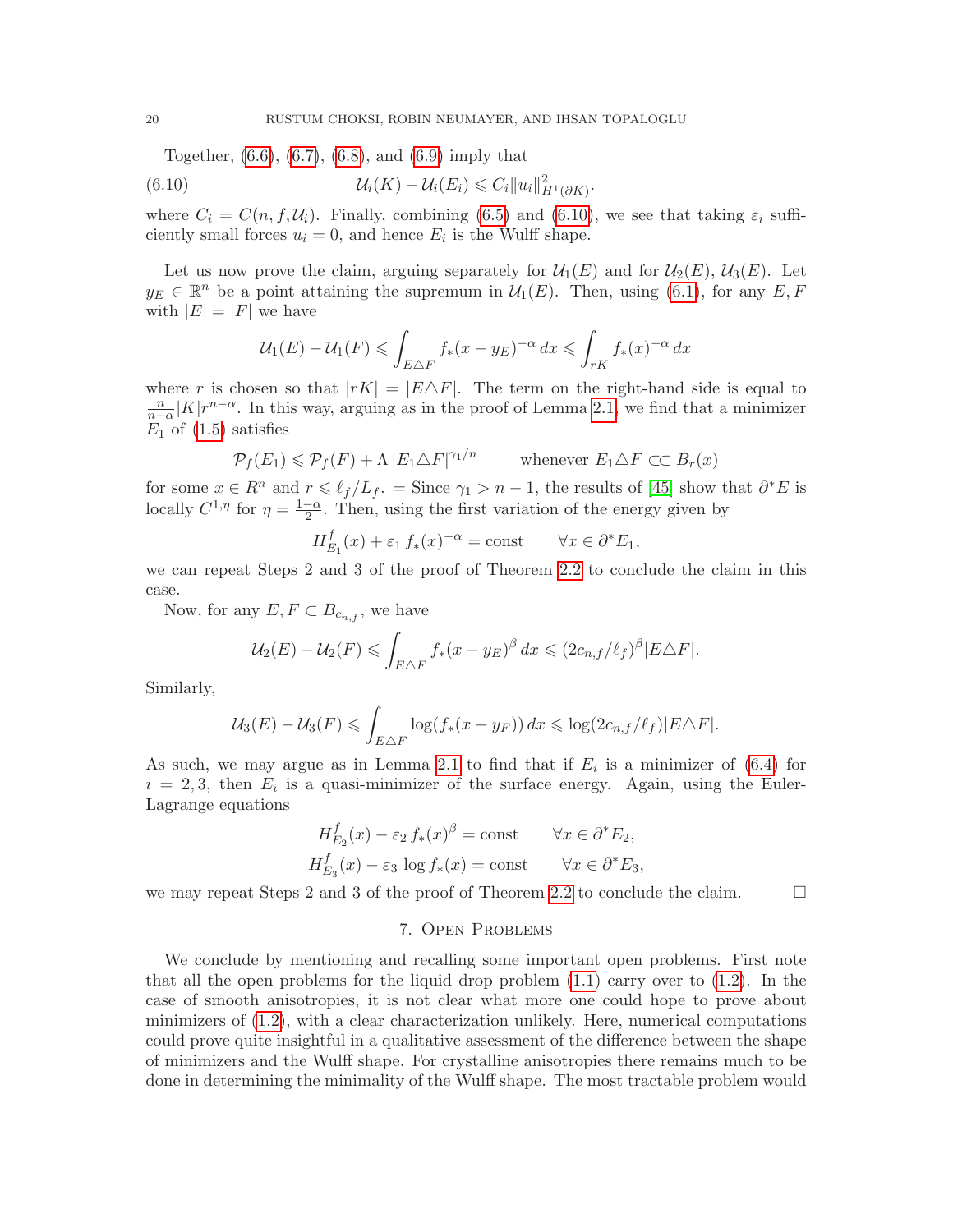be to generalize Theorem [1.2](#page-3-1) to all regular polygons in 2D. Whether or not Wulff shapes are minimizers in 3D for crystalline anisotropies is completely open.

On the other hand, we would like to recall and emphasize the two open problems alluded to in Remarks [1.4](#page-4-1) and [1.6](#page-6-3) respectively. The first (c.f. Remark [1.4\)](#page-4-1) is an extension of Theorem [1.3](#page-4-0) to Riesz potentials  $\alpha \in [\alpha - \frac{1}{3}]$  $(\frac{1}{3}, n)$ . This regime falls under the framework of the fractional Laplacian and it would be interesting to know whether or not a novel implementation of the moving plane method would work. The second (c.f. Remark [1.4\)](#page-4-1) is the, in our opinion, rather fundamental problem [\(1.10\)](#page-6-2) which pertains to the "equilibrium figure" with an anisotropic potential. Unfortunately, given that Riesz rearrangement techniques fail, it is not clear what techniques one could employ.

# Appendix A. Proof of Lemma [2.1](#page-8-2)

<span id="page-20-0"></span>Let us prove Lemma [2.1.](#page-8-2)

*Proof.* Taking F to be any competitor with  $|E| = |F| = 1$ , [\(2.6\)](#page-7-3) implies that

<span id="page-20-2"></span>
$$
\mathcal{P}_f(E) \leq \mathcal{P}_f(F) + \varepsilon \big(\mathcal{V}(E) - \mathcal{V}(F)\big) \leq \mathcal{P}_f(F) + c_{n,\alpha} \varepsilon \, |E \triangle F|.
$$

This proves (i). To show (ii), we employ the typical trick of showing that  $E$  is a minimizer of the unconstrained variational problem

(A.1) 
$$
\inf \left\{ \mathcal{E}_{\varepsilon,f}(F) + Q||F| - 1||F \subset \mathbb{R}^n \right\}.
$$

for some fixed constant  $Q = 5n\bar{\mathcal{E}}_{\varepsilon,f}$ , where we adopt the shorthand  $\bar{\mathcal{E}}_{\varepsilon,f} = \mathcal{E}_{\varepsilon,f}(E)$ . It suffices to show that if

(A.2) 
$$
\mathcal{E}_{\varepsilon,f}(F) + Q||F| - 1| \leq \bar{\mathcal{E}}_{\varepsilon,f},
$$

then  $|F| = 1$ . For any F satisfying  $(A.2)$ , let  $G = rF$  so that  $|G| = 1$ . We note immediately that  $r \in [1, 2)$ . Indeed,

<span id="page-20-1"></span>
$$
\mathcal{E}_{\varepsilon,f}(G) < \mathcal{E}_{\varepsilon,f}(F) \leqslant \bar{\mathcal{E}}_{\varepsilon,f} \qquad \text{if } r < 1,
$$
\n
$$
Q/2 \leqslant Q(1 - r^{-n}) = Q||F| - 1| \leqslant \bar{\mathcal{E}}_{\varepsilon,f} \qquad \text{if } r \geqslant 2,
$$

violating the minimality of E in  $(2.8)$  and our choice of Q respectively. Now, since  $n-1 <$  $2n - \alpha$ , we have

$$
\mathcal{E}_{\varepsilon,f}(F) \geqslant r^{\alpha-2n}\mathcal{E}_{\varepsilon,f}(G) \geqslant r^{\alpha-2n}\bar{\mathcal{E}}_{\varepsilon,f}
$$

and so rearranging [\(A.2\)](#page-20-1) gives

$$
Q(1 - r^{-n}) \leqslant \bar{\mathcal{E}}_{\varepsilon,f}(1 - r^{\alpha - 2n}).
$$

By concavity, we have the bounds  $1 - r^{-n} \ge (r - 1)/2$  and  $1 - r^{\alpha - 2n} \le 2n(r - 1)$  for  $r \in [1, 2)$ . Thus,

$$
Q(r-1) \leq 4n\bar{\mathcal{E}}_{\varepsilon,f}(r-1),
$$

forcing  $r = 1$  by our choice of Q. We conclude that E is a minimizer of  $(A.1)$ .

Hence, taking any F with  $|E\Delta F| \leq 1$  (and hence  $|F| \leq 2$ ) as a competitor in [\(A.1\)](#page-20-2) and recalling [\(2.6\)](#page-7-3), we obtain

$$
\mathcal{P}_f(E) \leq \mathcal{P}_f(F) + \varepsilon \left( \mathcal{V}(F) - \mathcal{V}(E) \right) + Q||F| - 1|
$$
  

$$
\leq \mathcal{P}_f(F) + (\varepsilon c_{n,\alpha} + Q)|E\triangle F|
$$

Thus, E is a  $(\Lambda, 1)$ -quasi-minimizer with  $\Lambda = \varepsilon c_{n,\alpha} + Q$ . If  $\varepsilon \leq 1$ , then  $\Lambda$  can be taken to be independent of  $\varepsilon$ .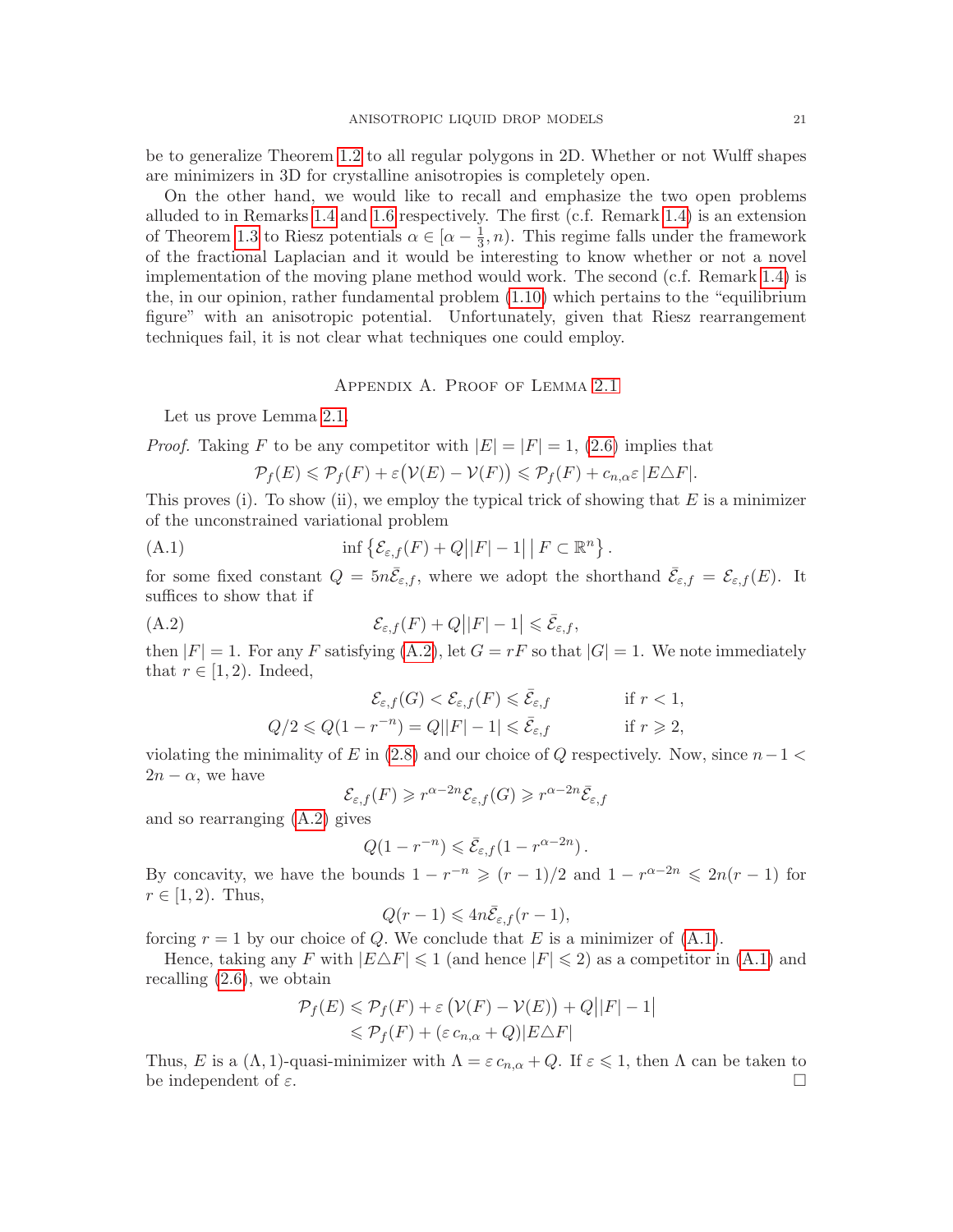## Appendix B. Regularity of minimizers

<span id="page-21-0"></span>Proof of Theorem [2.2.](#page-9-0) As before, it will be convenient to consider [\(2.8\)](#page-8-0) in place of the equivalent problem [\(1.2\)](#page-2-0); by rescaling, the same statements will hold for minimizers of  $(1.2)$ . We also assume without loss of generality that we have multiplied  $f$  by a constant so that the Wulff shape K has unit mass.

Step 1: Quasi-minimality and  $C^{1,\gamma}$  regularity. Let E be a minimizer of [\(2.8\)](#page-8-0). Then, by Lemma [2.1,](#page-8-2) E is a q-volume-constrained quasi-minimizer of  $\mathcal{P}_f$ . The epsilon-regularity theory for quasi-minimizers of  $\mathcal{P}_f$ , see [\[2,](#page-25-14) [3,](#page-25-15) [8,](#page-25-16) [19\]](#page-26-15), ensures that  $\partial^* E$  is of class  $C^{1,\gamma}$  for  $\gamma \in (0,1)$ . To state this more precisely, let us introduce a bit of notation. For  $x \in \mathbb{R}^n$ ,  $r > 0$ , and  $\nu \in \mathbb{S}^{n-1}$ , we define

$$
\mathbf{C}_{\nu}(x,r) = \{ y \in \mathbb{R}^n \, \big| \, |p_{\nu}(y-x)| < r, \, |q_{\nu}(y-x)| < r \},
$$
\n
$$
\mathbf{D}_{\nu}(x,r) = \{ y \in \mathbb{R}^n \, \big| \, |p_{\nu}(y-x)| < r, \, |q_{\nu}(y-x)| = 0 \},
$$

where  $q_{\nu}(y) = y \cdot \nu$  and  $p_{\nu}(y) = y - (y \cdot \nu)y$ . We then define the *cylindrical excess* of E at x in direction  $\nu$  at scale r to be

<span id="page-21-1"></span>
$$
\operatorname{exc}(E, x, r, \nu) = \frac{1}{r^{n-1}} \int_{\mathbf{C}_{\nu}(x, r) \cap \partial^* E} \frac{|\nu_E - \nu|^2}{2} d\mathcal{H}^{n-1}.
$$

For all  $\gamma \in (0,1)$  there exist constants  $C(n, f, \gamma)$  and  $\delta$  depending on n, f and  $\gamma$  such that if a quasi-minimizer  $E$  satisfies

$$
(B.1) \qquad \qquad \csc(E, x, r, \nu) + qr < \delta
$$

then there exists  $u \in C^{1,\gamma}(\mathbf{D}_{\nu}(x,r))$  with  $u(x) = 0$  such that

<span id="page-21-2"></span>
$$
\mathbf{C}_{\nu}(x, r/2) \cap \partial^* E = (\mathrm{Id} + u\nu)(\mathbf{D}_{\nu}(x, r/2)),
$$
  
\n
$$
||u||_{C^0(\mathbf{D}_{\nu}(x, r/2))} < C(n, f, \gamma) r \operatorname{exc}(E, x, r, \nu)^{1/(2n-2)},
$$
  
\n
$$
||\nabla u||_{C^0(\mathbf{D}_{\nu}(x, r/2))} < C(n, f, \gamma) \operatorname{exc}(E, x, r, \nu)^{1/(2n-2)},
$$
  
\n
$$
r^{\gamma}[\nabla u]_{C^{0,\gamma}(\mathbf{D}_{\nu}(x, r/2))} < C(n, f, \gamma) \operatorname{exc}(E, x, r, \nu)^{1/2}.
$$

For any  $x \in \partial^* E$ , [\(B.1\)](#page-21-1) will be satisfied at sufficiently small scale r, and we conclude that  $\partial^* E$  is locally a  $C^{1,\gamma}$  hypersurface.

Step 2:  $C^{2,\beta}$  regularity. Furthermore, as we noted in equation [\(2.13\)](#page-9-2), E satisfies the Euler-Lagrange equation

<span id="page-21-4"></span>
$$
H_E^f(x) + \varepsilon v_E(x) = \mu \qquad \forall x \in \partial^* E
$$

in a distributional sense. Given  $x \in \partial^* E$ , if we choose r to be suitably small so that [\(B.1\)](#page-21-1) holds, the Euler-Lagrange equation reads

(B.3) 
$$
\operatorname{div}'(\nabla' f'(\nabla'u(z)) = \varepsilon v_E(z, u(z)) - \mu \quad \forall z \in \mathbf{D}_{\nu}(x, r/2).
$$

Here,  $f'(z) = f(-z, 1)$  and div' and  $\nabla'$  indicate derivatives with respect to the z variable. Applying Schauder estimates (see [\[30,](#page-26-16) Theorem 6.2]),

<span id="page-21-3"></span>(B.4) 
$$
||u||_{C^{2,\beta}(\mathbf{D}_{\nu}(x,r/4))} \leq C(r, f, ||u||_{C^{1,\gamma}(\mathbf{D}_{\nu}(x,r/2), \beta)} ||v_E - \mu||_{C^{0,\beta}(\mathbf{D}_{\nu}(x,r/2))}.
$$

Finally, [\(2.5\)](#page-7-0) shows that  $||v_E||_{C^{0,\beta}} \leq C(n, \alpha, \beta, |E|)$  for all  $\beta \in (0, \min\{1, n - \alpha\})$ . This concludes (i).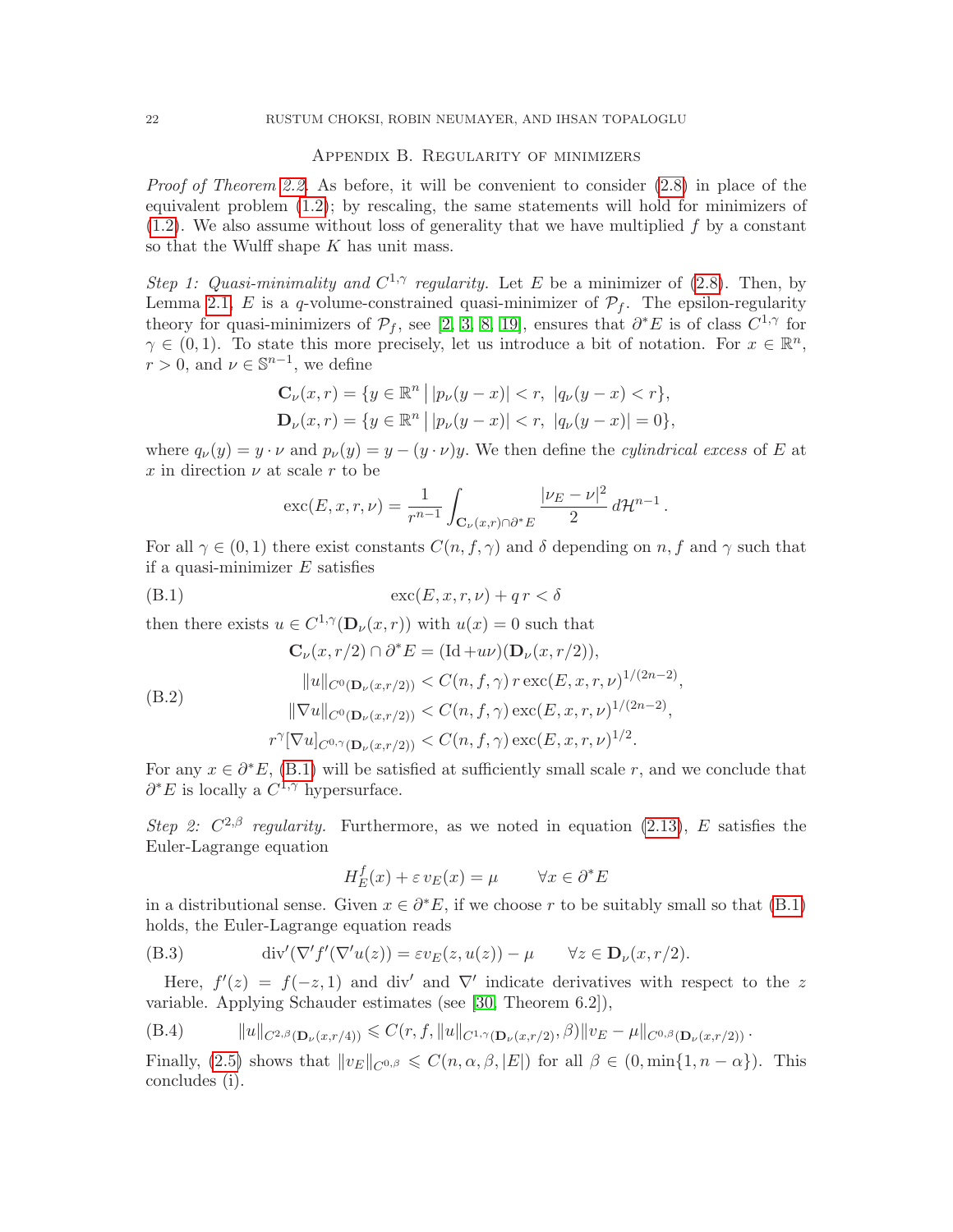Step 3: Improved convergence. To establish (ii) and (iii), consider a sequence of minimizers  $E_{\varepsilon}$  of [\(2.8\)](#page-8-0) with  $\varepsilon \to 0$ . Provided  $\varepsilon \leq 1$ ,  $r_0$  and q in [\(2.11\)](#page-8-4) can be taken to be independent of  $\varepsilon$ , and so  $E_{\varepsilon}$  satisfy uniform (in  $\varepsilon$ ) density estimates. Thanks to the diameter bound [\(3.1\)](#page-10-2) and the Wulff inequality [\(2.1\)](#page-7-6),  $E_{\varepsilon} \to K$  in  $L^1$ , and thanks to the density estimates,  $d_H(\partial E_\varepsilon, \partial K) \to 0$ , where  $d_H$  is the Hausdorff distance. We argue as in [\[17\]](#page-25-17) to obtain a uniform graphicality scale  $r$  on which:

$$
\partial K \cap \mathbf{C}_{\nu}(x, r/2) = (\mathrm{Id} + u\nu)(\mathbf{D}_{\nu}(x, r/2)),
$$
  

$$
\partial E_{\varepsilon} \cap \mathbf{C}_{\nu}(x, r/2) = (\mathrm{Id} + u_{\varepsilon}\nu)(\mathbf{D}_{\nu}(x, r/2)),
$$
  

$$
\|u_{\varepsilon} - u\|_{L^{\infty}} \to 0.
$$

and the estimates of [\(B.2\)](#page-21-2) hold uniformly in  $\varepsilon$ . The key point here is the continuity of the cylindrical excess with respect to  $L^1$  convergence of quasi-minimizers with uniform  $r_0$ and q; since  $\partial K$  is smooth,  $E_{\varepsilon}$  will satisfy the flatness assumption [\(B.1\)](#page-21-1) for every  $x \in \partial E_{\varepsilon}$ and at a uniform scale in  $\varepsilon$ .

Finally, since

$$
\mu_{\varepsilon} = \frac{1}{n} \Big( (n-1) \mathcal{P}_f(E_{\varepsilon}) + \varepsilon (2n-\alpha) \mathcal{V}(E_{\varepsilon}) \Big) \leqslant C(\mathcal{P}_f(K) + \mathcal{V}(K)),
$$

we see that the right-hand side of  $(B.4)$  is bounded by a constant independent of  $\varepsilon$ . By the Arzelà-Ascoli theorem,  $||u_{\varepsilon} - u||_{C^{2,\beta'}} \to 0$  for all  $\beta' \leq \beta$ . In particular, for  $\varepsilon$  sufficiently small, this yields (ii). Since K is uniformly convex, it follows that  $\partial E_{\varepsilon}$  is uniformly convex as well provided  $\varepsilon$  is sufficiently small.

Remark B.1 (Higher regularity). Of course, starting from the  $C^{1,\gamma}$  regularity coming from quasi-minimality, the regularity of  $\partial^* E$  (and then  $\partial E$  for small masses) can be improved much as the Euler-Lagrange equation will allow. Indeed, in place of Theorem [2.2\(](#page-9-0)i), one can prove that the reduced boundary  $\partial^* E$  is a  $C^{2+k,\beta}$  hypersurface for all  $\beta \in (0,1)$  and  $k+\beta < n-\alpha$ . To establish higher regularity, one differentiates [\(B.3\)](#page-21-4) and applies the same Schauder estimates  $(B.4)$  to derivatives of u, making use of the smoothness of f and  $(2.5)$ .

*Remark* B.2 (Lower regularity assumptions on  $f$ ). For convenience we have assumed that  $f \in C^{\infty}(\mathbb{R}^n \setminus \{0\})$  throughout the paper. Provided  $f \in C^{2,\gamma}(\mathbb{R}^n \setminus \{0\})$ , one can still establish Theorem [2.2\(](#page-9-0)i) for  $\beta < \min\{\gamma, n - \alpha\}$ . The proof follows the one given above verbatim. In fact, to establish the  $C^{1,\gamma}$  regularity of  $\partial^*E$ , we only need f to be elliptic with  $f \in C^{1,1}(\mathbb{R}^n \setminus \{0\})$ , this follows from the results of [\[20\]](#page-26-17).

Remark B.3 (Quantitative estimates). In the case  $\alpha \in (0, n-1)$ , one can adapt ideas from [\[22\]](#page-26-14) to make parts (ii) and (iii) of Theorem [2.2](#page-9-0) quantitative in terms of the mass: there is a critical mass  $m_6 = m_6(n, f, \alpha, \beta_0)$  and a constant  $C = C(n, f, \alpha, \beta_0)$  such that under the hypotheses of Theorem [2.2](#page-9-0) with  $m \leq m_6$ , and setting  $F = (|K|/m)^{1/n}E$ ,

$$
\max_{\partial F} |\nabla^2 f(\nu_F) \nabla \nu_F - \mathrm{Id}_{T_x \partial F}| \leqslant C m^{2\beta/(n+2\beta)}.
$$

Such quantitative estimates were shown in [\[22,](#page-26-14) Theorem 2] for a related class of problems; while our nonlocal repulsion term  $\mathcal{V}(E)$  does not fall into the class of potential terms studied there, their proof extends to our setting for  $\alpha \in (0, n-1)$  with only minor adjustments. The only notable difference comes in the study of the second variation, where one must bound an additional term in the second variation of  $\mathcal{V}(E)$  that does not appear for the potentials studied in [\[22\]](#page-26-14). In the case  $\alpha \in [n-1,n)$ , there are some subtle integrability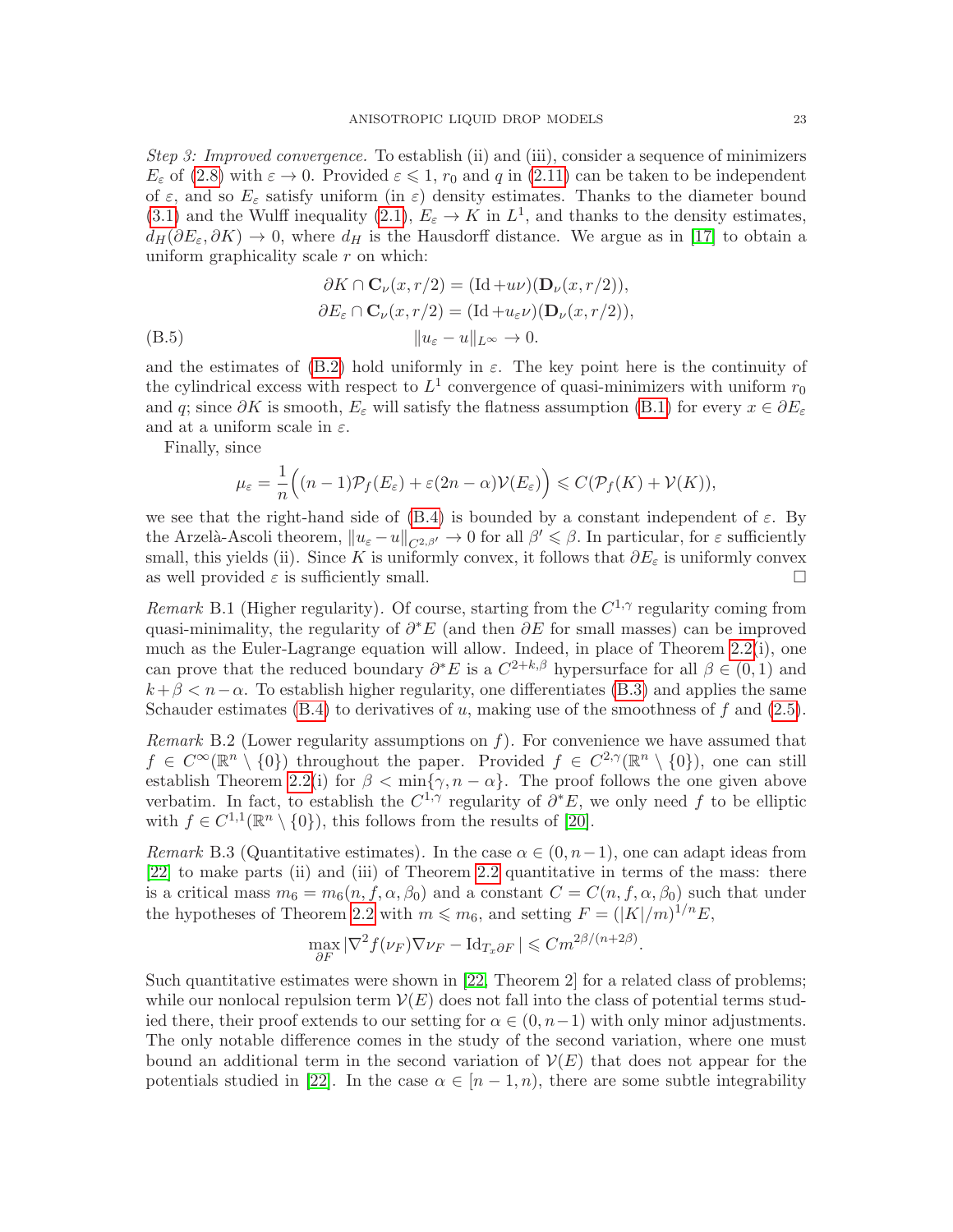issues for the second variation of  $\mathcal{V}(E)$  and we do not know if the estimates can be made quantitative in this case.

### <span id="page-23-0"></span>Appendix C. Auxiliary lemmas toward existence and diameter bound

The following "non-optimality criterion" of [\[35\]](#page-26-2), which follows by direct comparison and the Wulff inequality, is key in establishing both existence and the diameter bound.

<span id="page-23-1"></span>**Lemma C.1.** Fix  $n \geq 2$ ,  $\varepsilon > 0$  and a surface tension f with  $\ell_f$  and  $L_f$  given by [\(2.2\)](#page-7-5). There exists  $\delta_0 = \delta_0(n, \alpha, \ell_f, L_f)$  such that the following holds. Suppose  $|F| = 1$  and  $\mathcal{E}_{\varepsilon,f}(F) \leqslant 2\bar{\mathcal{E}}_{\varepsilon,f}$ . If  $F = F_1 \cup F_2$  for two nonempty disjoint sets  $F_1, F_2$  with

(C.1) 
$$
\mathcal{P}_f(F_1) + \mathcal{P}_f(F_2) - \mathcal{P}_f(F) \leq \mathcal{P}_f(F_2)/2
$$

and

(C.2) 
$$
|F_2| \leq \delta_0 \min\{1, \varepsilon^{-n/(n+1-\alpha)}\},
$$

then  $\mathcal{E}_{\varepsilon,f}(\hat{F}_1) < \mathcal{E}_{\varepsilon,f}(F)$ , where  $\hat{F}_1 = rF_1$  such that  $|F_1| = 1$ .

*Proof.* Let  $\delta = |F_2| \in (0,1)$ , so that  $\hat{F} = (1-\delta)^{1/n} F_1$ . Observe that [\(C.1\)](#page-23-3) implies that  $\mathcal{E}_{\varepsilon,f}(F_1) \leq \mathcal{E}_{\varepsilon,f}(F) - \mathcal{P}_f(F_2)/2$ . Hence, by [\(C.1\)](#page-23-3),

<span id="page-23-4"></span><span id="page-23-3"></span>
$$
\mathcal{E}_{\varepsilon,f}(\hat{F}) \leq (1+\delta)^{(2n-\alpha)/n} \mathcal{E}_{\varepsilon,f}(F_1)
$$
  
\n
$$
\leq (1+C(n,\alpha)\delta) \mathcal{E}_{\varepsilon,f}(F_1)
$$
  
\n
$$
\leq (1+C(n,\alpha)\delta) \Big( \mathcal{E}_{\varepsilon,f}(F) - \mathcal{P}_f(F_2)/2 \Big).
$$

So, thanks to the Wulff inequality [\(2.1\)](#page-7-6), we find that  $\mathcal{E}_{\varepsilon,f}(\hat{F}) - \mathcal{E}_{\varepsilon,f}(F)$  is bounded above by

$$
C(n,\alpha)\,\delta\bar{\mathcal{E}}_{\varepsilon,f} - \delta^{(n-1)/n}n|K|^{1/n}\,,
$$

which, recalling [\(2.9\)](#page-8-5) and [\(2.10\)](#page-8-6), is strictly negative provided  $\delta < \delta_0$  for some  $\delta_0 > 0$ sufficiently small.  $\Box$ 

<span id="page-23-2"></span>**Lemma C.2.** Fix  $n \geq 2$  and a surface tension f with  $\ell_f$  and  $L_f$  given by [\(2.2\)](#page-7-5). There exists  $\varepsilon_1(n, \alpha, \ell_f, L_f) \leq 1$  and  $\rho_0$  such that the following holds. Let F be a set of finite perimeter with  $|F| = 1$  and  $\mathcal{E}_{\varepsilon,f}(F) \leqslant \bar{\mathcal{E}}_{\varepsilon,f} + \varepsilon$ . Then, for some  $\rho \in [L_f/\ell_f \omega_n^{1/n}, \rho_0]$  and after a translation, the sets

$$
F_1 = F \cap B_{\rho} \qquad \text{and} \qquad F_2 = F \setminus B_{\rho}
$$

satisfy  $(C.1)$  and  $(C.2)$ .

*Proof.* Let F be a set of finite perimeter with  $|F| = 1$  and  $\mathcal{E}_{\varepsilon,f}(F) \leq \overline{\mathcal{E}}_{\varepsilon,f} + \varepsilon$ . Set  $s = |K|^{-1/n}$ , so that  $|K_s| = 1$ , and replace F with a translation  $F + x_0$  such that  $|(F + x_0)|^2$  $x_0 \Delta K_s = \inf_x |(F+x) \Delta K_s|$ . Note that  $K_s \subset B_\rho$  provided  $\rho \geqslant L_f / \ell_f \omega_n^{1/n}$ . For all such  $\rho$ , set

$$
F_1^{\rho} = F \cap B_{\rho}
$$
 and  $F_2^{\rho} = F \setminus B_{\rho}$ .

We claim that there exists a constant  $\rho_0 = \rho_0(n, \ell_f, L_f)$  such that [\(C.1\)](#page-23-3) and [\(C.2\)](#page-23-4) are satisfied for some  $\bar{\rho} \leq \rho_0$  provided  $\varepsilon_1$  is sufficiently small. Let us first see that [\(C.2\)](#page-23-4) is satisfied for every  $\rho \geqslant L_f / \ell_f \omega_n^{1/n}$ , provided  $\varepsilon_1$  is small enough. Indeed, note that

$$
\mathcal{P}_f(F) - \mathcal{P}_f(K_s) \leq \varepsilon(\mathcal{V}(K_s) - \mathcal{V}(F)) + \varepsilon \leq C(n, f, \alpha) \varepsilon.
$$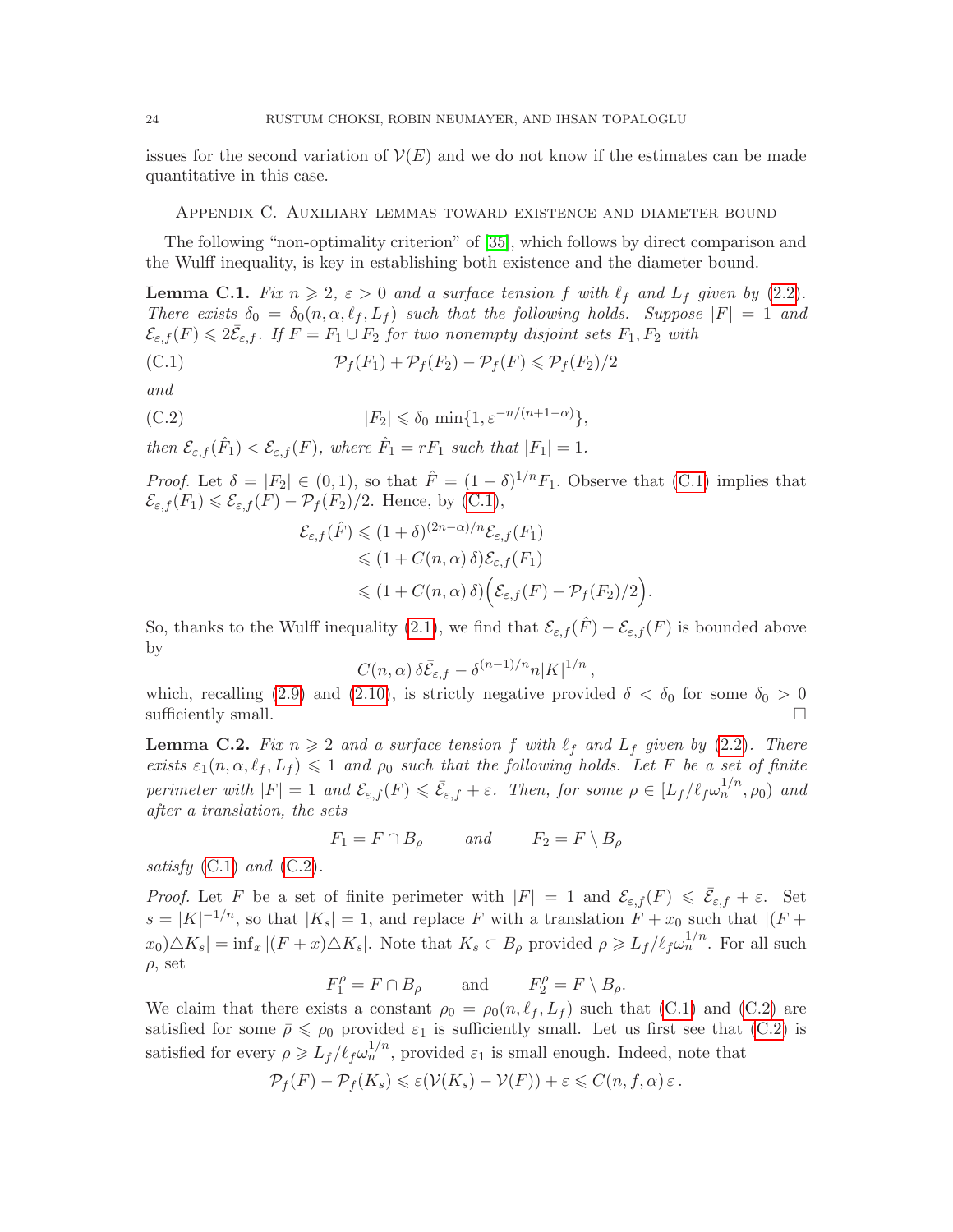Then, since  $F_2^{\rho}\subset E\Delta K_s$  for every , we have  $|F_2^{\rho}\rangle$  $\mathbb{P}_2^{\rho} \leqslant |E \triangle K_s| \to 0 \text{ as } \mathcal{P}_f(F) - \mathcal{P}_f(K_s) \to 0.$ So, for any such  $\rho$ , we have that  $|F_2^{\rho}$  $|2^{\rho}|$  satisfies [\(C.2\)](#page-23-4) for  $\varepsilon_1$  sufficiently small.

Now, let  $\bar{\rho}$  be the smallest constant greater than or equal to  $L_f/ \ell_f \omega_n^{1/n}$  such that [\(C.1\)](#page-23-3) is satisfied. For a.e.  $\rho > 0$ , we have

(C.3) 
$$
\mathcal{P}_f(F_1^{\rho}) + \mathcal{P}_f(F_2^{\rho}) - \mathcal{P}_f(F) = \int_{\partial B_{\rho} \cap F} f(\nu_{B_{\rho}}) + f(-\nu_{B_{\rho}}) d\mathcal{H}^{n-1} \leq 2L_f \mathcal{H}^{n-1}(\partial B_{\rho} \cap F);
$$

see [\[40,](#page-27-11) Theorem 16.3 and Proposition 2.16]. Thus, by the definition of  $\bar{\rho}$ , for a.e.  $\rho \in$  $[L_f, \bar{\rho})$  we have

$$
\mathcal{H}^{n-1}(\partial B_{\rho} \cap F) \geqslant \mathcal{P}_f(F_2^{\rho})/4L_f.
$$

Define the function  $U(\rho) = |F \setminus B_{\rho}| = |F_2^{\rho}|$  $\mathcal{P}_2^{\rho}$ . Then for a.e.  $\rho \in [L_f, \bar{\rho}),$ 

$$
U'(\rho) = -\mathcal{H}^{n-1}(\partial B_{\rho} \cap F) \leq -\mathcal{P}_f(F_2^{\rho})/4L_f \leq -c_1|F_2^{\rho}|^{(n-1)/n} = -c_1U(\rho)^{(n-1)/n}
$$

where  $c_1 := n|K|^{1/n}/4L_f$ . Integrating from  $L_f$  to  $\bar{\rho}$  and noting that  $U(L_f) \leq C(n, L_f)$ , we find that  $\bar{\rho} \leq \rho_0(n, \ell_f, L_f)$ . This concludes the proof.

Let us now prove the diameter bound given in  $(3.1)$ .

*Proof of*  $(3.1)$ . It is equivalent to show that a minimizer of  $(2.8)$  satisfies

diam  $E \leqslant C(n, \alpha, \ell_f, L_f) \varepsilon^{(n-1)/(n+1-\alpha)}$ .

Thanks to Section [2.4,](#page-8-3) it suffices to show that for any  $x \in E$ , the lower density estimate of [\(2.12\)](#page-9-1) holds for all  $x \in E$  up to scale  $\bar{r} \geq c_1 \varepsilon^{-1/(n+1-\alpha)}$  with the constant  $c_1$  as in the previous proof.

Fix  $x \in E$  and let  $F_1^r = E \setminus B_r(x)$  and  $F_2^r = E \cap B_r(x)$ . Let  $\overline{r}$  be the smallest  $r > 0$ such that

(C.4) 
$$
\mathcal{P}_f(F_1^r) + \mathcal{P}_f(F_2^r) - \mathcal{P}_f(E) \leq \mathcal{P}_f(F_2^r)/2.
$$

Note that  $\bar{r} > \omega_n^{-1/n} \delta_0 \varepsilon^{-1/(n+1-\alpha)}$ , otherwise we may apply Lemma [C.1](#page-23-1) to contradict the minimality of E. Note also that  $F_1^{\bar{r}}$  is nonempty. Indeed, if not, then  $E \subset B_{\bar{r}}(x)$  (up to a null set), and in particular  $\bar{r} \geqslant \omega_n^{-1/n}$ . In this case, we have

<span id="page-24-0"></span>
$$
\mathcal{E}_{\varepsilon,f}(E) \geqslant \varepsilon \mathcal{V}(E) \geqslant \varepsilon 2^{-\alpha} \omega_n^{\alpha/n},
$$

contradicting [\(2.10\)](#page-8-6).

Now,  $(C.4)$  allows us to extend the usual proof of lower density estimates of  $(2.12)$  up to scale  $\bar{r}$ . Indeed, for a.e.  $r > 0$ , we have

$$
\mathcal{P}_f(F_1^r) + \mathcal{P}_f(F_2^r) - \mathcal{P}_f(E) = \int_{\partial B_r \cap E} f(\nu_{B_r}) + f(-\nu_{B_r}) d\mathcal{H}^{n-1} \leq 2L_f \mathcal{H}^{n-1}(\partial B_r \cap E),
$$

and for any  $r < \bar{r}$ , the left-hand side is bounded above by  $\mathcal{P}_f(F_2^r)/2$ , so

$$
\mathcal{H}^{n-1}(\partial B_r \cap E) \geqslant \mathcal{P}_f(F_2^r)/4L_f
$$

for a.e.  $r \in (0, \bar{r})$ . Hence, setting  $U(r) = |E \cap B_r| = |F_2^r|$ , we have for a.e.  $r \in (0, \bar{r})$ 

$$
U'(r) = \mathcal{H}^{n-1}(\partial B_r \cap E) \ge \mathcal{P}_f(F_2^r)/4L_f \ge c_1|F_2^r|^{(n-1)/n} = c_1U(r)^{(n-1)/n}
$$

where  $c_1 = n|K|^{1/n}/4L_f \geq n\omega_n^{1/n}\ell_f/4L_f$ . Integrating from 0 to r for any  $r \leq r$  completes the proof.  $\Box$ 

,

,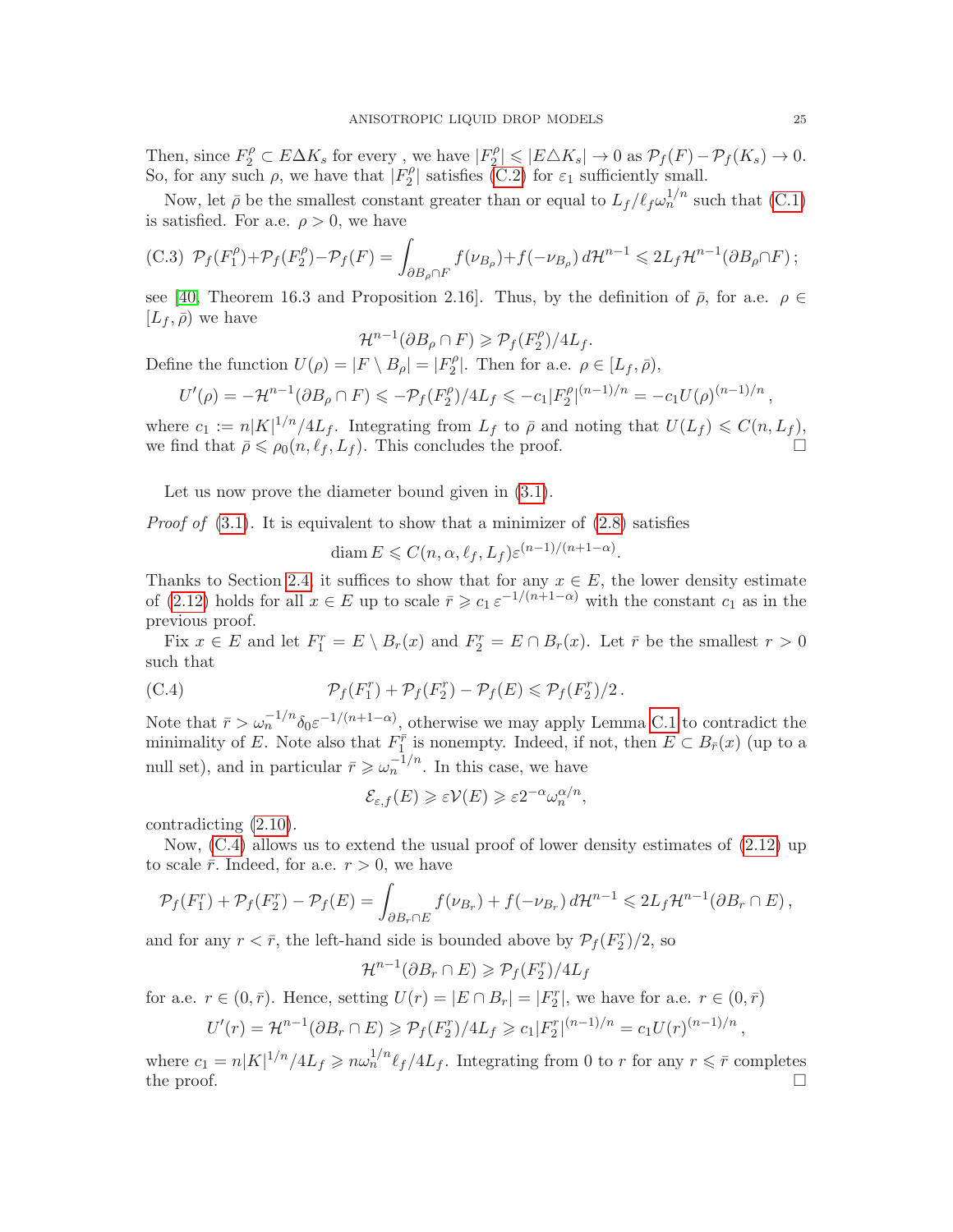### **REFERENCES**

- <span id="page-25-13"></span>[1] E. Acerbi, N. Fusco, and M. Morini, "Minimality via second variation for a nonlocal isoperimetric problem," Comm. Math. Phys., vol. 322, no. 2, pp. 515–557, 2013.
- <span id="page-25-14"></span>[2] F. J. Almgren Jr., "Some interior regularity theorems for minimal surfaces and an extension of Bernstein's theorem," Ann. of Math., vol. 84, no. 2, pp. 277–292, 1966.
- <span id="page-25-15"></span>[3] F. J. Almgren Jr., R. Schoen, and L. Simon, "Regularity and singularity estimates on hypersurfaces minimizing parametric elliptic variational integrals," Acta Math., vol. 139, no. 1, pp. 217–265, 1977.
- <span id="page-25-6"></span>[4] G. Bellettini, "Anisotropic and crystalline mean curvature flow," Riemann-Finsler Geometry, MSRI Publications, vol. 50, pp. 51–84, 2004.
- <span id="page-25-7"></span>[5] G. Bellettini, M. Novaga, and M. Paolini, "On a crystalline variational problem. I. First variation and global  $L^{\infty}$  regularity," Arch. Ration. Mech. Anal., vol. 157, no. 3, pp. 165–191, 2001.
- <span id="page-25-8"></span>[6] ——, "On a crystalline variational problem. II. BV regularity and structure of minimizers on facets," Arch. Ration. Mech. Anal., vol. 157, no. 3, pp. 193–217, 2001.
- <span id="page-25-9"></span>[7] G. Bellettini, M. Novaga, and G. Riey, "First variation of anisotropic energies and crystalline mean curvature for partitions," Interfaces Free Bound., vol. 5, no. 3, pp. 331–356, 2003.
- <span id="page-25-16"></span>[8] E. Bombieri, "Regularity theory for almost minimal currents," Arch. Ration. Mech. Anal., vol. 78, no. 2, pp. 99–130, 1982.
- <span id="page-25-2"></span>[9] M. Bonacini and R. Cristoferi, "Local and global minimality results for a nonlocal isoperimetric problem on  $\mathbb{R}^N$ ," SIAM J. Math. Anal., vol. 46, no. 4, pp. 2310–2349, 2014.
- <span id="page-25-4"></span>[10] J. E. Brothers and F. Morgan, "The isoperimetric theorem for general integrands," Michigan Math. J., vol. 41, no. 3, pp. 419–431, 1994.
- <span id="page-25-11"></span>[11] A. Chambolle, M. Morini, M. Novaga, and M. Ponsiglione, "Existence and uniqueness for anisotropic and crystalline mean curvature flows," arXiv preprint arXiv:1702.03094, 2017.
- <span id="page-25-10"></span>[12] A. Chambolle, M. Morini, and M. Ponsiglione, "Existence and uniqueness for a crystalline mean curvature flow," Comm. Pure Appl. Math., vol. 70, no. 6, pp. 1084–1114, 2017.
- <span id="page-25-5"></span>[13] W. Chen, C. Li, and B. Ou, "Classification of solutions for an integral equation," Comm. Pure Appl. Math., vol. 59, no. 3, pp. 330–343, 2006.
- <span id="page-25-3"></span>[14] R. Choksi and M. Peletier, "Small volume fraction limit of the diblock copolymer problem: I. Sharp-interface functional," SIAM J. Math. Anal., vol. 42, no. 3, pp. 1334–1370, 2010.
- <span id="page-25-1"></span>[15] ——, "Small volume-fraction limit of the diblock copolymer problem: II. Diffuse-interface functional," SIAM J. Math. Anal., vol. 43, no. 2, pp. 739–763, 2011.
- <span id="page-25-0"></span>[16] R. Choksi, C. B. Muratov, and I. Topaloglu, "An old problem resurfaces nonlocally: Gamow's liquid drops inspire today's research and applications," Notices Amer. Math. Soc., vol. 64, no. 11, pp. 1275–1283, 2017.
- <span id="page-25-17"></span>[17] M. Cicalese and G. P. Leonardi, "A selection principle for the sharp quantitative isoperimetric inequality," Arch. Rat. Mech. Anal., vol. 206, no. 2, pp. 617–643, 2012.
- <span id="page-25-12"></span>[18] M. G. Delgadino, F. Maggi, C. Mihaila, and R. Neumayer, "Bubbling with  $L^2$ -Almost Constant Mean Curvature and an Alexandrov-Type Theorem for Crystals," Arch.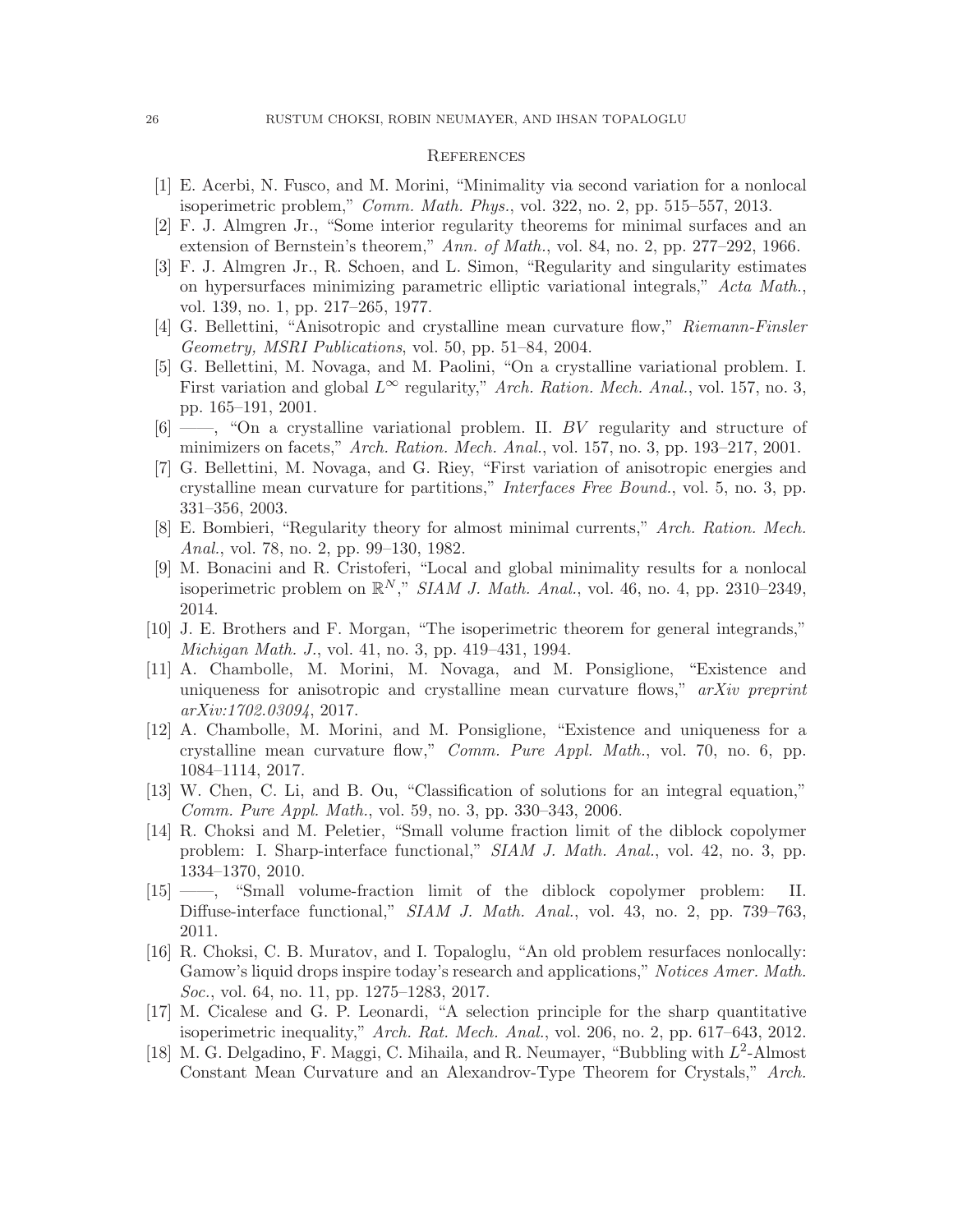Ration. Mech. Anal., vol. 230, no. 3, pp. 1131–1177, 2018.

- <span id="page-26-15"></span>[19] F. Duzaar and K. Steffen, "Optimal interior and boundary regularity for almost minimizers to elliptic variational integrals," J. Reine Angew. Math., vol. 546, pp. 73–138, 2002.
- <span id="page-26-17"></span>[20] A. Figalli, "Regularity of codimension-1 minimizing currents under minimal assumptions on the integrand," J. Differential Geom., vol. 106, no. 3, pp. 371–391, 2017.
- <span id="page-26-3"></span>[21] A. Figalli, N. Fusco, F. Maggi, V. Millot, and M. Morini, "Isoperimetry and stability properties of balls with respect to nonlocal energies," Comm. Math. Phys., vol. 336-1, pp. 441–507, 2015.
- <span id="page-26-14"></span>[22] A. Figalli and F. Maggi, "On the shape of liquid drops and crystals in the small mass regime," Arch. Rat. Mech. Anal., vol. 201, pp. 143–207, 2011.
- <span id="page-26-8"></span>[23] I. Fonseca, "The Wulff theorem revisited," Proc. Roy. Soc. London Ser. A, vol. 432, no. 1884, pp. 125–145, 1991.
- <span id="page-26-9"></span>[24] I. Fonseca and S. Müller, "A uniqueness proof for the Wulff theorem," *Proc. Roy.* Soc. Edinburgh Sect. A, vol. 119, no. 1-2, pp. 125–136, 1991.
- <span id="page-26-11"></span>[25] L. E. Fraenkel, An introduction to maximum principles and symmetry in elliptic problems, ser. Cambridge Tracts in Mathematics. Cambridge University Press, Cambridge, 2000, vol. 128.
- <span id="page-26-13"></span>[26] R. L. Frank, R. Killip, and P. T. Nam, "Nonexistence of large nuclei in the liquid drop model," Lett. Math. Phys., vol. 106, no. 8, pp. 1033–1036, 2016.
- <span id="page-26-4"></span>[27] R. L. Frank and E. H. Lieb, "A compactness lemma and its application to the existence of minimizers for the liquid drop model," SIAM J. Math. Anal., vol. 47, no. 6, pp. 4436–4450, 2015.
- <span id="page-26-0"></span>[28] G. Gamow, "Mass defect curve and nuclear constitution," Proc. R. Soc. Lond. A, vol. 126, no. 803, pp. 632–644, 1930.
- <span id="page-26-6"></span>[29] P. Garrido and J. Marro, "Exactly soluble ising models with anisotropic interactions and arbitrary external magnetic field," J. Phys. A, vol. 20, pp. 1829–1838, 1987.
- <span id="page-26-16"></span>[30] D. Gilbarg and N. S. Trudinger, Elliptic partial differential equations of second order, 2nd ed., ser. Grundlehren der Mathematischen Wissenschaften [Fundamental Principles of Mathematical Sciences]. Springer-Verlag, Berlin, 1983, vol. 224.
- <span id="page-26-7"></span>[31] A. Giuliani, J. Lebowitz, and E. Lieb, "Checkerboards, stripes, and corner energies in spin models with competing interactions," Phy. Rev. B, vol. B 84, p. 064205, 2011.
- <span id="page-26-10"></span>[32] Y. He, H. Li, H. Ma, and J. Ge, "Compact embedded hypersurfaces with constant higher order anisotropic mean curvatures," *Indiana Univ. Math. J.*, vol. 58, no. 2, pp. 853–868, 2009.
- <span id="page-26-5"></span>[33] V. Julin, "Isoperimetric problem with a Coulomb repulsive term," Indiana Univ. Math. J., vol. 63, no. 1, pp. 77–89, 2014.
- <span id="page-26-1"></span>[34] H. Knüpfer and C. B. Muratov, "On an isoperimetric problem with a competing nonlocal term I: The planar case," *Comm. Pure Appl. Math.*, vol. 66, no. 7, pp. 1129–1162, 2013.
- <span id="page-26-2"></span>[35] ——, "On an isoperimetric problem with a competing nonlocal term II: The general case," Comm. Pure Appl. Math., vol. 67, no. 12, pp. 1974–1994, 2014.
- <span id="page-26-12"></span>[36] E. Lieb, "Existence and uniqueness of the minimizing solution of Choquard's nonlinear equation." *Studies in Appl. Math.*, vol. 57, pp. 93–105, 1977.